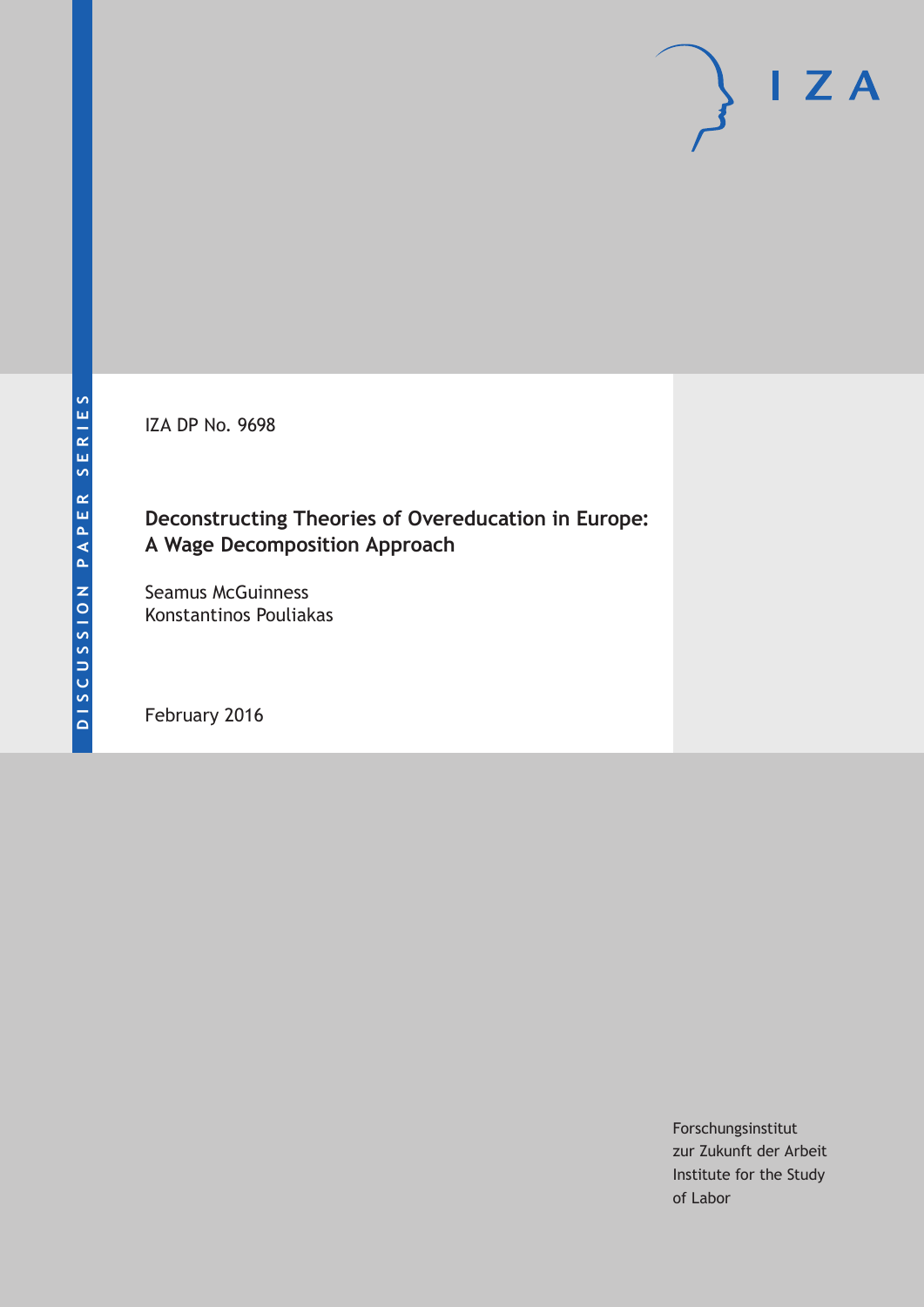# **Deconstructing Theories of Overeducation in Europe: A Wage Decomposition Approach**

## **Seamus McGuinness**

*Economic and Social Research Institute (ESRI) and IZA* 

### **Konstantinos Pouliakas**

*CEDEFOP, University of Aberdeen and IZA* 

Discussion Paper No. 9698 February 2016

IZA

P.O. Box 7240 53072 Bonn **Germany** 

Phone: +49-228-3894-0 Fax: +49-228-3894-180 E-mail: iza@iza.org

Any opinions expressed here are those of the author(s) and not those of IZA. Research published in this series may include views on policy, but the institute itself takes no institutional policy positions. The IZA research network is committed to the IZA Guiding Principles of Research Integrity.

The Institute for the Study of Labor (IZA) in Bonn is a local and virtual international research center and a place of communication between science, politics and business. IZA is an independent nonprofit organization supported by Deutsche Post Foundation. The center is associated with the University of Bonn and offers a stimulating research environment through its international network, workshops and conferences, data service, project support, research visits and doctoral program. IZA engages in (i) original and internationally competitive research in all fields of labor economics, (ii) development of policy concepts, and (iii) dissemination of research results and concepts to the interested public.

IZA Discussion Papers often represent preliminary work and are circulated to encourage discussion. Citation of such a paper should account for its provisional character. A revised version may be available directly from the author.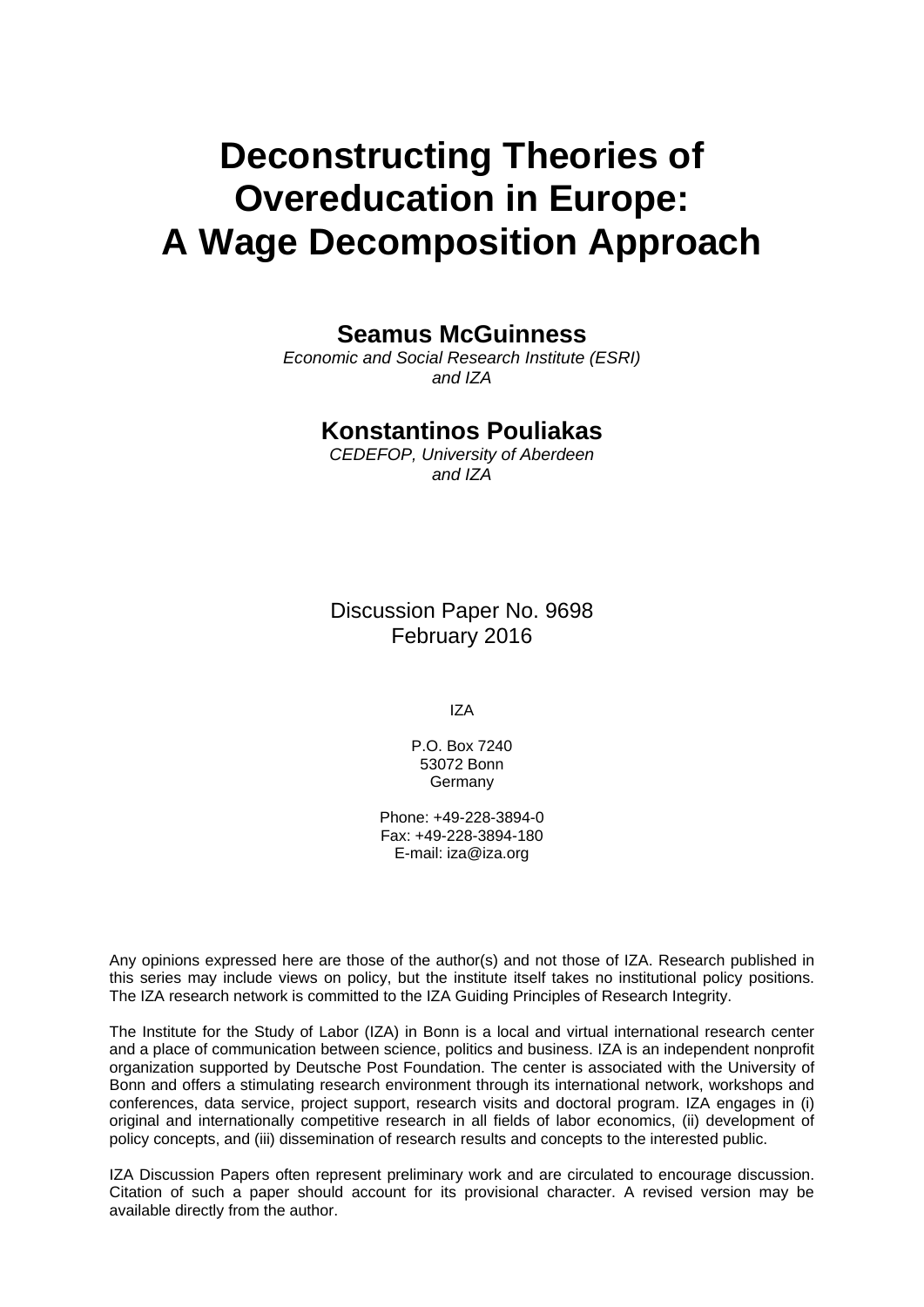IZA Discussion Paper No. 9698 February 2016

# **ABSTRACT**

# **Deconstructing Theories of Overeducation in Europe: A Wage Decomposition Approach\***

This paper uses data from the Cedefop European Skills and Jobs (ESJ) survey, a new international dataset of adult workers in 28 EU countries, to decompose the wage penalty of overeducated workers. The ESJ survey allows for integration of a rich, previously unavailable, set of factors in the estimation of the effect of overeducation on earnings. Oaxaca decomposition techniques are employed to uncover the extent to which the overeducation wage penalty can be attributed to either (i) human capital attributes, (ii) job characteristics, (iii) information asymmetries, (iv) compensating job attributes or (v) skill needs of jobs. Differences in human capital and job‐skill requirements are important factors in explaining the wage premium. It is found that asymmetry of information accounts for a significant part of the overeducation wage penalty for tertiary education graduates, whereas job characteristics and low skill content of jobs explain most of the wage gap for medium‐qualified employees. Little evidence is found in favour of equilibrium theories of skills matching and compensating wage differentials. The paper thus highlights the need for customised policy responses (e.g. career guidance; policies to raise job quality) to tackle overeducation.

JEL Classification: J24, J31, J70, I26

Keywords: overeducation, skills, mismatch, wages, decomposition

Corresponding author:

 $\overline{a}$ 

Konstantinos Pouliakas CEDEFOP Europe 123 Thessaloniki (Pylaia) 570 01 Greece E-mail: Konstantinos.Pouliakas@cedefop.europa.eu

<sup>\*</sup> The views expressed in the paper are solely the authors' and do not necessarily represent those of the European Centre for the Development of Vocational Training (Cedefop). The usual disclaimer applies. The authors would like to thank Professor Kostas Mavromaras (Flinders University, South Australia) and participants at the CEDEFOP/IZA workshop on skills and skill mismatch (29‐30 October, Thessaloniki, Greece) for their useful comments and insights.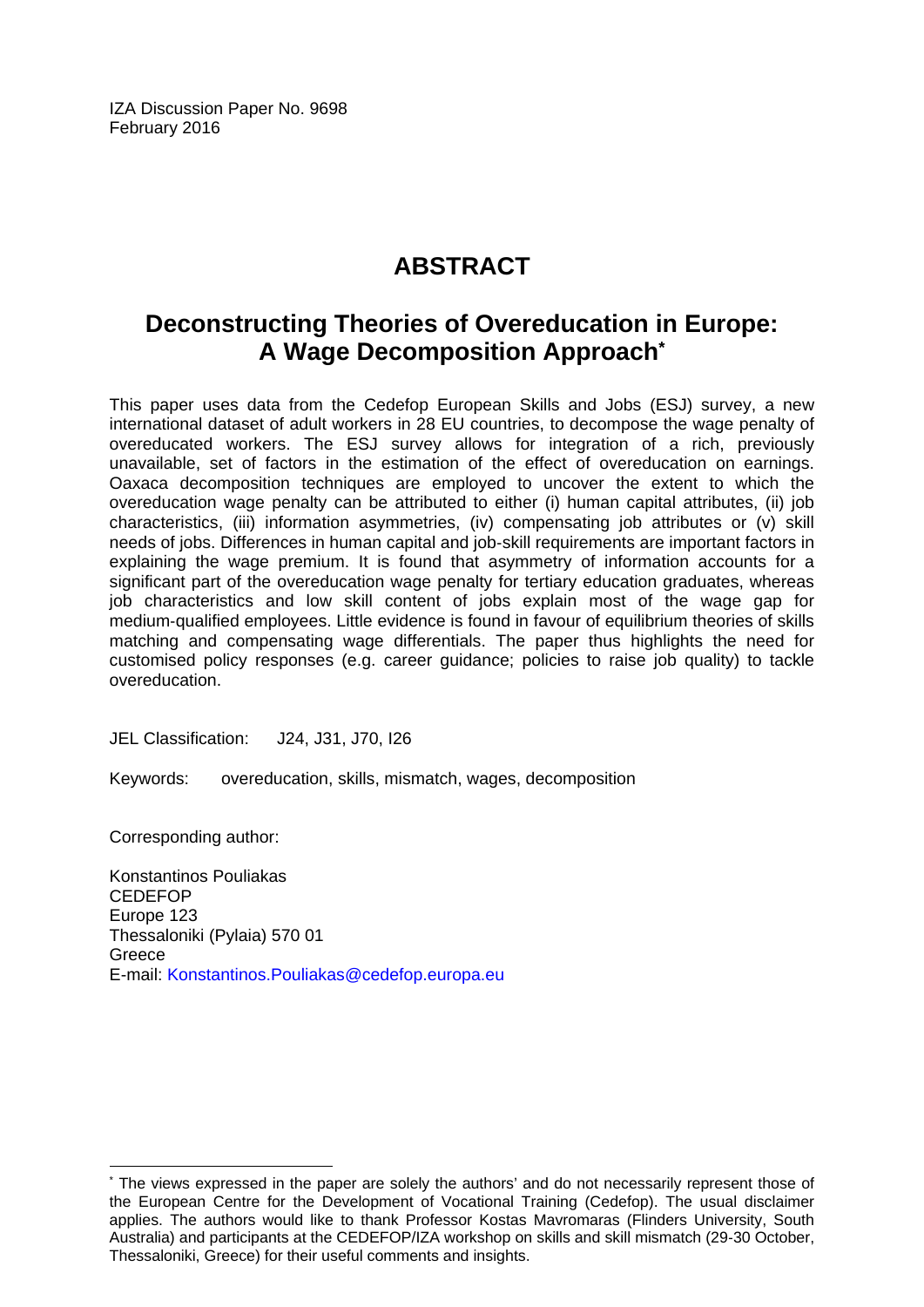#### **1. Introduction**

The literature on *skill mismatch* has grown significantly over the years, where skills mismatch is usually defined either in terms of excess or deficient qualifications and skills possessed by individuals relative to job-skill requirements.<sup>1</sup> Evidence from several advanced economies has shown that skill mismatch is a widespread phenomenon, typically affecting about one third of the higher educated employed population. Several research studies have also cautioned in recent years that as a result of the 2008 economic crisis, there has been a tendency towards higher overqualification rates across Europe (Pouliakas, 2012; ILO, 2014). Studies of skill mismatch tend to focus on one of two central measures (a) overskilling which describes the phenomena whereby workers are unable to use a range of their skills and abilities in their current job and (b) overeducation, which describes the phenomena whereby workers have acquired a level of schooling in excess of what is required to either get or do a job. The literature to date suggeststhat there is a lessthan perfect correlation between overeducation and overskilling and that both phenomena tend to have quite distinct implications for workers. Overeducation tends to be associated with a large penalty on pay but a lower impact on job satisfaction, whereas overskilling tends to affect pay less but is associated with much lower levels of job satisfaction (McGuinness & Sloane, 2011; Mavromaras et al., 2013a). In this study we are interested in decomposing the impacts of qualification mismatch on worker pay and, consequently, our focus is exclusively on overeducation which has consistently been associated with a substantial pay penalty.

A number of studies have attempted to uncover the potential determinants of various forms of mismatch, by assessing the degree to which the wage penalties associated with overeducation or overskilling adjust when different controls for job/individual worker characteristics are added to model specifications (McGuinness and Sloane, 2011). Other studies have measured the degree to which any measured disadvantage declines in models that control for unobserved ability (Bauer, 2002). However, to date, no studies have applied decomposition techniques to assess the extent to which observed differentials, in either wage or job satisfaction premiums, between matched and mismatched workers relate to (a)

 $1$  Cedefop (2010) provides clear-cut definitions and discusses the differences between the terms "over-(under)education" and "over‐ (under‐)skilling", all of which tend to be referred to (somewhat confusingly) in literature under the overarching term 'skill mismatch'.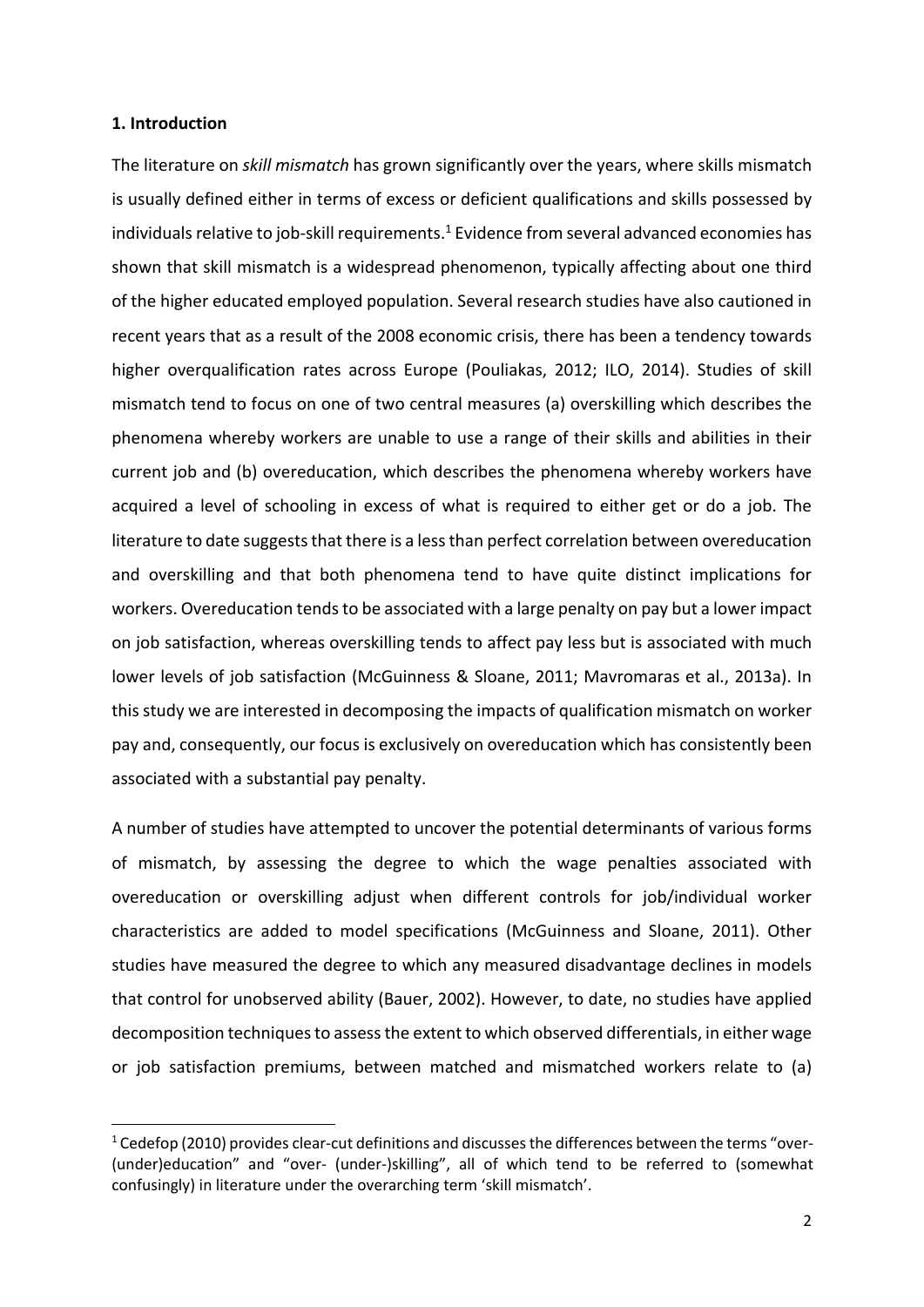differences in the endowments of human capital and job-related variables (b) differences in the returns to given characteristics and (c) unobserved effects.

The aim of this study is to decouple the influence of the aforementioned factors on the wage penalty of overeducated workers in the 28 EU member states. The paper will measure the extent to which the raw pay penalty experienced by overeducated workers relates to observable differences in human capital, job characteristics, job‐skill requirements, worker preferences and the quality of job search information. Not only will this approach quantify the proportion of the pay gap that can be attributed to particular theoretical perspectives, but it will also allow us to draw important policy conclusions regarding potential measures for reducing the incidence of overeducation. For example, the research will provide an indication as to the extent to which overeducation rates are likely to respond to policies targeted at the accumulation of skills, compared to improved job content or facilitating a better work life balance.

In order to meet its research goal, the study explores new data from the *Cedefop European skills and jobs survey (ESJ)*, carried out in 2014 by the European Centre for the Development of Vocational Training (Cedefop). The value added of the new dataset is that it contains novel information on many important correlates of interest for skill mismatch at European level, including the information, motives and constraints that individuals had at the time of job search and a battery of questions on the nature of tasks and skills required by individuals' jobs. Section 2 of the paper provides a review of the literature on the magnitude of wage penalties related to overeducation and factors that may account for the differences in pay between workers with matched and excess qualifications. Section 3 describes the new dataset and key variables used for the purposes of the empirical analysis. Section 4 explains the empirical methodology employed while section 5 provides an extensive discussion of the empirical findings. Section 6 concludes.

#### **2. Literature review**

The overeducation literature has mushroomed in recent times and has become a key issue of policy importance (Quintini, 2011; Pouliakas, 2012). As the focus of this paper relates to the degree to which the wage penalty associated with overeducation can be explained by observable differences between matched and overeducated workers, we will focus on the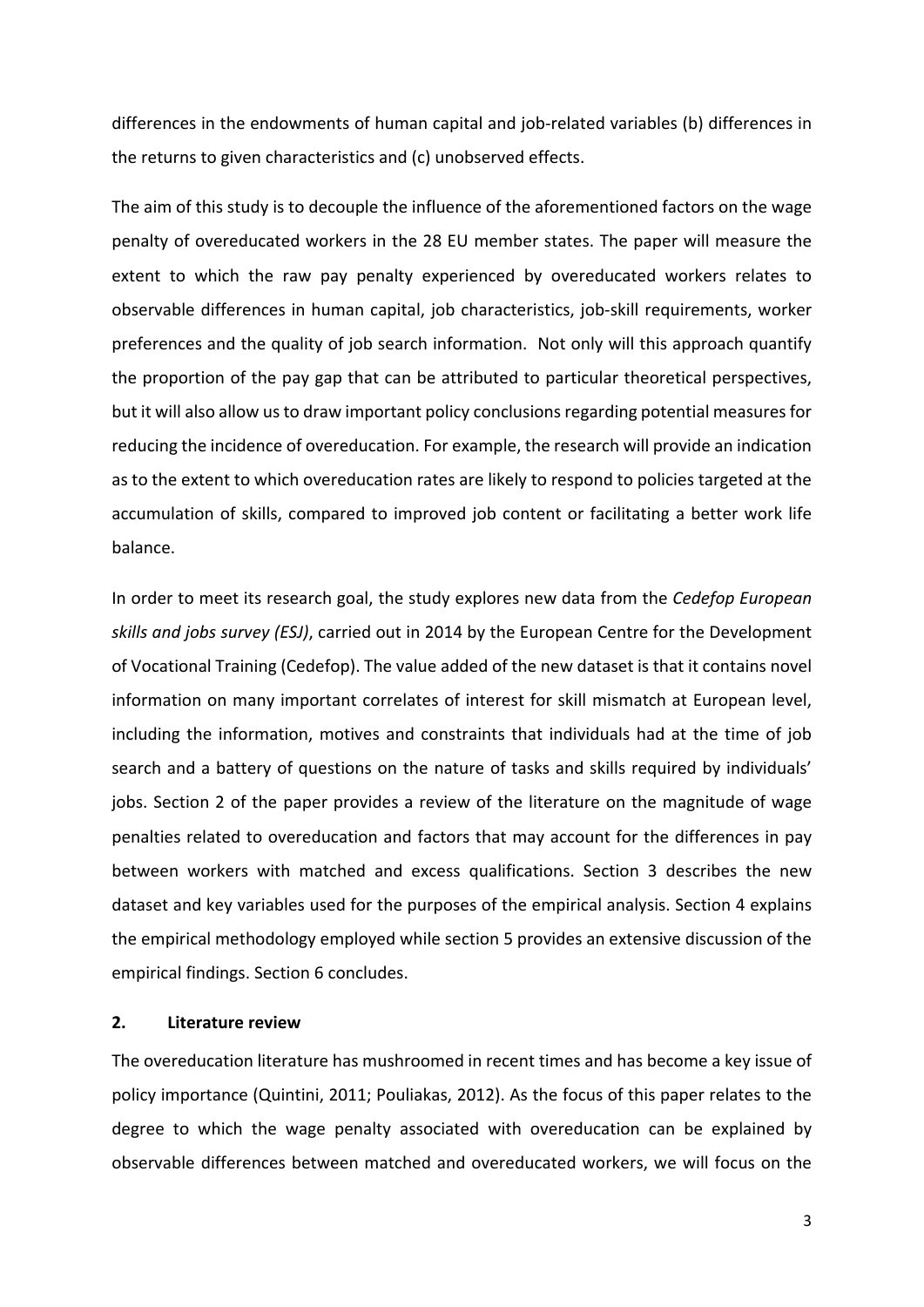literature related to both the robustness of the overeducation pay penalty and the potential explanatory variables that should be included in any wage decomposition.

#### *2.1 The magnitude and robustness of wage penalty estimates*

Comprehensive surveys and meta‐analyses of the wealth of empirical estimates have highlighted that there are important negative wage and welfare consequences of overeducation on individual employees (Hartog, 2000; McGuinness, 2006; Cedefop, 2010; Leuven and Oosterbeek, 2011; Pouliakas, 2012; Sattinger, 2012).

The majority of the studies have confirmed two stylized facts in relation to the impact of overeducation on pay, as suggested initially by Sicherman and Galor (1991). First, overeducated workers suffer from a wage penalty in relation to matched individuals with the same level of education, whereas they earn a premium over their matched colleagues in the same job. Relative to matched workers with similar levels of schooling, the average wage penalty associated with overeducation has been estimated, on the basis of a dummy variable in a standard wage regression, at around 15% (McGuinness, 2006). Another approach (known as the ORU approach) breaks down the educational level into three constituent components (Over‐, Required‐ and Under‐education) (Duncan and Hoffman, 1981). Based on this methodology, Groot and Maasen van der Brink (2000) produce meta‐analytical estimates of an average rate of return of 5.6% for attained years of education. Importantly, the return to surplus (3%) or deficient (‐1.5%) years of education is significantly lower compared to the comparable return for required years of education (7.8%). The evidence thus suggests that although the overeducated work below their potential due to some productivity ceiling (related to inferior skills and abilities or to particular firm and institutional characteristics), there is still some benefit to be enjoyed from the extra years of education (Rumberger, 1987).

A key issue in the literature is that the above determinants and consequences of mismatch have been identified mostly in cross-sectional datasets or short time-series of graduate cohorts. Thus, it has been argued that perceived mismatches on the basis of the above data are partly a statistical artefact that reflects unobserved labour market sorting due to differences in individual abilities/skills within educational categories (Bauer, 2002; McGuinness, 2003; Frenette, 2004). The plausibility of this statement has been heightened in recent years, given the rapid expansion in tertiary education graduate rates across many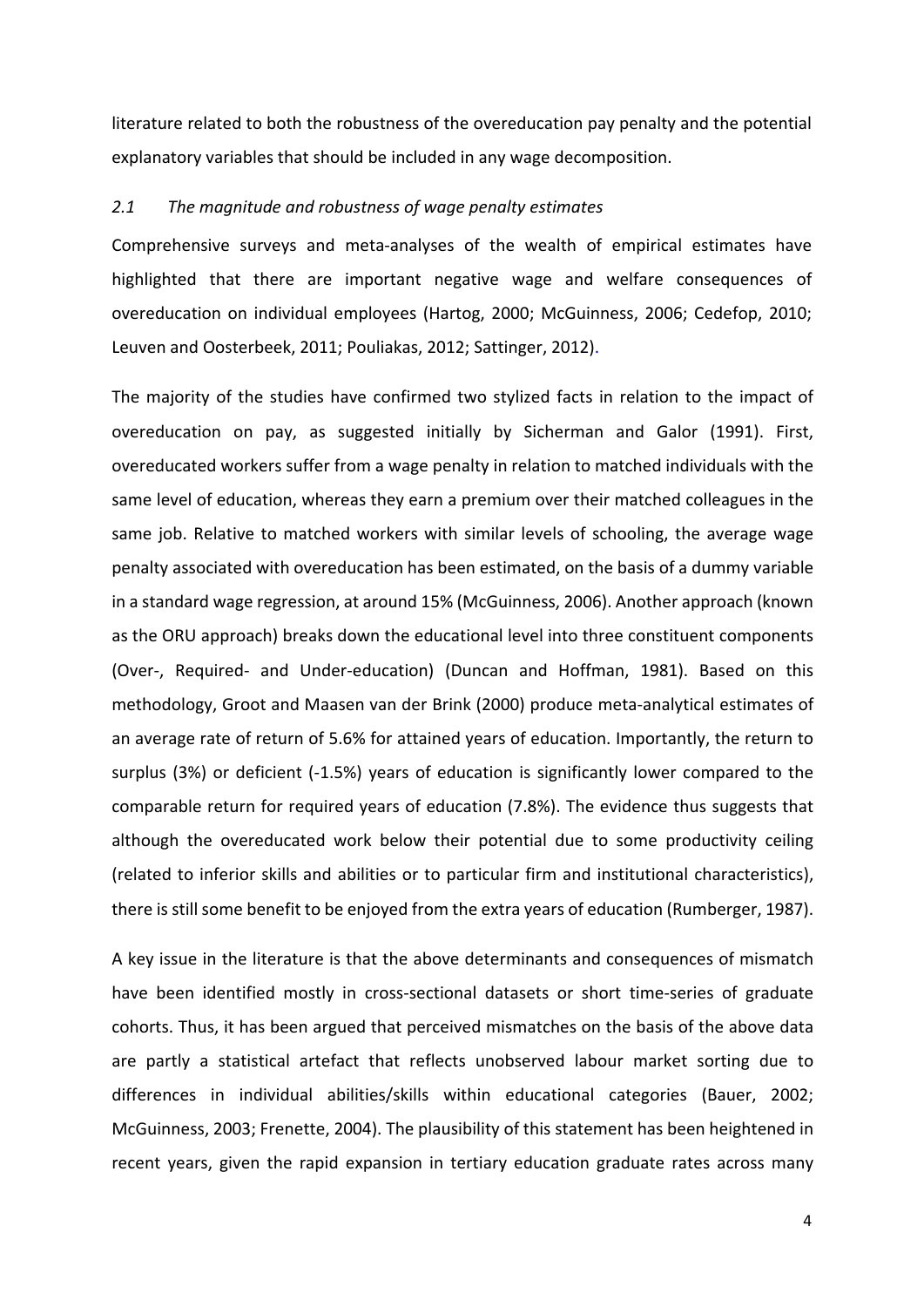developed countries. Overeducation may therefore not be genuinely related to an underutilisation of skills or abilities, since the additional investment in education may simply compensate for the lack of ability of individuals who appear to be mismatched (Chevalier, 2003; Green and Zhu, 2010).

For instance, Mavromaras et al. (2010) and Sloane (2014) argue, on the basis of estimates from an Australian longitudinal dataset (HILDA), that the magnitude of many coefficients based on cross‐sectional data appear to be questionable. Using panel data methods that control for unobserved individual heterogeneity identifies unbiased estimates of the effect of skill mismatch, although concerns about the limited within‐group variance in the incidence of mismatch also raises some doubts that the fixed effects estimates are themselves unbiased (Mavromaras et al, 2013b).

Thus, the evidence on the reliability of cross‐sectional estimates of the overeducation pay penalty remains somewhat mixed. While the wage impacts fall substantially when estimated within a panel framework that controls for unobserved time-invariant influences, such models may themselves generate biased estimates of the coefficients of variables, such as overeducation, that move slowly over time (ibid., 2013b). Consequently, we conclude that while there exists some debate with regard to the magnitude of the overeducation pay penalty, the differential itself represents a genuine measure of disadvantage experienced by overeducated workers in the labour market.

#### *2.2 What are the potential determinants of overeducation?*

It is important that any attempt to decompose the wage effects associated with overeducation includes a choice of covariates consistent with both economic theory and existing empirical studies. A number of theoretical frameworks have been used to conceptualise overeducation including (a) Human Capital Theory, (b) the Job Competition Model, (c) Assignment theory and (d) Occupational mobility theory and models of job search. Human Capital Theory (HCT) (Becker, 1964; Mincer, 1974) predicts that workers will always earn their marginal product, implying that there should be no under-utilization of human capital in the labour market and that overeducation will not exist in equilibrium. However, overeducation may still be observed in a world where the predictions of HCT hold, if earnings and continuous human capital accumulation are imperfectly measured i.e. overeducation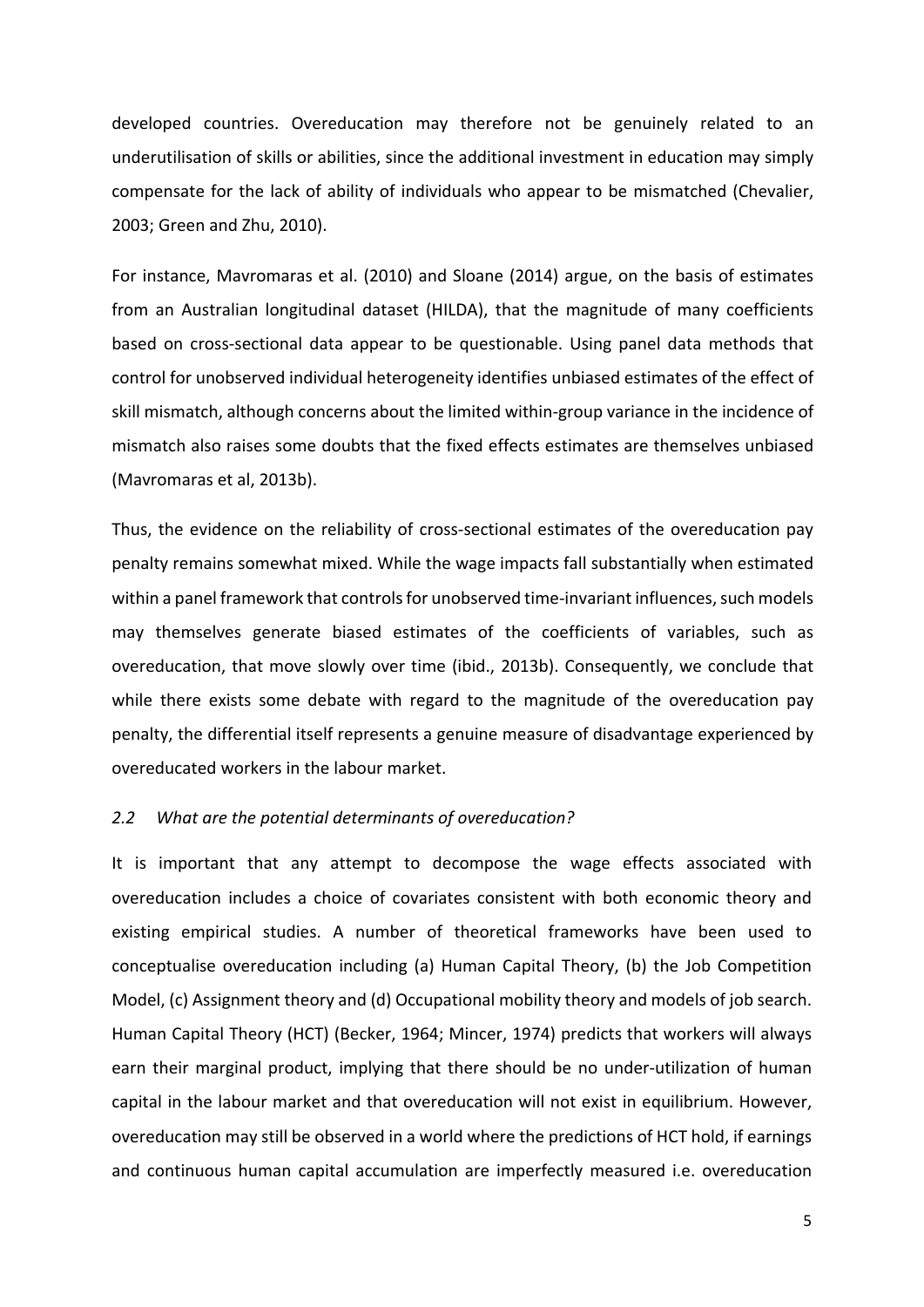may simply be a statistical artefact arising as a consequence of an omitted variables problem (McGuinness, 2006). Specifically, the overeducation pay penalty may simply reflect lower levels of total human capital among workers who, despite having higher than average levels of formally acquired human capital (schooling), have lower levels of human capital acquired in the workplace (e.g. non-formal training and informal on-the-job learning), the latter imperfectly measured within the data. Therefore, on the basis of the HCT model, any attempt to decompose the overeducation pay penalty should include sufficient controls and measures for human capital acquired through both formal schooling and workplace learning/experience.

Thurow's Job Competition Model (Thurow, 1975) emphasizes the importance of job availability and argues that workers are allocated to a fixed distribution of jobs with individuals investing in education in order to preserve their place in the jobs queue. Once an individual reaches the top of the queue they are allocated to a job, so their wage will be predetermined solely by the productivity characteristics of the job in question, with overeducation occurring where the skill requirements of the allocated position are below those acquired by the worker. Similarly, assignment models (Sattinger, 1993; Sattinger and Hartog, 2013) also stress the importance of job distribution; however, the job allocation process is no longer a lottery as utility maximization guides workers to choose certain jobs over others and wages are determined by a hedonic price equation that accounts for both job and worker characteristics. Therefore, both the job competition and assignment interpretations of the labour market point to the importance of taking into account controls for productivity-relevant job characteristics and other vacancy externalities (e.g. the availability of suitable job opportunities in the labour market) when decomposing the overeducation pay penalty.

Theories of career mobility (Sicherman and Galor, 1991) suggest that some workers choose an initially mismatched post that enables them to acquire the necessary skills, through on‐ the‐job training and work experience, which will enable them to achieve more rapid career progression in the future. Alternatively, proponents of matching theories of job search (Jovanavic, 1970) suggest that overeducation is largely a consequence of poor information and, over time, workers will realize their error and achieve improved matches through repeated job search. Other authors have hypothesised that mismatch may be a consequence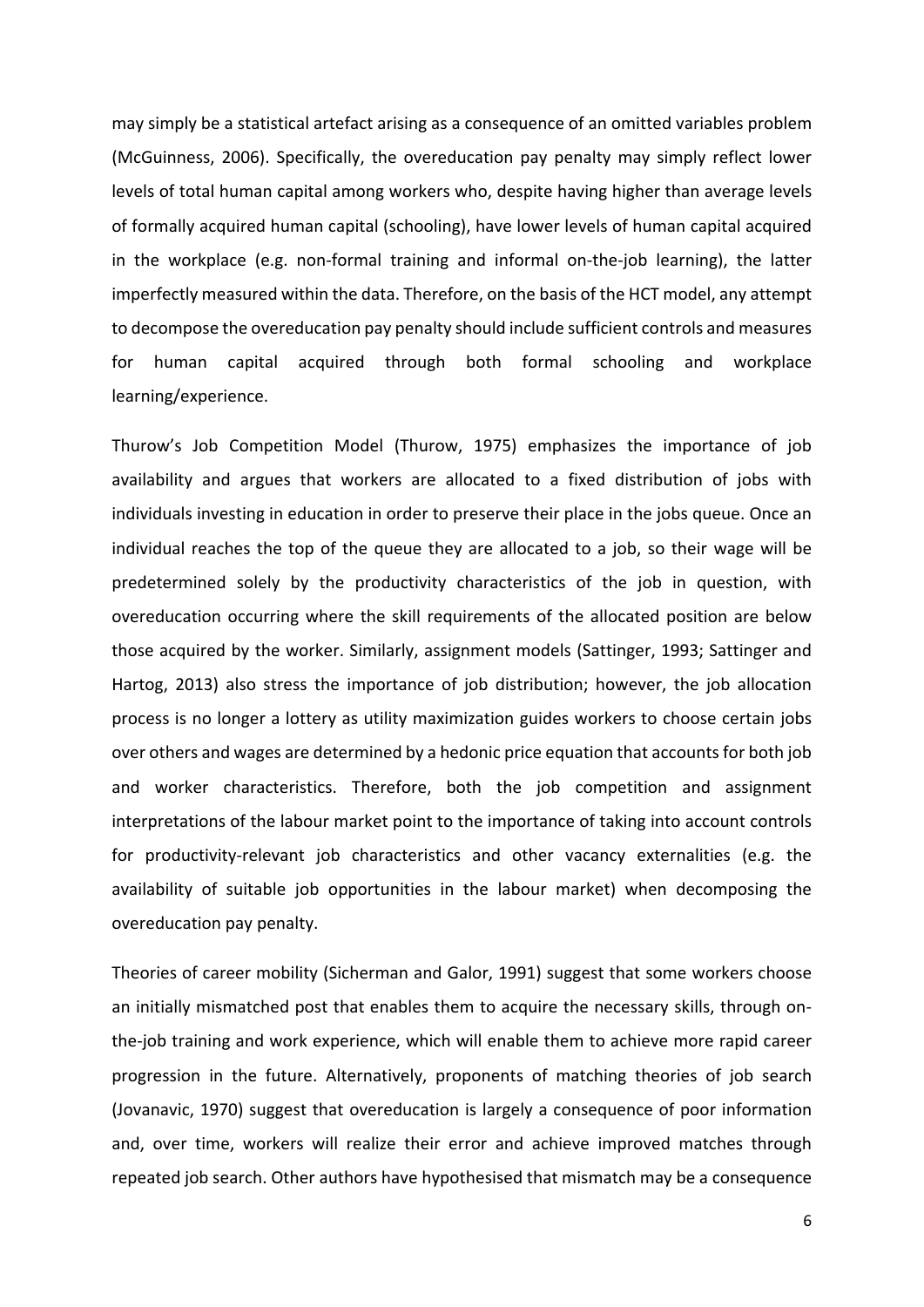of workers trading off overeducation and lower pay for other job attributes, such as job security, for which they have a stronger preference (McGuinness and Sloane, 2011). Therefore, these frameworks suggest that overeducation is a temporary phenomenon, driven by either strategic behaviour or imperfect information, suggesting that worker preferences and beliefs should also be included within the decomposition framework.

#### **3. Data and descriptive statistics**

#### *3.1 The Cedefop European Skills and Jobs (ESJ) survey*

The Cedefop ESJ survey is a state‐of‐the‐art survey of adult employees (aged 24‐65) carried out in the 28 member states of the European Union, collecting information on the match of their skills with the skill needs of their jobs. It was financed and developed by the European Centre for the Development of Vocational Training (Cedefop), in collaboration with a network of experts on skills, the OECD and Eurofound (Cedefop, 2015). The aim of the survey isto help inform the development of European policies on initial and continuing education and training and employment policies. To do so, it seeks to understand how individuals' qualifications and skills are matched (or not) to the changing skill demands and complexities of their jobs. The survey also looks at the extent to which employees' skills are developed and used in their workplaces over time.

A mixed methodology approach ensured that the data collected provided a representative sample of the adult working age population in each of the EU28 member states. The survey was carried out using quota sampling by the survey company Ipsos MORI and its network partners in each country between 7 March and 26 June 2014. In total, 48,676 respondents from different demographic groups took part either by telephone (9,154 employees) or online interviewing (39,522 employees).<sup>2</sup> In most EU countries about 1000-1500 employees were effectively interviewed, although the sample varies between countries. The sample was augmented to 4000 observations in the case of five large EU labour markets, such as Germany, France, Poland, UK, Spain, 3000 cases for Italy, and 2000 cases in Greece and Finland, while

<sup>&</sup>lt;sup>2</sup> The questionnaire was translated into the national languages of the EU countries using a strict translation protocol, managed by Ipsos MORI. Prior to administering the survey, extensive cognitive and pilot tests took place to validate the content and validity of the survey instrument. For details, see Cedefop (2015).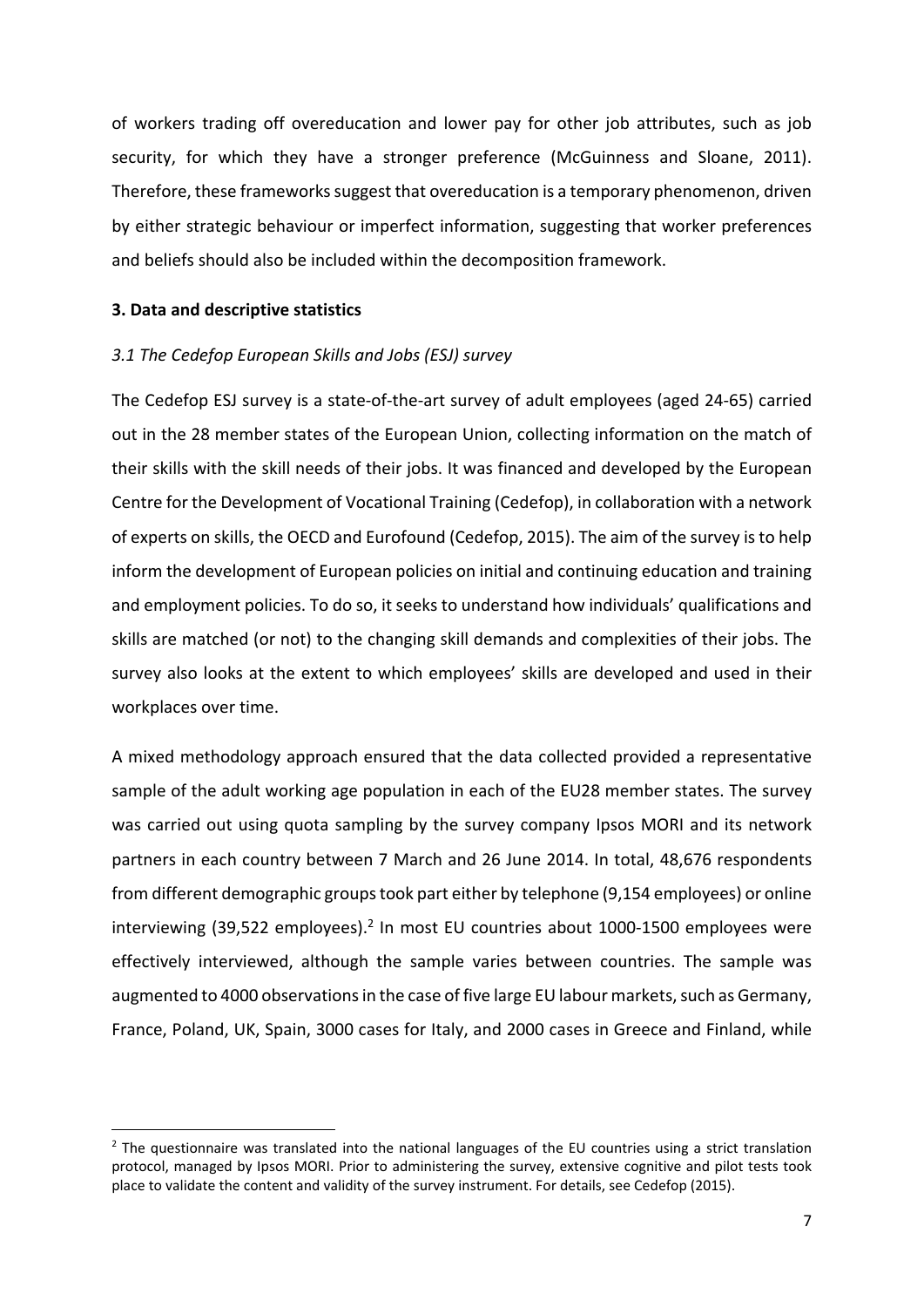500 individuals were surveyed by telephone in each of the three smallest countries (Malta, Cyprus and Luxembourg).<sup>3</sup>

The survey asked respondents a series of questions designed to assess the extent to which their qualifications and skills are at the level needed to be hired for and to do their job. The key contribution of the new survey is that it takes a longitudinal perspective, with some of these questions asked several times, referring to distinct time periods, enabling the dynamic analysis of skill mismatch of EU employees. The survey thus offers the first comparable evidence of the dynamic evolution of skill mismatch of employees across all 28 EU countries. It also allows researchers to take into account the persistency or initial state of skill mismatch affecting individuals over time.

Given that the new survey focused on the issue of skill mismatch, it contains contextual information that was not readily available in previous datasets. For example, in addition to a standard set of control vairables (e.g. age, gender, level of education, firm size, type of contract, economic sector, occupation) the survey collected data on the micro/macro‐ economic motives and constraints that influence individuals' job choice; determinants of skill accumulation in their jobs, focusing on both non‐formal and informal continuing vocational training; experience of work‐based learning as part of initial education and training; whether individuals embarked on occupation and/or geographic mobility prior to accepting their current job; and the changing complexity of workers' tasks in their jobs. In addition, the survey permits the definition and measurement of several types of skill mismatch, including educational mismatch and mismatch in terms of employees' skill levels. Furthermore, the survey collected data on the gross monthly earnings of adult workers in the 28 countries.

The inclusion of this rich set of variables and the availability of an international sample for the analysis of overeducation is a marked improvement relative to previous empirical studies, which have either used rich databases albeit from single countries, or have relied on sometimes problematic panel data estimation techniques.

<sup>&</sup>lt;sup>3</sup> To control for any erratic variance in the mode of sampling, the empirical analysis has included as an additional explanatory variable a dummy variable that identifies whether a given observation was approached via online or telephone interviewing.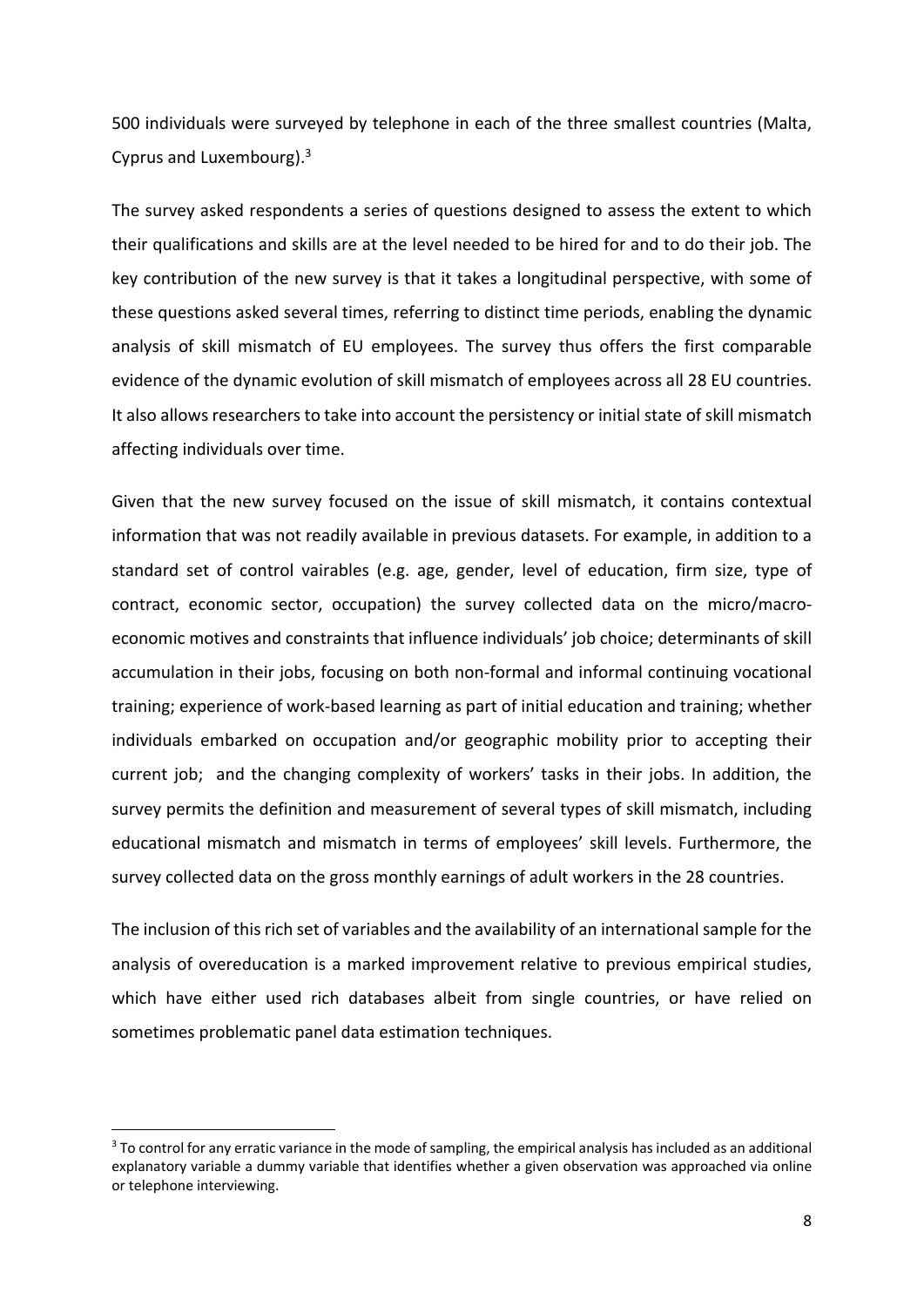#### *3.2 Key variables and summary statistics*

The study utilises the full sample of adult employees, aged between 24 and 65, in all 28 European member states, corresponding to 48,676 cases. To analyse the wage consequences of overeducation among European workers, two separate measures of educational mismatch were derived as a first step in the analysis.

In the ESJ survey respondents were asked about the typical qualifications and skills needed for their jobs. Specifically, the survey asked respondents to assess both the level of qualifications needed to *get their job* if someone would apply for their job today, in addition to the level of skills needed to *do their job*. This was done to investigate whether there is a discrepancy between the qualifications needed for recruitment purposes and the level of education that constitutes a genuine prerequisite for performing the necessary tasks in a job. Particularly in weak labour markets with high unemployment rates, employers may inflate recruitment criteria to filter the best candidates, or they may afford to deliberately hire individuals with higher education as a means of hedging against greater economic uncertainty (Bulmahn and Krakel, 2002). In either case individuals are induced to acquire higher qualifications to be hired in a more competitive labour market, fostering credentialism, even though the jobs for which they are recruited for may eventually require lower qualifications and skills than they possess.

The measure of overeducation derived, and used as the main dependent variable in the wage regressions of the paper, is based on a direct comparison of the highest qualification level of individuals (translated to conventional ISCED levels) with the qualification level reported by themselves as necessary to actually do their current job.4 This variable should represent a more reliable measure of mismatch between acquired schooling and job content, whereas the alternative measure based on education necessary to get the job is likely to be confounded by credentialism and is less directly related to actual job content.

<sup>4</sup> However, for the sake of robustness, the empirical analysisin section 5 has also taken into account the measure of qualification mismatch based on the level of education needed so that people can be hired in their current jobs. No significant changes to the main findings are observed, given the very high correlation (Pearson correlation coefficient = 0.8) of the two variables.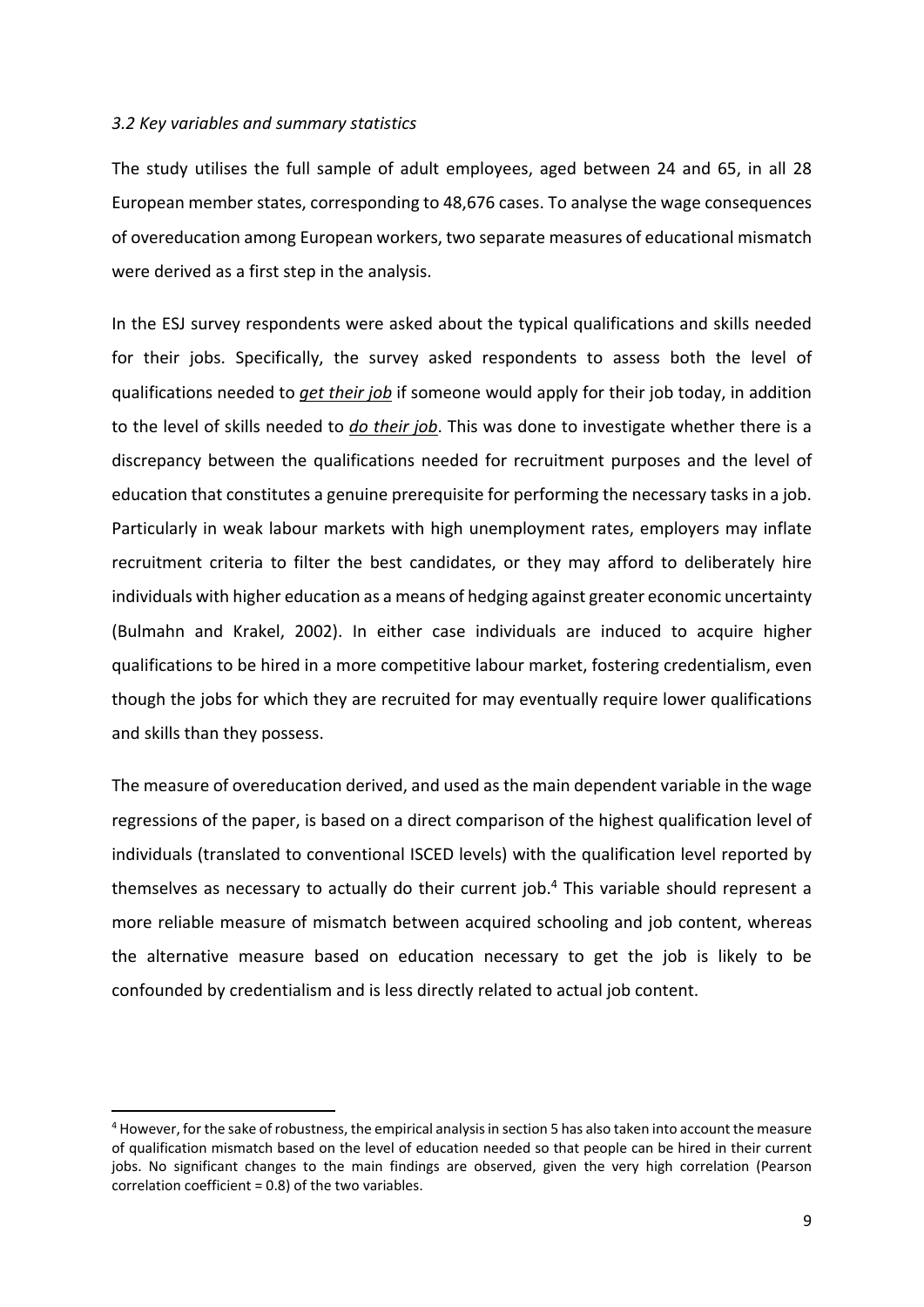In 2014, about 33% of adult job holders in the EU sample believed that a tertiary education degree is required so that they can perform their job, the majority (40%) responded that their job could be performed with a medium-level qualification while 21% stated that a low level or no qualifications at all suffice. Comparing the educational requirement with the own qualification of employees, the survey confirms that a substantial share of the European workforce is employed in jobs that need a different (higher or lower) level of qualifications than their own for performing them. In 2014, total qualification mismatch affected, on average, 29% of the European adult working population, comprising of 17% who were overqualified and 12% underqualified. About 1 in 4 (24%) tertiary educated workers(and 16% of medium‐qualified employees) in Europe are found to be overeducated for their jobs.

**Figure 1** shows that, on average, overeducation in the EU is more prevalent among younger‐ aged employees, females and individuals who were outside of the labour market (unemployed or inactive) prior to accepting their current employment. It is also higher among tertiary education graduates, particularly those from certain fields of study, such as *humanities, languages and arts* and *other social sciences*. Rates of overeducation are also significantly different depending on the characteristics of jobs. In particular, they are higher for individuals employed in smaller-sized firms and in less skill-intensive occupations (e.g. elementary jobs, service and market sales workers) and for those in non‐standard contract jobs (part time, informal, temporary agency contracts).

#### **[INSERT FIGURE 1 ABOUT HERE]**

To breakdown the differences in earnings between overeducated and matched workers, a measure of hourly earnings of adult employees has been derived as follows. Individuals were initially asked to report how much is their gross monthly earnings from their job (before deductions or credits of tax and national insurance). About 70% of the whole sample provided an earnings figure, but the remaining 30% either refused (24.5%) to disclose their earnings or did not know (5.5%). For the latter two groups the survey included a follow‐up question, which allowed respondents to identify in which of four national-specific income bands their own monthly earnings belong to.<sup>5</sup> In case of a valid response, the mid-point of the respective

<sup>5</sup> For each country four respective income bands were defined, namely {below lowest quartile, between lowest quartile and median, between median and highest quartile, above highest quartile}, based on reliable country‐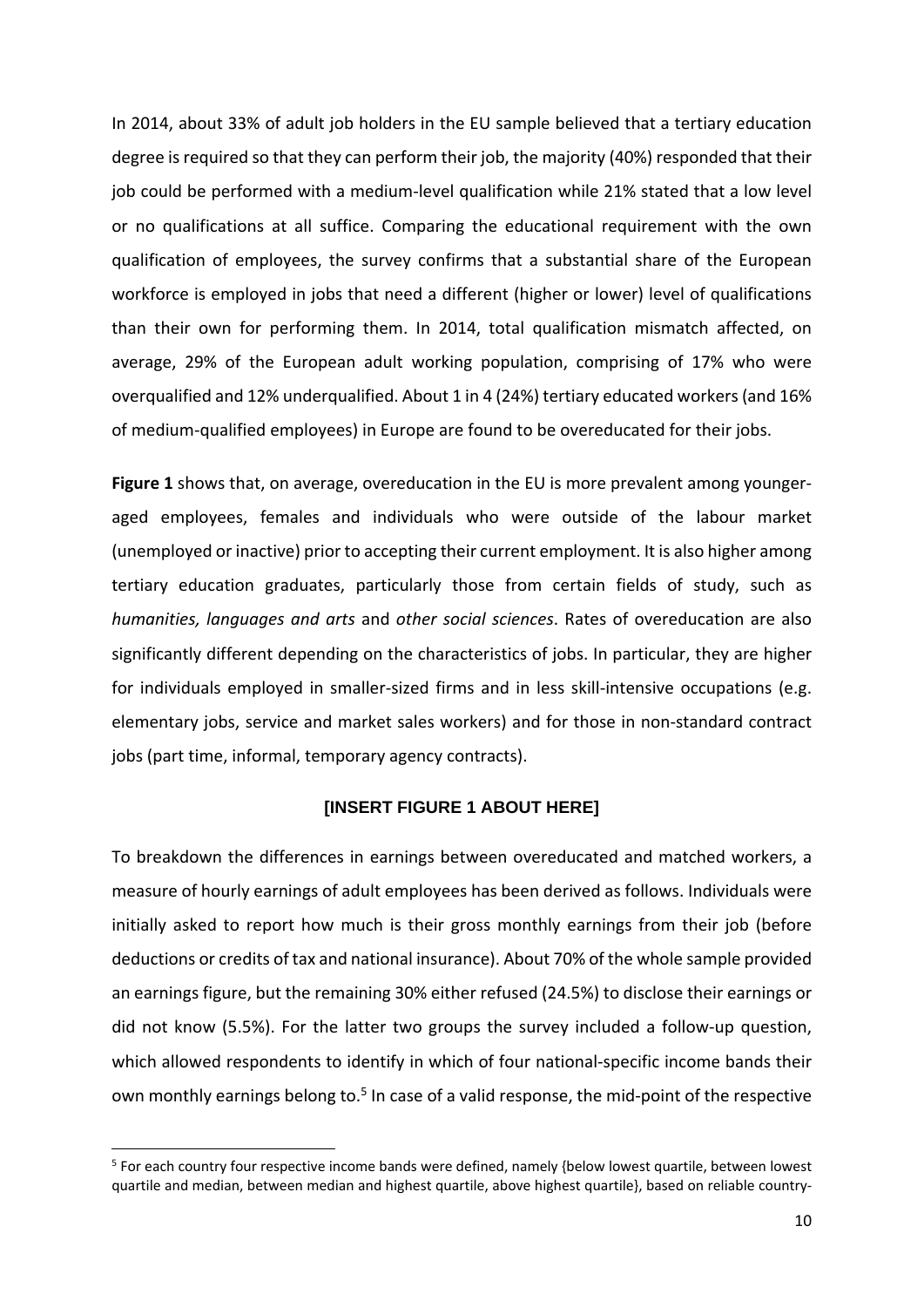income band has been used as a proxy of a respondent's monthly earnings. In this manner, the sample used for the analysis contains positive wage values for about 83% of the original sample of adult employees. Nevertheless, around 17% of the sample either refused to provide their earnings data in both income questions of the ESJ survey, or did not know or answer altogether.

Following the aforementioned procedure, it was observed that the wage variable was distorted by the existence of a number of outliers in the sample (potentially because several respondents provided an estimate of their annual rather than monthly earnings). To correct for the observed skewness, the variable was therefore capped both at the bottom and at the top of the distribution. In particular, the bottom 1% and the top 5% of the distribution were dropped completely from the sample. Following the exclusion of possible outliers from the analysis, the distribution of the wage variable and its summary moments were observed to be compatible to those identified from other reliable European data sources containing information on salary income of EU employees(e.g. EU SILC). For instance, the mean monthly earnings of employees in the EU28 block are equal to approximately 2300 EUR, ranging from above 4000 EUR in Denmark or 3000 EUR in Luxembourg, Finland and Sweden to 430 euros in Bulgaria. As a final step the monthly earnings of adult workers were converted to hourly earnings by dividing by the usual average weekly hours worked (multiplied by 4.33 since the variable on hours includes paid and unpaid overtime hours).

#### **[INSERT TABLE 1 ABOUT HERE]**

**Table 1** displays differences in average hourly wages between overeducated and matched EU adult employees. The mean monthly earnings of the overeducated is equal to 2141 EUR whereas the respective figure for matched employees is 2360 EUR, a wage penalty of 219 EUR per month for the former group. However, the latter are employed for an extra 1.5 hours per week (38.2 as opposed to 36.8 hours), which explains why there is a smaller difference in mean hourly earnings between the two groups. There is greater skewness in the earnings distribution of matched employees, resulting in a 2 EUR per hour premium in median hourly wages. The table also indicates that the wage difference between the two groups is mostly

specific data (e.g. latest waves of EU-SILC survey or national LFS datasets). More details are available at Cedefop (2015).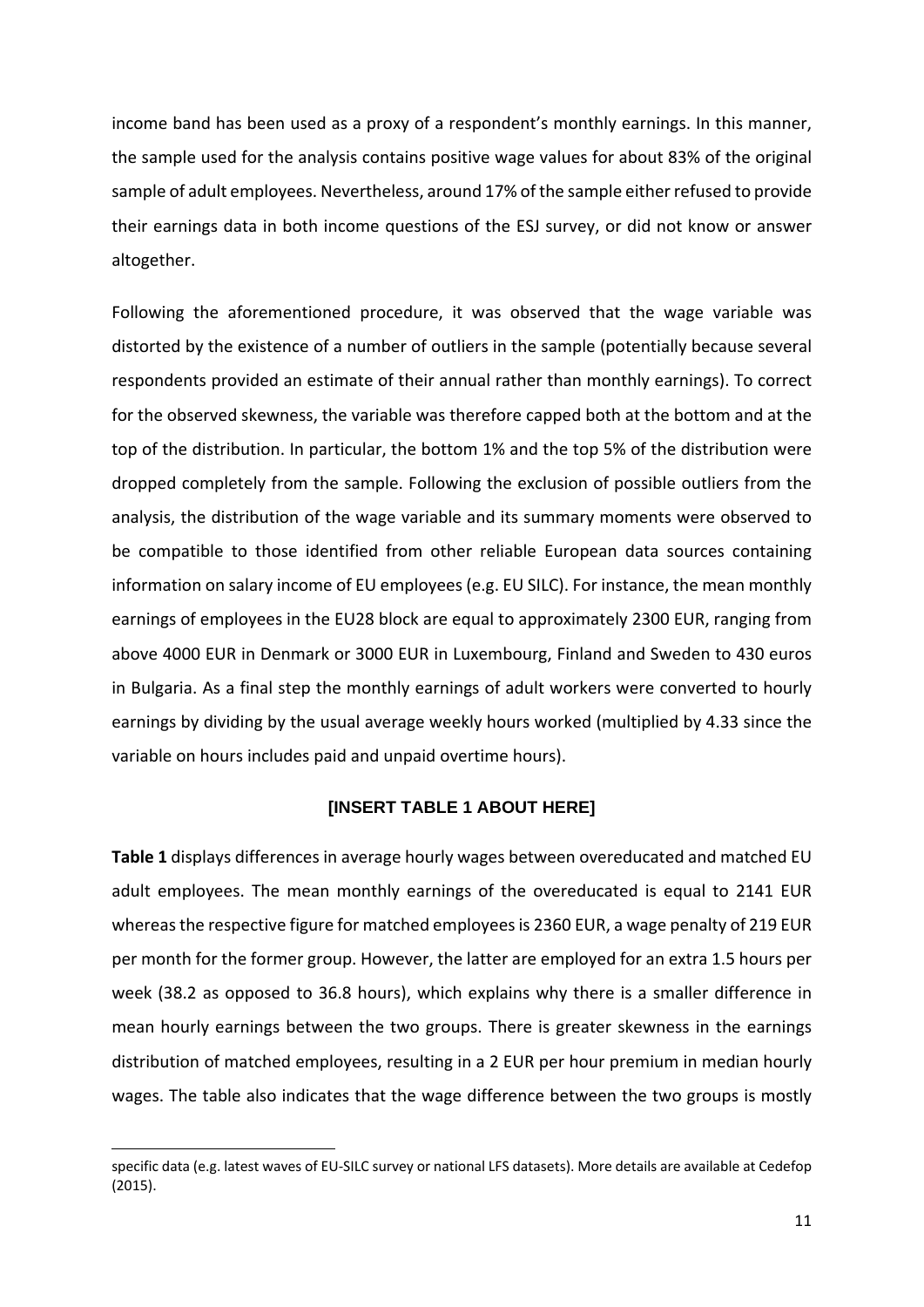driven by tertiary education and recent graduates, males, individuals returning back to the labour market after a period of inactivity, recipients of on-the-job training and those in jobs with non-indefinite contracts and low skill content.

#### **4. Empirical methodology**

The associationsshown in **Figure 1** and **Table 1** highlight the importance of taking into account a number of factors that are correlated with the incidence of overeducation, when estimating the *ceteris paribus* effect of the latter on individual earnings. A multivariate regression analysis has therefore been employed in the paper that controls for the effect of several key characteristics, consistent with theory, in the estimation of earnings functions that contain the overeducation dummy as the main explanatory variable of interest.

In particular, the empirical analysis follows a standard decomposition framework as outlined by Oaxaca (1973) and Blinder (1973).<sup>6</sup> The procedure requires first the estimation of separate earnings functions for individuals in paid employment who are either overeducated or have a qualification level matched to the requirement of their job. The wage gap between the two groups is then deconstructed into a part that is attributable to differences in the mean productive characteristics (the explained part) and a part that is due to different returns to such characteristics (the unexplained part). In this manner it becomes possible to detect the extent to which several observable characteristics contribute to wage differences between the overeducated and matched and how much of the wedge can be attributed to discriminatory practices or other unobserved influences.

Mincer‐type earnings functions are first fitted for each group (overeducated and matched) as follows:

$$
\ln \mathbf{W}_i = \mathbf{H}_i \mathbf{\beta} + \mathbf{Z}_i \mathbf{\gamma} + \mathbf{C}_i \mathbf{\delta} + \mathbf{\epsilon}_i
$$
\n(1)

where ln*Wi* are the log hourly earnings of individual *i* (*i* = 1,…, *N*), *H<sup>i</sup>* is a vector of individual human capital attributes which affect earnings, **Z***<sup>i</sup>* is a vector of characteristics describing a range of other theory consistent explanatory variables (such as job characteristics, job search information and

<sup>6</sup> The analysis was replicated using the amended methodologies proposed by Neumark (1988) and Oaxaca and Ransom (1994), showing very similar results to the ones discussed in the paper.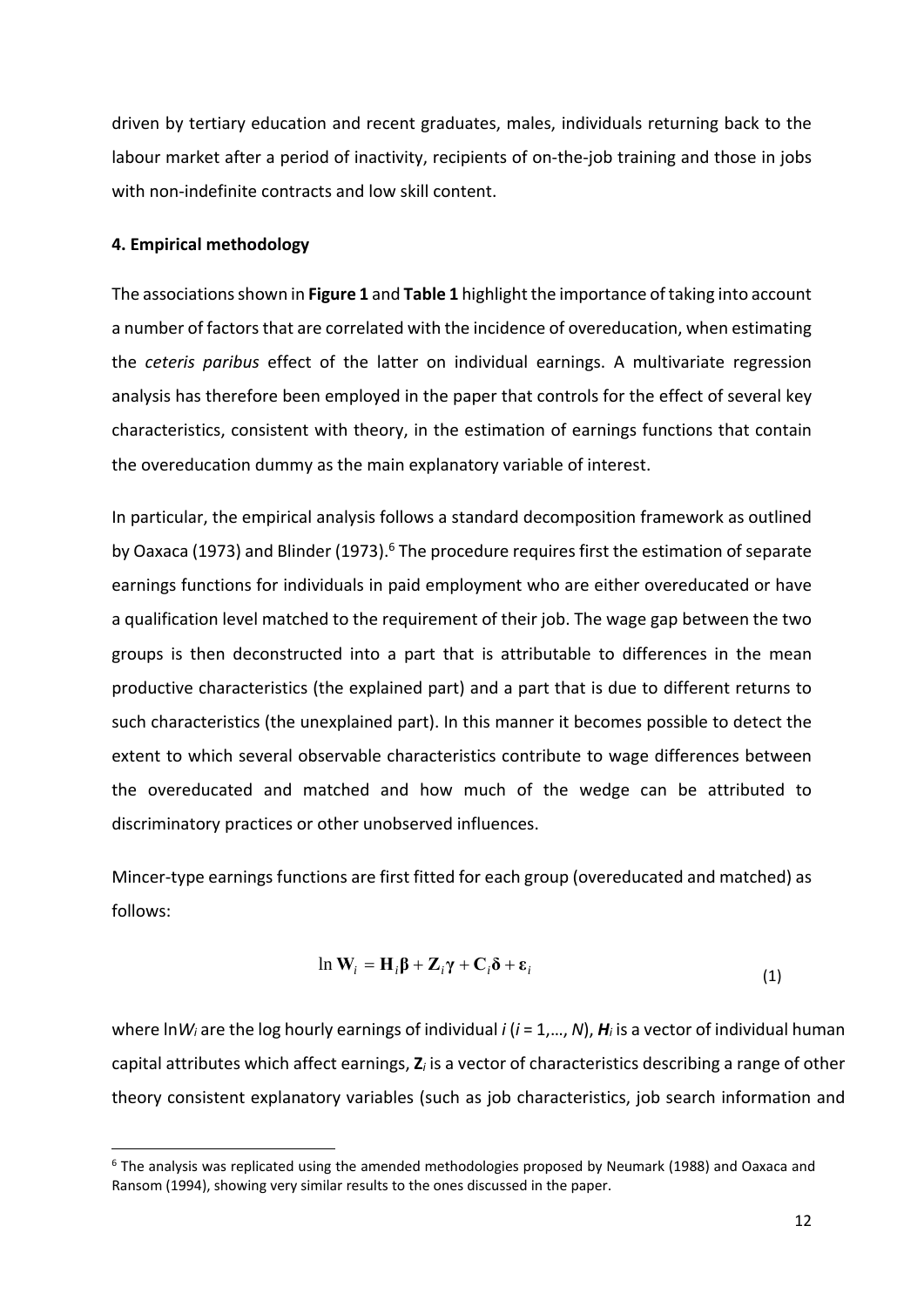preferences), *C* are country dummies and ε*<sup>i</sup>* is a Gaussian random error term. The terms *β, γ, δ* are regression parameters that capture the marginal returns of the characteristics contained in the vectors *H, Z, C* and will be estimated on the basis of the ESJ sample. Robust standard errors of the regression coefficients clustered at the country level are calculated for statistical inference purposes.

The total difference in the mean wages of the two groups can then be decomposed in the conventional Oaxaca manner as follows:

$$
\overline{W}_m - \overline{W}_{mis} = (\overline{H}_m - \overline{H}_{mis})\hat{\beta}_m + (\overline{Z}_m - \overline{Z}_{mis})\hat{\gamma}_m + (\hat{\gamma}_m - \hat{\gamma}_{mis})\overline{Z}_{mis} + (\hat{\beta}_m - \hat{\beta}_{mis})\overline{X}_{mis}
$$
 (2)

where the first part of equation (2) (i.e. the 'explained' or 'endowment' part) reflects the component of the average wage difference between the two groups attributed to differences in the means of the explanatory variables, which are in turn weighed by the estimated coefficients of the matched equation. It measures the relative importance of observable differences in human capital, job characteristics, preferences etc. between the two sets of workers. The second term (i.e. the 'unexplained' part) refers to the part of the wage gap that arises because of the differential manner with which the labour market rewards the characteristics of overeducated and matched employees. In this respect, it provides an indication of the extent to which mismatched employment imposes productivity‐related constraints on the return to observable characteristics.

The models are estimated first for the whole sample and then separately for individuals with a different level of education (i.e. ISCED category), given that tertiary education graduates are more likely to be overeducated as opposed to those with a medium‐level qualification. Furthermore, a stepwise approach has been followed, which first allows for an empirical specification that only incorporates standard demographic and human capital characteristics (e.g. age, gender, education attainment level, previous labour market status, years of employer tenure, non‐formal and informal training in job) and subsequently takes into account standard job characteristics (e.g. private sector, size of workplace, type of contract, tasks required in job, promotion prospects) and other important factors (e.g. job search motives of workers, skill needs of job). In terms of the theoretical perspectives, the variables on education and training capture the impact of Human Capital theory, while the information on job characteristics and skill requirements relate closely to the predictions of both the Job Competition Model and Assignment Theory.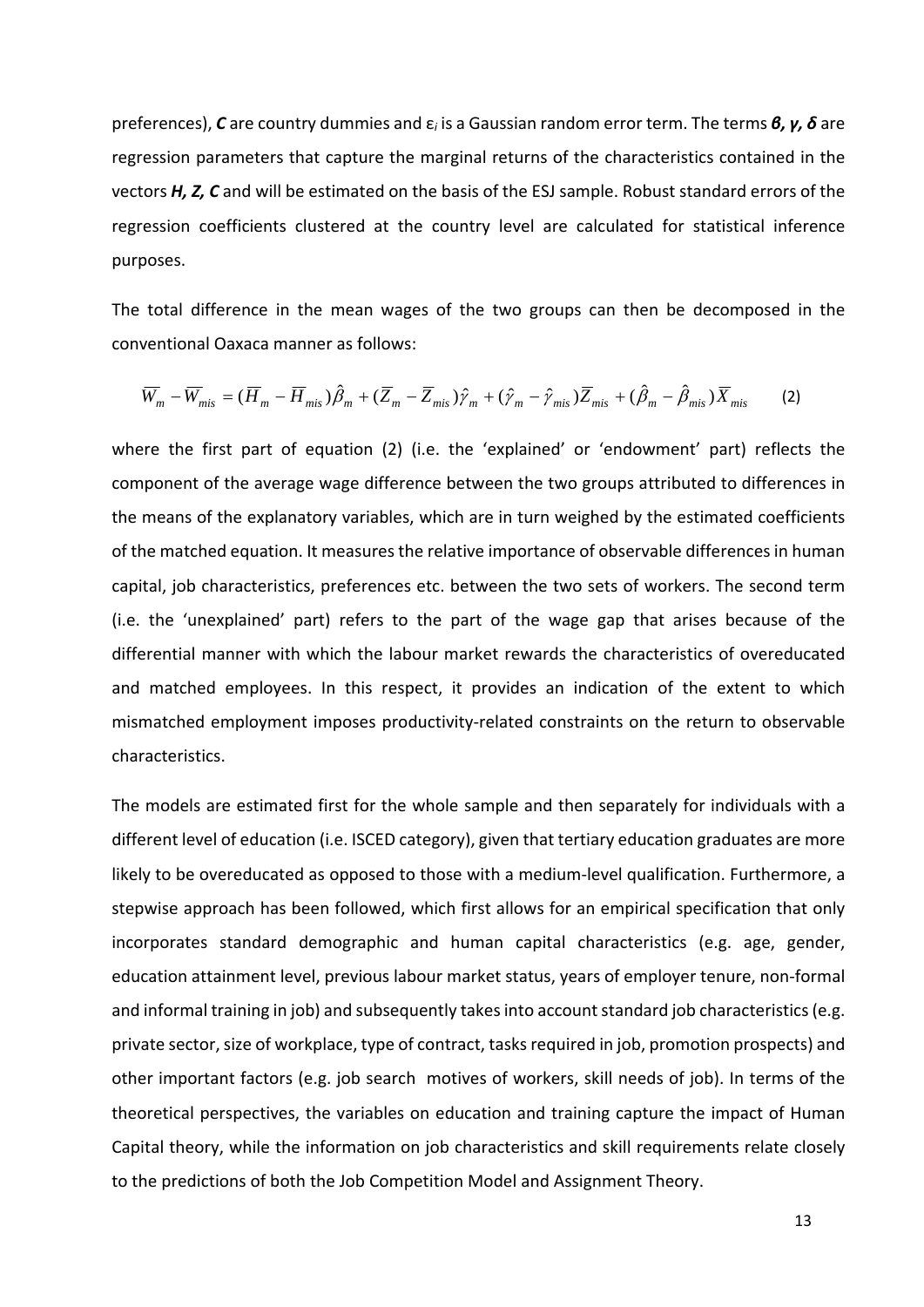Furthermore, the novel information provided in the survey with regards to the motives for job choice among individuals permits this study to put additional theories of overeducation under scrutinity. These questions were asked retrospectively and rank the importance of a series of factors for individuals choosing their current job. As these responses should, theoretically, predate the point before they commenced their current job, reverse causality becomes less of a concern. These retrospective variables enable us to assess the relative importance of compensating wage effects and, specifically, the extent to which individuals valued aspects of the job such as reputation, work‐life balance and intrinsic benefits. The importance of Job Mobility Theory is captured by variables which measure the extent to which the job was chosen on the basis of its value for career progression or as a channel for gaining work experience. Finally, the relative importance of prior information and, therefore, the quality of the job signal, is captured by a range of prior response variables that reflect the level of information that the respondent had with respect to the jobs' benefits and skill requirements.

#### **5. Empirical results**

#### *5.1 Estimation of earnings regressions*

**Tables 2‐4** display ordinary least squares coefficients following estimation of the main earnings function, shown in equation (1), based on a sample of adult employees from all 28 EU member states. Table 2 displays the estimated coefficients for the whole sample, whereas **Tables 3 and 4** show the effects broken down by level of education attainment, first for those with tertiary level qualifications and subsequently for individuals with an upper secondary/non-tertiary degree. The estimated coefficients describe the mean conditional (proportional) effect of the explanatory variables on individuals' hourly earnings, *ceteris paribus*.

#### **[INSERT TABLES 2-4 ABOUT HERE]**

As shown in **Table 2**, overeducated workers suffer from a 22% wage penalty relative to matched employees, when controlling for age, gender, level of education and their labour market status prior to job entry. The figure falls to 19% when an augmented Mincer earnings function is estimated. In this case the estimation takes into account that the overeducated have lower average levels of job-specific skills relative to the matched, due to fewer years of seniority and less participation in non-formal and informal training.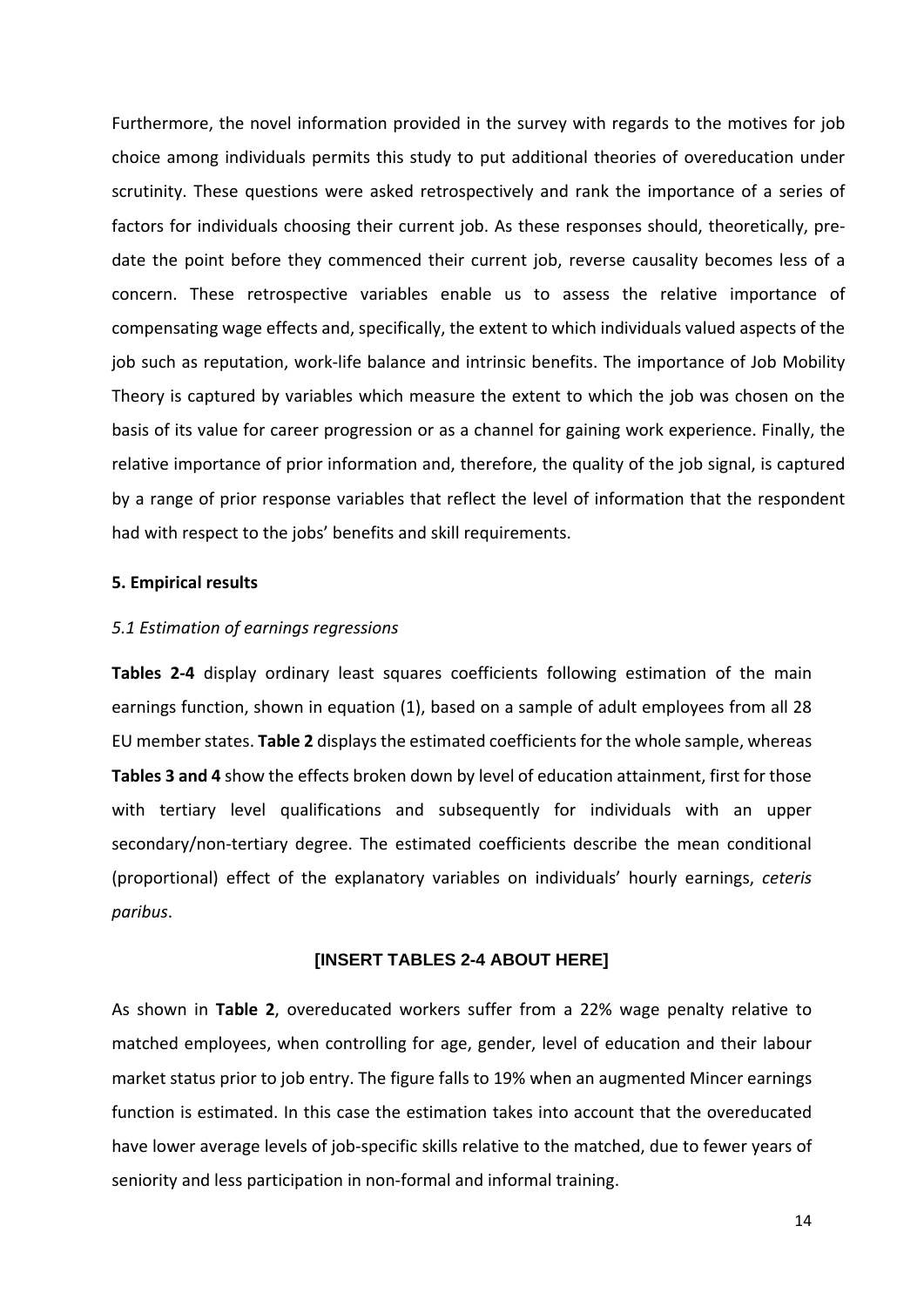The size of the penalty is robust to the inclusion of variables that act as proxies for the match between employees' skills and the skill needs of their job, namely whether their skills exceed current job requirements (overskilled) or are deficient relative to the optimal productivity threshold (skill gap).<sup>7</sup> This implies that the lower wages of overeducated workers are independent of the fact that some of them may have inferior or superior skills than needed by their jobs. It is thus important to consider explanations other than those that focus on skills matching for understanding the source of the overeducation wage gap.

Job characteristics, such as whether an employee's workplace is in the private sector or of larger size, or the nature of complexity and autonomy of the job tasks, are important predictors of adult workers' wages. However, the overeducation wage penalty, at 18%, is quite robust to the inclusion of such variables.

Another part of the lower earnings of overqualified workers can be attributed to their placement in jobs with lower skill content, namely jobs that place a low degree of importance on cognitive, digital and soft skills. Accounting for different levels of skill needs by jobs leads to a marked reduction in the size of the regression coefficient on the overeducation dummy. But even for individuals with the same human capital features, employed in jobs of similar characteristics and skill intensity, it is observed that the overeducated still earn 13.8% lower wages than those with matched qualifications. This result suggests that it is not the possession of excess labour market skills that determine earnings per se, but the possession of excess skills relevant to actual job requirements.

The full specification of the estimated equations reveals that part of the significant wage penalty of overqualified workers also reflects the quality and relevance of the information available to them (e.g. via career guidance and counselling or other forms of labour market intelligence) as part of the job search process. It is evident that overeducated individuals who do not select their jobs on the basis of their suitability with their own skills and qualifications, or because of imperfect knowledge of their pay and benefits, are more likely to have lower

 $<sup>7</sup>$  The equation and decomposition analysis has included as explanatory variables both the quality of the skill</sup> match at the time of entry into an individual's job and at the time of the survey. Either of the variables acting as proxies of skills matching is statistically insignificant in earnings equations, once other characteristics of individuals and jobs are taken into account.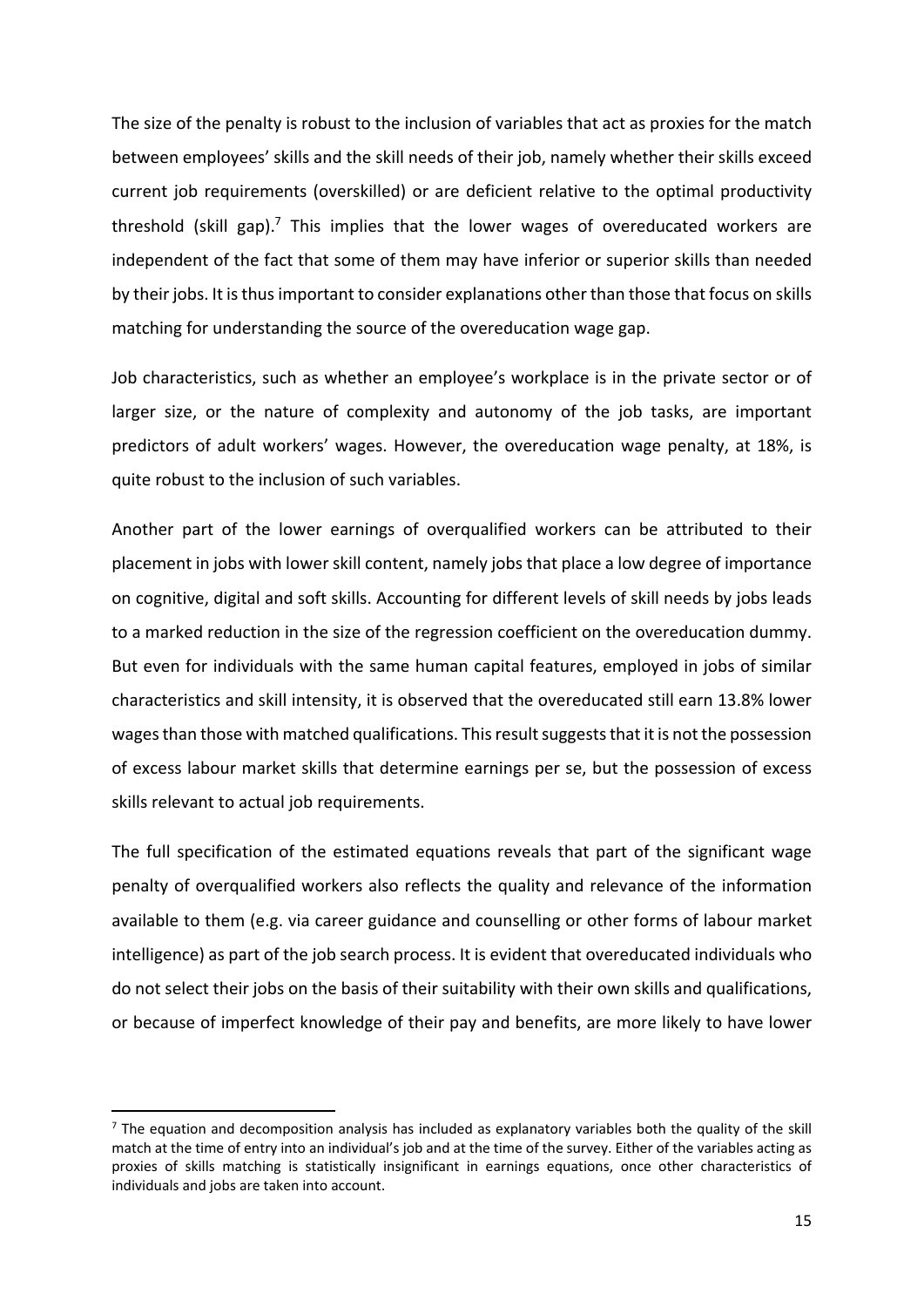mean wages. By contrast, placing a higher premium on job security, an employer's reputation or because of a job's proximity to the household exerts a negative pull on wages.

When examining determinants of earningsfor adult workers with different levels of education attainment, as shown in **Tables 3 and 4**, it is found that the overeducation wage penalty is somewhat higher (ranging between 15‐24%, depending on the specification) for highly educated graduates and lower (between 8‐18%) for medium‐qualified graduates. The overeducation wage penalty is robust to differences between higher education graduates in their subject of study, given that specific fields such as economics, engineering and medicine are associated with higher average earnings. Tertiary graduates employed in jobs where their skills are not fully utilised (overskilled) suffer from a 2% wage deficit relative to those with matched skills; however, the regression coefficient of the overeducation variable is not affected, which confirms that it is independent of the variation in the match of workers' general level of surplus skills. By contrast, it is clear that part of the wage difference between overeducated and matched workers is driven by the skill needs of their jobs and individual job search motives.

Interestingly, the factors that weigh more heavily in explaining the lower wages of overeducated graduates with medium‐level qualifications are their lowerstock of job‐specific human capital (measured in both years of employer tenure and participation in non‐formal and informal training) and the fact that they are employed in jobs with a lower skill content. Nevertheless, the OLS estimates show the combined impact of both endowment and coefficient effects related to specific groups of variables on the overeducation pay premium. In order to separate out the relative importance of variations in the amount of each attribute held by overeducated and matched workers, we must adopt a decomposition approach as discussed in the next section.

#### *5.2 Decomposition analysis*

#### *5.2.1 Endowments differences between matched‐overeducated workers*

In terms of the decomposition analysis, the base case is individuals who are matched, so the decomposition algorithm explains the pay premium to being matched relative to the overeducated group. The fullspecification, asshown in the final columns of **Tables 2‐4**, is used when estimating the respective wage equations for the subsamples of matched and mismatch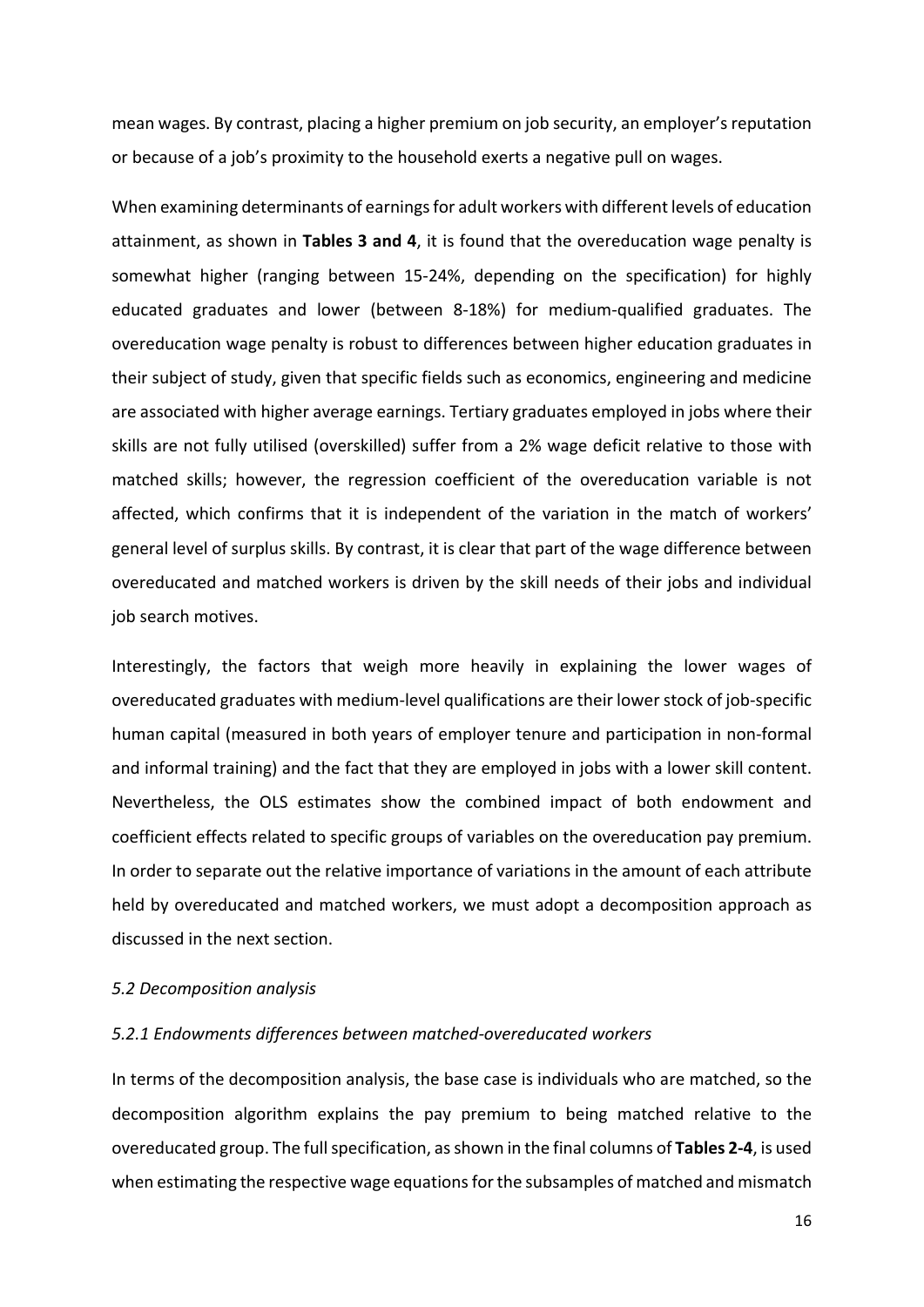employees, namely one that takes into account human capital and job characteristics, as well as the skill content of jobs and individuals' job search motives.

As is evident in **Table 5**, differences in endowments can explain about 28% of the raw overeducation gap in a sample of employees who hold at least an upper secondary qualification.8 In a similar spirit, the difference in observable characteristics is found to account for about 31% of the raw wage premium in the medium‐educated model, whereas they account for 43% in the model focused on tertiary education graduates. Nevertheless, despite the richness of our data, the majority of the overeducation raw pay gap remained unexplained in all three models.

#### **[INSERT TABLE 5 ABOUT HERE]**

Dealing firstly with the results of the total sample, **Table 6** shows that differences in job characteristics and job skill requirements are the most important factors in explaining the wage advantage of matched workers, however, motivation variables and country level fixed effects also play a marked role. Turning specifically to the human capital results, the data shows that individuals with matched qualifications (the reference group) are found to have higher mean wages mainly because of their higher average age and seniority.<sup>9</sup> Furthermore, the observed raw pay premium is reduced by the higher tertiary education attainment of the overeducated, but widens due to their lower levels of on‐the‐job training and their greater incidence of past unemployment episodes.

With respect to job characteristics, the lower wages of the overeducated can be partially attributed to the fact that they are more frequently employed under a temporary contract and in very small‐sized workplaces than the matched. Furthermore the mismatched are also less likely to have been promoted in their jobs. Finally, when turning to job-skill requirements, the overeducated are, on average, employed in less skill intensive jobs, in particular jobs that

<sup>&</sup>lt;sup>8</sup> When undertaking the Oaxaca decomposition analysis we have excluded individuals with a low level education from the sample due to the fact that, by definition, they cannot be classified as overeducated workers. If they are not excluded, the wage regression restricted only to overeducated workers is run on a sample of mediumand high educated individuals, whereas the respective regression on the matched sample also includes those with low education.

<sup>&</sup>lt;sup>9</sup> Exactly why age is important, as opposed to job tenure is unclear. The result suggests that part of the pay gap may relate to the accumulation of general labour market experience; nevertheless, cohort effects, whereby the relative availability of quality positions within firms has fallen as educational attainment has risen, also represents a potential explanation.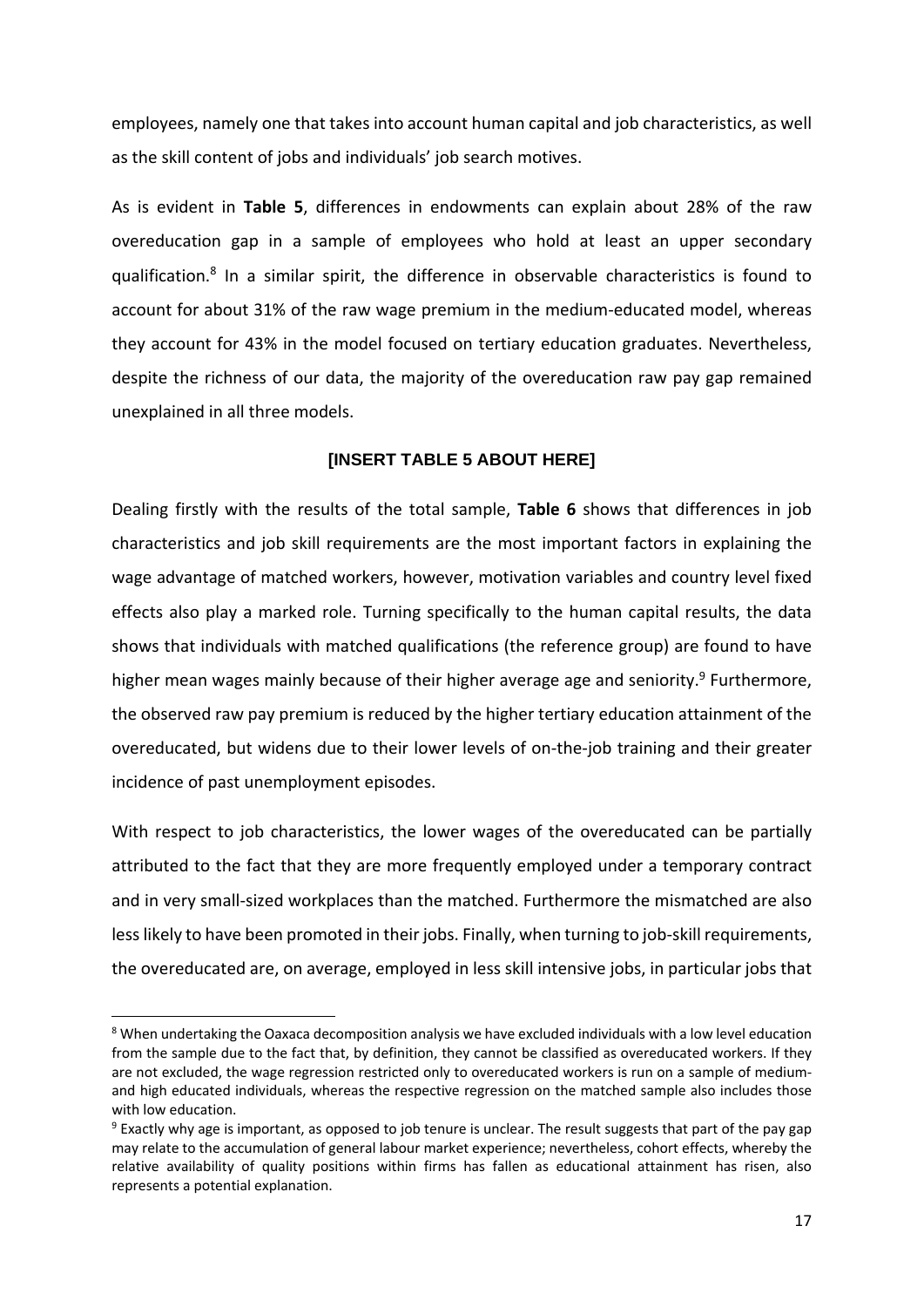do not require an advanced literacy or ICT skill level to be performed, which depresses their wages by acting as a productivity threshold. The absence of high literacy requirements within the job has the most substantial impact on the overeducation pay penalty.

The empirical wage decompositions further highlight the critical role of information and, to a lesser extent, of career concerns, in sorting or not individuals into well-matched jobs. In particular, overeducated adult employees are less likely to have selected their jobs because they are a suitable match for their qualifications and skills, or because of knowledge of their pay and benefits, and this negatively impacts the wedge between their wages and those of matched workers. The latter were instead more inclined to select their job because of their career development opportunities, or for the promise of gaining some work experience. Some, though limited, evidence is found to suggest that individuals may be willing to accept jobs below their qualification level as a trade-off for them being closer to their home.

Overall, in the model containing the whole sample of individuals holding at least upper secondary qualifications, human capital differences account for around 5% of the observed raw pay gap and standard job characteristics explain 9% of the gap. Two blocks of explanatory variables, previously unaccounted for in most empirical analyses, account for the largest share of the overeducation wage penalty. In particular, the skill intensity of jobs explain 18% of the observed wage gap, while individuals' job search motives account for a further 11%.

In terms of the sample of tertiary education graduates, overall, it is observed that human capital endowments weigh more heavily relative to the whole sample, explaining 16% of the raw wage differential. Job motives follow in significance, accounting for 9% of the overeducation pay gap, although the combination of job characteristics and of the importance of skills in jobs explains 14% of the total raw wage difference. This highlights the critical role of landing a skill‐intensive job as a safeguard for graduates' earnings, especially if they enter into jobs demanding lower qualifications than their own.

In terms of the specific human capital effects, the impact of age and employer tenure still represents the largest single impacts, however, they are less pronounced for tertiary education graduates relative to the average, as is the impact of a previous unemployment spell. Importantly, overeducated employees with a tertiary level qualification are found to be less likely to have graduated from an Economics and Business degree as part of their studies,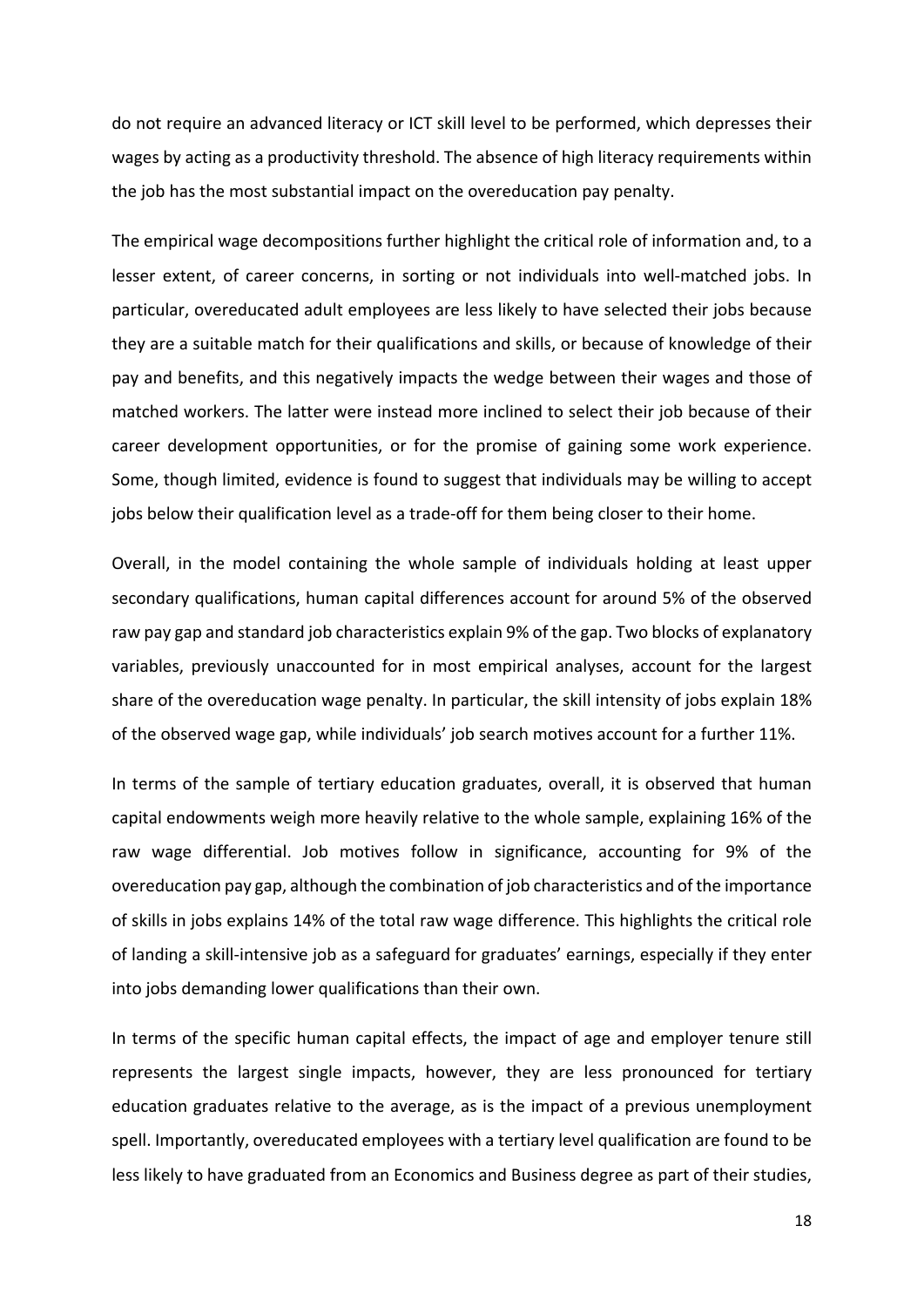which tends to raise the pay gap. Overeducated graduates also have a greater tendency to be graduates from Humanities subjects and are less prone to Engineering and Education science courses, which also contribute to their lower wages relative to those of matched employees.

Turning to job characteristics, as in the total sample, overeducated tertiary graduates are recipients of lower mean hourly wages due to the fact that they are more frequently employed in smaller‐sized workplaces and in less skill‐intensive jobs, associated with fewer opportunities for promotion. They are also found to be less likely to select jobs on the basis that they are a suitable match for their skills and qualifications. Moreover, overeducated tertiary workers tend to put greater emphasis on the proximity of their job to their home, which impacts negatively on hourly wages.

Finally, we decompose the earnings of medium skilled workers. A crucial difference between the high- and medium-educated models is the large role played by country level fixed effects in the latter decomposition. The results indicate that the pay premium enjoyed by matched medium skill workers is substantially reduced as a consequence of their higher relative concentration in lower wage economies. Such a large negative fixed effect makes the interpretation of the results in the medium skill decomposition more complicated. Nevertheless, they suggest that job characteristics and skill requirements generally outweigh differences in human capital endowments or other important factors, in terms of explaining wage differences between the overeducated and those with matched qualifications.

Ignoring the size of the endowment effects and concentrating on their relative impact, it is clear from the decomposition results that overeducated medium‐qualified workers tend to be in jobs that do not require high levels of literacy or ICT skills and this can account for a substantial amount of their raw pay gap. They are also more likely to have temporary contracts and to be in jobs in which they fail to get a promotion. Among human capital endowments it is evident that seniority plays a dominant role, given that the higher earnings of matched workersis attributed to their additional years of employertenure and to the lower incidence of past unemployment spells. The matched are also found to have higher wages because of greater participation in training courses during their work hours. Those among them that selected their jobs on the basis of the pay and benefits offered, or because of their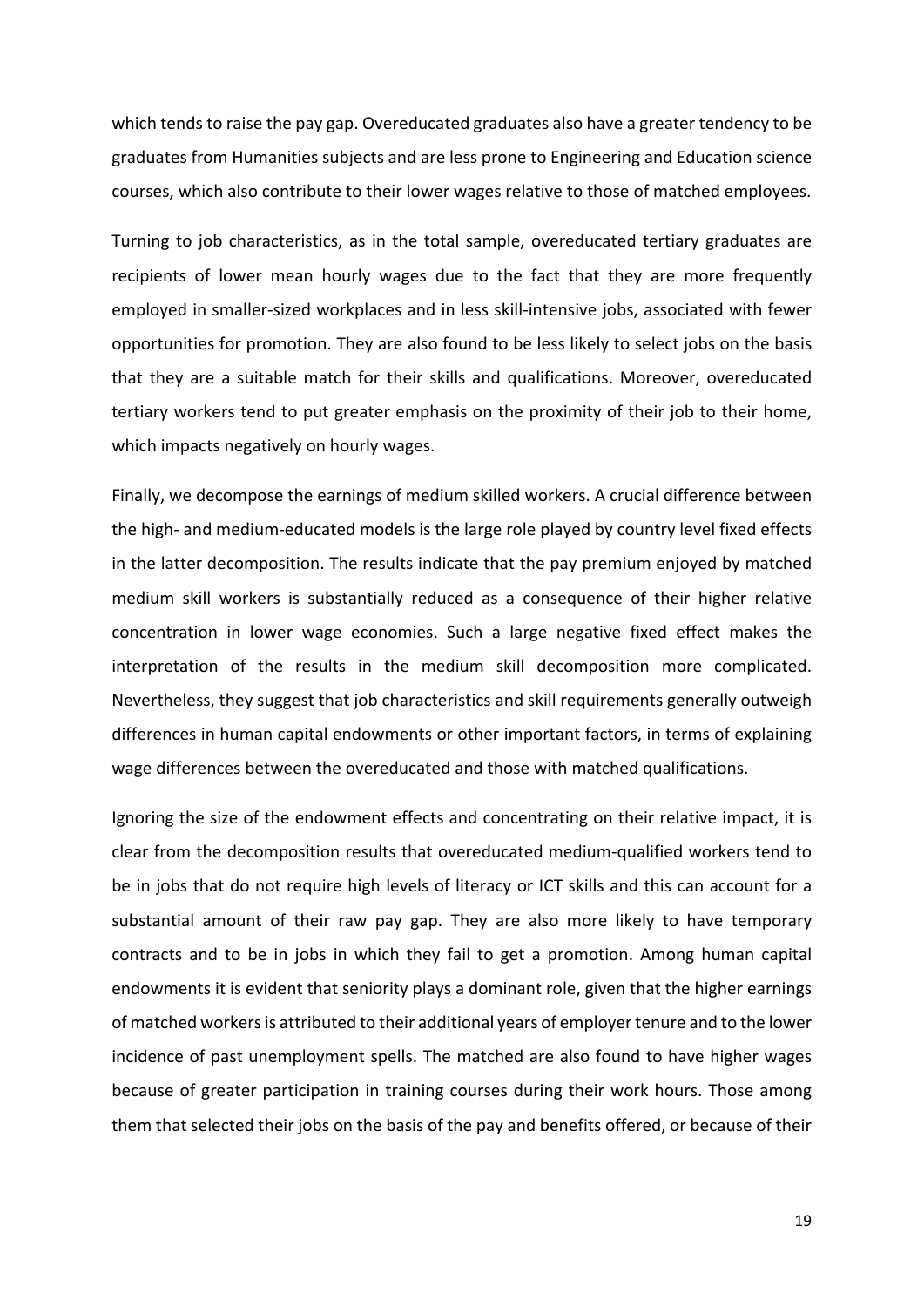favourable career prospects, also benefit from higher hourly wages relative to their overeducated counterparts.

#### **[INSERT TABLE 6 ABOUT HERE]**

#### *5.2.2 Unexplained wage differences between matched and overeducated workers*

**Table 7** focuses on the part of the difference in wages between matched and overeducated workers that is unexplained, attributed either to a discrepancy in the shift coefficients or to differential market valuations of the average characteristics of the two groups of employees. In particular, the table shows differences in the estimated regression coefficients of the matched and overeducated groups, weighted by the average characteristics of the overeducated workers, a component that could reflect labour market discrimination against those who enter into jobs requiring lower qualifications than their own.

Overall, around 70% of the raw wage difference in the total sample and in the sample of medium‐qualified employees remains unexplained, while a smaller share (57%) is unaccounted for in the high‐educated model. On the whole overeducated workers are found to benefit from higher wage returns to their productive characteristics, although this is not true for overeducated tertiary education graduates and is driven by the significant wage returns enjoyed by those with medium‐level education. Matched workers are also found to have higher absolute mean wages than the overeducated across all education levels, as indicated by the positive intercept terms, suggesting that the bulk of the unexplained wage component may be driven by factors not controlled for in our models.

Having a higher level of education is valued more for individuals that enter into jobs that are a good match for their qualifications within graduate labour markets. The higher mean wages of matched tertiary educated workers relative to the overeducated are amplified due to the higher returns to age and training participation of the former. Being in a multi‐site workplace environment, or selecting the job because it suits one's credentials or yields higher pay and benefits, disproportionately benefits those in jobs with matched qualifications. By contrast, overeducated tertiary graduates who were driven, when selecting their job, by career progression possibilities, enjoy a higher wage increment in comparison to the matched.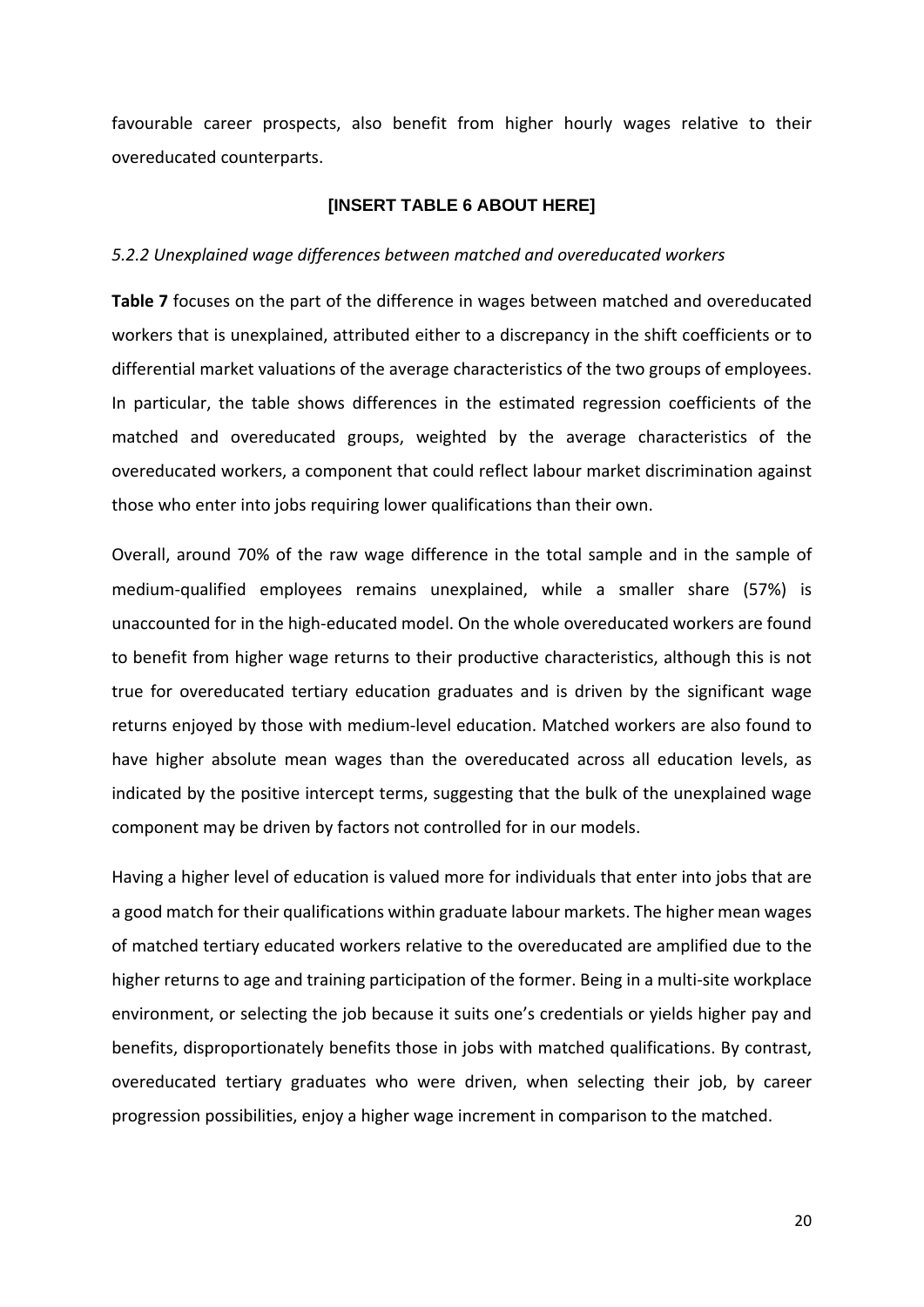Furthermore, individuals in overeducated posts receive higher financial returns for each extra year of employer seniority, regardless of level of education. Each additional year of age is also rewarded more highly for medium‐qualified overeducated employees. The male‐female wage gap for those with a medium‐level education is also smaller among individuals with matched qualifications relative to the overeducated. 

Therefore, while the bulk of the unexplained wage premium is related to higher average wages among matched workers which may, in turn, be attributable to omitted variables, there is some evidence of differential returns to observable characteristics that appear to vary according to the level of mismatch. Medium skilled overeducated workers enjoy higher returns to human capital characteristics relative to their matched counterparts; however, these positive wage effects are more than outweighed by a large average overeducation pay penalty. Conversely, matched graduates earn a slight premium due to higher returns to human capital characteristics, with the vast majority of the unexplained premium relating to a large average wage effect, which may also be driven by factors not available in the data.

#### **[INSERT TABLE 7 ABOUT HERE]**

#### **6. Conclusions**

Following a conventional Oaxaca decomposition analysis, the empirical findings in this paper reveals that about one third of the observed wage premium to being matched relative to being overeducated can be explained by differences in the endowments of the two groups. Among graduates, a larger part (43%) of the pay gap is explained, with human capital differences, job requirements and informational constraints affecting workers at the time of job search, accounting for the largest part of the explained gap. These results confirm that while individual and job characteristics are important in explaining the overeducation pay penalty of graduates, the job selection process and, in particular, taking time to ensure that the job matches your skill set, has a big pay‐off. The reduction of information asymmetries among graduates with regards to available job opportunities therefore appears to be a key policy response to overcoming the problem of graduate overeducation (McGuiness et al., 2015). From a theoretical perspective, graduate overeducation appears consistent with aspects of human capital theory, assignment theory and the signalling model, so important lessons can be learnt from each perspective in terms of reducing the incidence of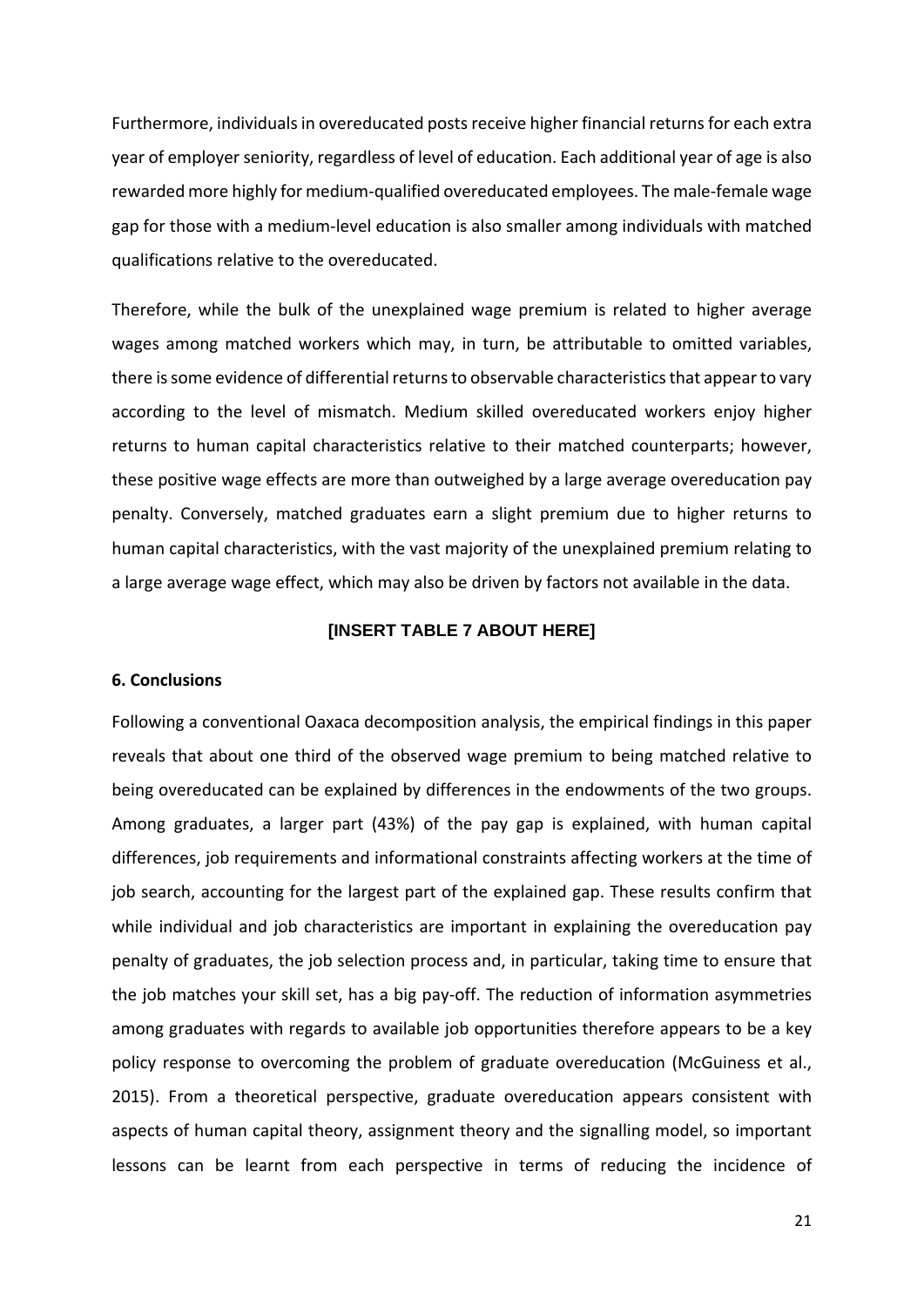overeducation. The finding that overeducation is consistent with a signalling problem is more novel. From a policy perspective the signalling result highlights the importance of effective guidance and counselling, provision of incentives for job mobility and perhaps of prolonged job search to facilitate the better matching of the skills of tertiary graduates with their jobs.

Among medium‐educated workers, ignoring country level fixed effects, the largest explained effects relate to job characteristics, such as the fact that the overeducated are more likely to be in temporary contracts and are located in smaller firms and in jobs without promotion prospects. Differences in job skill requirements are also an important factor, with overeducated workers being paid less as they tend to be in jobs that only require a basic level of skills. Raising job quality, or increasing job flexibility, would therefore appear to constitute a more effective policy response for mitigating overeducation experienced by individuals with a medium‐level education. As overeducation among the medium educated appears to be related to job‐specific productivity ceilings which limit wage growth, the observed outcomes appear more consistent with both the job competition and assignment interpretations of the labour market.

It is likely that the relative contribution of the various theoretical frameworks and, therefore, the most appropriate recommendations with respect to policy change will vary across countries and more research is needed in this respect. A crucial aspect of the existing results highlight the fact that overeducation among medium skilled workers is less common within lower wage economies, suggesting that structural factors are a key determinant of mismatch. The results suggest that the relative demand for intermediate labour declines as economies grow, perhaps due to the impact of skill biased technological change, resulting in higher rates of overeducation among medium skilled workers who are potentially being "bumped down" into lower quality jobs.

Finally, it is important to note that despite the use of a highly detailed data set, the majority of the overeducation pay penalty could not be explained in terms of endowment effects. More research is certainly required if we are to fully understand both the determinants and consequences of overeducation in the labour market.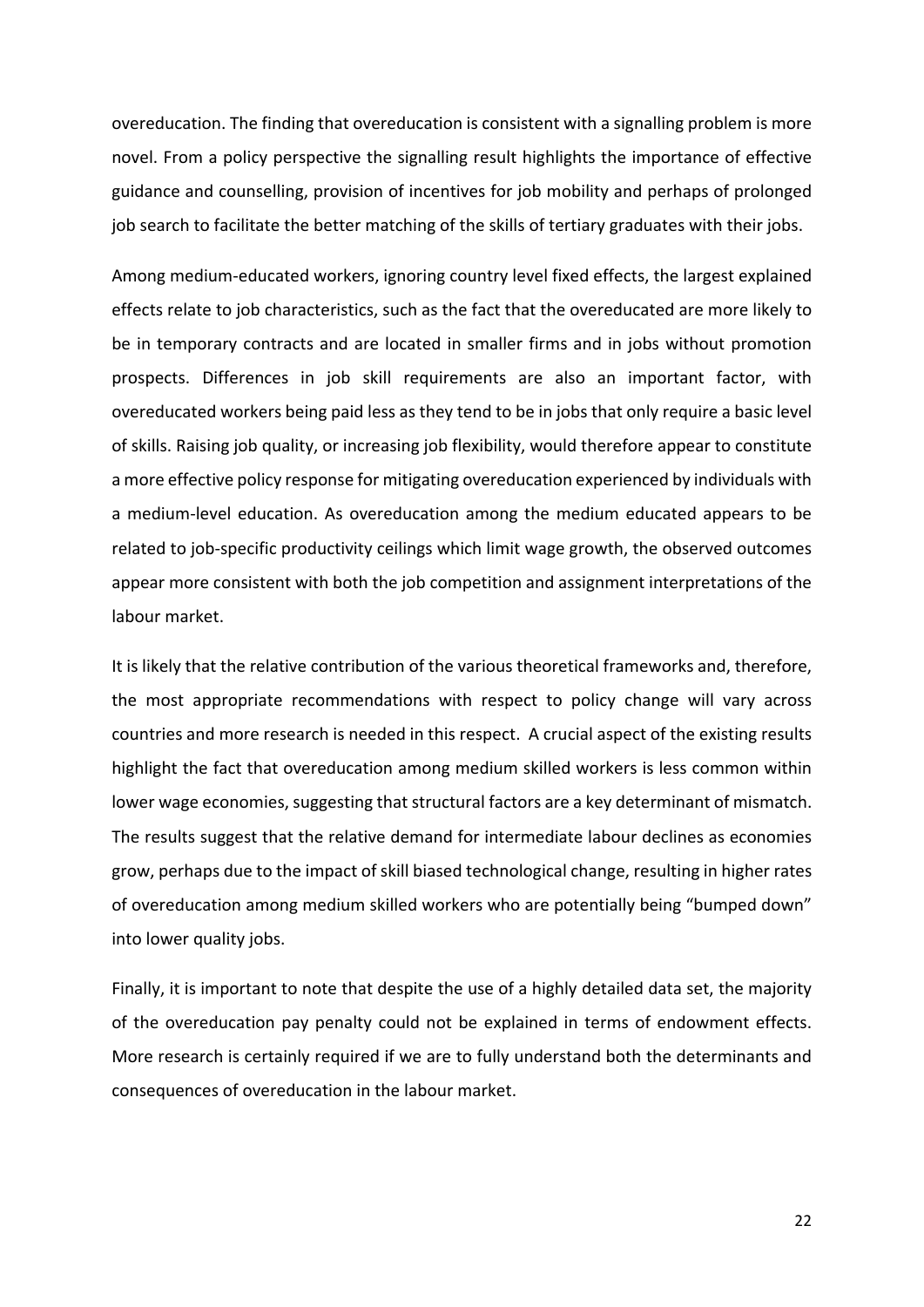#### **References**

- Bauer T. (2002), "Educational Mismatch and Wages: A Panel Analysis", *Economics of Education Review*, 21, 221‐229.
- Becker, G.S. (1964). *Human Capital*. New York: Columbia University Press.
- Blinder, A.S. (1973). "Wage Discrimination: Reduced Form and Structural Estimates". *Journal of Human Resources*, Vol. 8 No 4, pp. 436–455.
- Bulmahn, G. and Kräkel, M. (2002). "Overeducated Workers as an Insurance Device", *LABOUR*, Vol. 16, No. 2, p. 383‐402.
- Cedefop (2010). *The skill matching challenge: analysing skill mismatch and policy implications*. Luxembourg: Publications Office.

http://www.cedefop.europa.eu/EN/Files/3056\_en.pdf

- Cedefop (2015), *Skills, qualifications and jobs in the EU: the making of a perfect match?*, Cedefop reference series No. 103, Luxembourg: Office for the Official Publications of the European Union. http://www.cedefop.europa.eu/en/publications-andresources/publications/3072
- Chevalier, A. (2003). "Measuring Over‐education". *Economica*, Vol.70, No. 279, p. 509‐531.
- Duncan, G. and Hoffman, S. (1981). 'The incidence and wage effects of overeducation'. *Economics of Education Review*, 1: 75‐86.
- Frenette, M. (2004). "The overqualified Canadian graduate: the role of the academic program in the incidence, persistence, and economic returns to overqualification". *Economics of Education Review*, Vol. 23, No. 1, p. 29‐45.
- Green, F. and Zhu, Y. (2010). 'Overqualification, job dissatisfaction, and increasing dispersion in the returns to graduate education'. *Oxford Economic Papers*, 62: 740‐763.
- Groot, W. and Maassen van den Brink, H. (2000). Overeducation in the labor market: a meta‐ analysis. *Economics of Education Review*, Vol. 19, No. 2, p. 149‐158.
- Hartog, J. (2000). 'Over-education and earnings: Where are we, where should we go?'. *Economics of Education Review*, 19: 131‐147.
- ILO (2014), *Skill mismatch in Europe: Statistics Brief*, Geneva: International Labour Organisation.
- Jovanovic, B. (1970). "Job Matching and the Theory of Turnover", *Journal of Political Economy*, **87**, 972‐990.
- Leuven, E. and Oosterbeek, H. (2011). 'Overeducation and mismatch in the labor market'. In Erik Hanushek, F. Welch (eds.): *Handbook of the Economics of Education*, Elsevier Science, Vol. 4, 283 ‐ 326.
- Mavromaras, K., McGuinness, S., O'Leary, N., Sloane, P. and Fok, Y. (2010), 'The problem of overskilling in Australian and Britain'. *The Manchester School*, 78: 219‐241.
- Mavromaras, K., Mahuteau, S., Sloane, P. and Wei, Z. (2013a). 'The effect of overskilling dynamics on wages'. *Education Economics*, 21: 281‐303.
- Mavromaras, K,. McGuinness, S, O'Leary, N., Sloane, P, & Wei, Z. (2013b). "Job Mismatches and Labour Market Outcomes: Panel Evidence on Australian University Graduates**",** *Economic Record*, Vo. 89 (286), pp. 382‐395.
- McGuinness, S. (2003). "Graduate overeducation as a sheepskin effect: evidence from Northern Ireland", *Applied Economics*, Vol. 35, No. 5, p. 597‐608.
- McGuinness, S. (2006). Overeducation in the labour market. *Journal of Economic Surveys*, Vol. 20, No 3, p. 387‐418.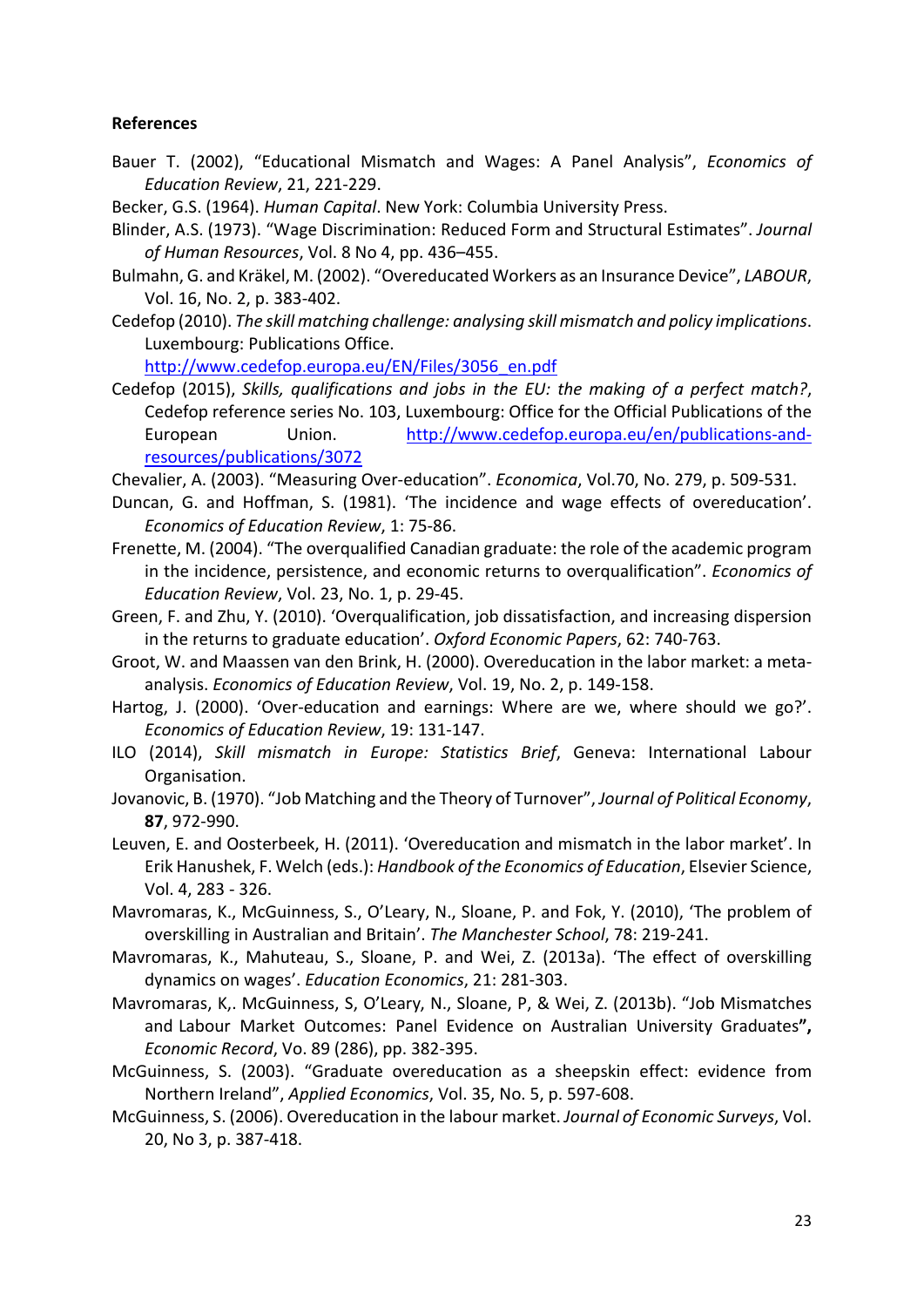- McGuinness, S. & Sloane, P. J. (2011). "Labour Market Mismatch Among UK Graduates: An Analysis Using Reflex Data", *Economics of Education Review*, Vol. 30 (1), 130‐145.
- McGuinness, S., Whelan, A. & Bergin, A. (2015). "Recruitment Methods and Educational Provision Effects on Graduate Overeducation and Overskilling", STYLE working paper D5.4.
- Mincer, J.A. (1974). *Schooling, Experience and Earnings*. New York: Columbia University Press.
- Neumark, D. (1988). "Employers' discriminatory behavior and the estimation of wage discrimination." *Journal of Human Resources*, Volume 23, No. 3, pp. 279–95.
- Oaxaca, R.L. (1973). "Male‐Female Wage Differentials in Urban Labor Markets", *International Economic Review*, Vol. 14 No. 3, pp. 693–709.
- Oaxaca, R.L. and Ransom, M.R. (1994). "On discrimination and the decomposition of wage differentials," *Journal of Econometrics*, Elsevier, Vol. 61 No.1, pp. 5‐21.
- Pouliakas, K. (2012). 'The skill mismatch challenge in Europe', Ch. 6 in: *Employment and Social Developments in Europe 2012.* Luxembourg: Publications Office of the European Union.
- Quintini, G. (2011). "Over‐qualified or Under‐skilled: A review of the existing literature". *OECD Social, Employment and Migration working papers* No.121.
- Rumberger, R. (1987). 'The impact of surplus schooling on productivity and earnings'. *Journal of Human Resources*, Vol. 22, pp. 24‐50.
- Sattinger, M. (1993). "Assignment models of the distribution of earnings", *Journal of Economic Literature*, No 31, p. 831‐880.
- Sattinger, M. (2012). *Qualitative Mismatches*. Hanover (Ma.): Now Publishers.
- Sattinger, M. and Hartog, J. (2013). 'Nash bargaining and the wage consequences of educational mismatches'. *Labour Economics*, 23: 50‐56.
- Sicherman, N. and Galor, O. (1991). 'Overeducation in the labor market'. *Journal of Labor Economics*, 9: 101‐122.
- Sloane, P.J. 2014. "Overeducation, skill mismatches, and labor market outcomes for college graduates," *IZA World of Labor*, Vol. 88. http://wol.iza.org/articles/overeducation‐skill‐ mismatches‐and‐labor‐market‐outcomes‐for‐college‐graduates/long
- Thurow, L.C. (1975). *Generating inequality*. New York: Basic Books.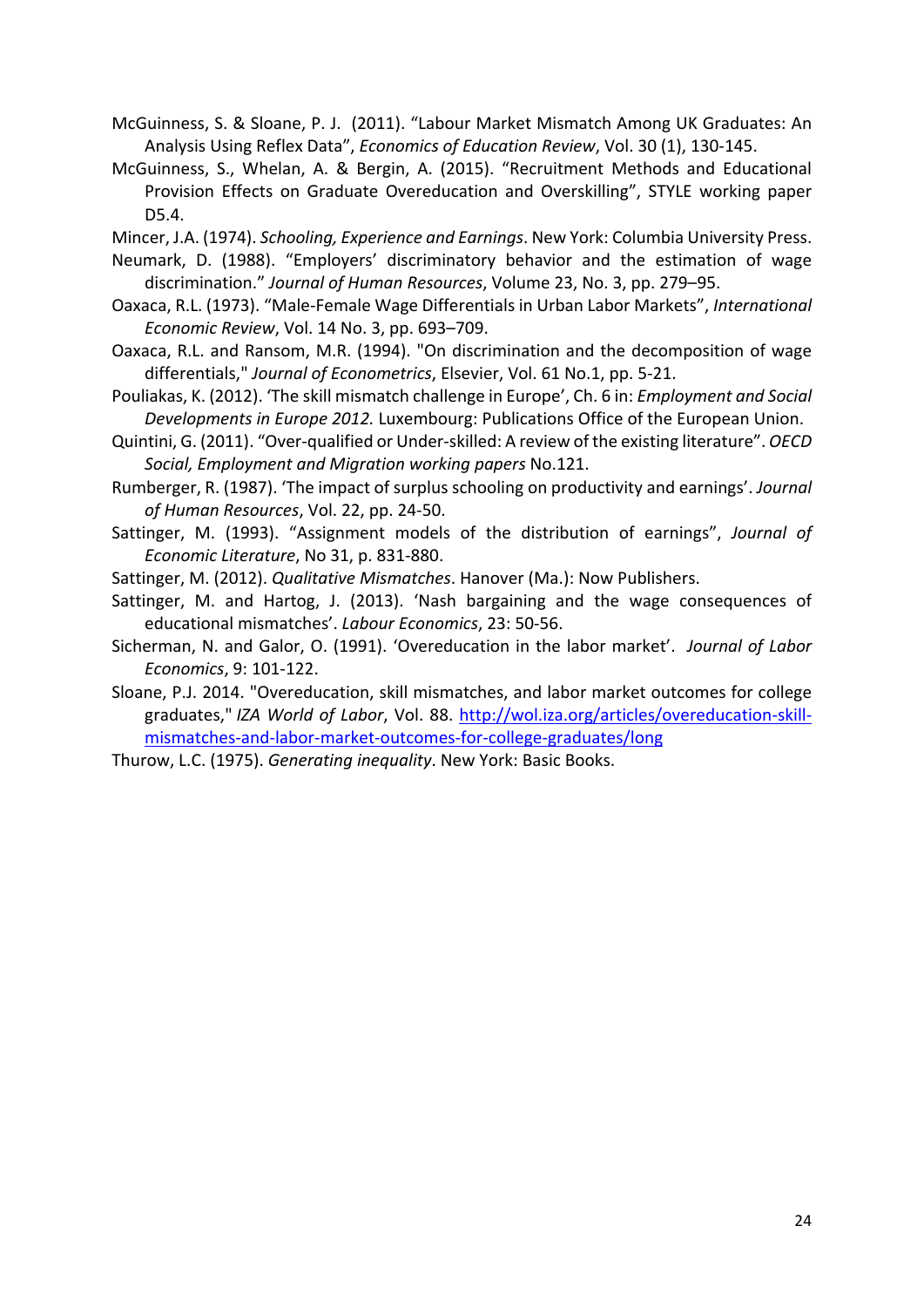

**Figure 1 Overeducation by population groups, % of adult employees, 2014, EU28**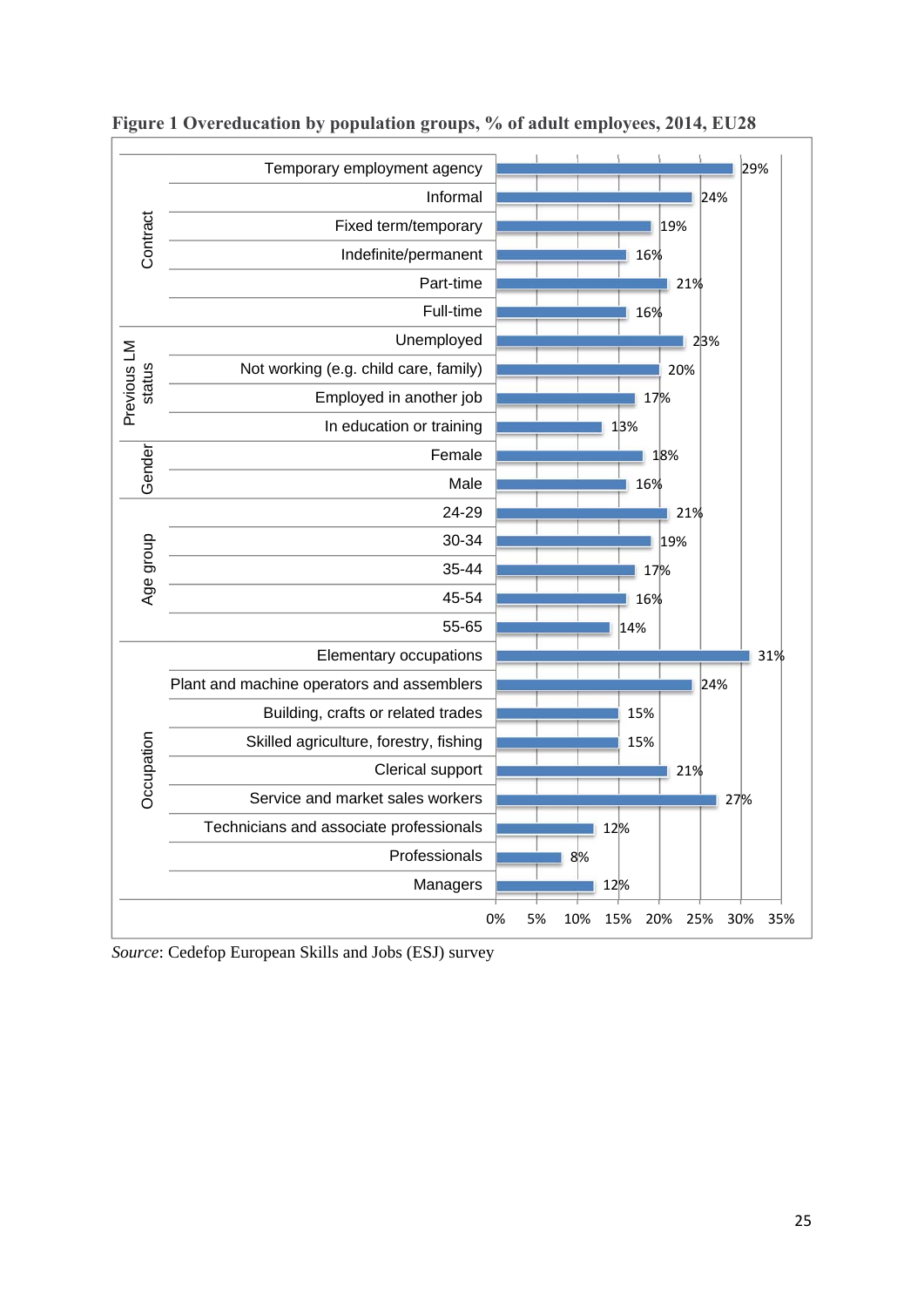|                                                | <b>Overeducated</b> | <b>Matched</b> |
|------------------------------------------------|---------------------|----------------|
| <b>Distribution of earnings</b>                |                     |                |
| Mean log(hourly wage)                          | 2.28(0.85)          | 2.42(0.81)     |
| Median                                         | 10.39               | 12.31          |
| $1st$ quartile                                 | 6.06                | 7.31           |
| $3rd$ quartile                                 | 15.19               | 18.07          |
| By level of education attainment               |                     |                |
| High (ISCED 5-6)                               | 16.62 (64.20)       | 18.35 (23.26)  |
| Medium (ISCED 3-4)                             | 14.51 (26.54)       | 14.62 (22.88)  |
| By gender                                      |                     |                |
| Female                                         | 16.47 (66.62)       | 15.61 (24.95)  |
| Male                                           | 14.72 (21.46)       | 16.20 (21.62)  |
| By age groups                                  |                     |                |
| 24-39                                          | 14.95 (66.89)       | 15.03 (24.26)  |
| 40-54                                          | 16.33(25.65)        | 16.18 (22.90)  |
| $55 - 65$                                      | 15.72 (31.62)       | 17.39 (21.68)  |
| By previous labour market status               |                     |                |
| Employed                                       | 16.01 (61.20)       | 15.84 (19.98)  |
| Self-employed                                  | 15.44 (26.35)       | 14.85 (21.02)  |
| <b>Education</b> and training                  | 15.97 (29.26)       | 16.85(25.61)   |
| Unemployed                                     | 14.04 (23.61)       | 14.34 (23.42)  |
| Inactive                                       | 15.57(23.51)        | 18.45 (47.43)  |
| By training incidence                          |                     |                |
| Training mostly or only during work hours: Yes | 16.11 (26.22)       | 16.69 (22.12)  |
| Training mostly or only during work hours: No  | 15.27 (60.84)       | 15.29 (24.15)  |
| By type of contract                            |                     |                |
| Indefinite                                     | 16.25 (53.73)       | 16.11 (22.78)  |
| Fixed term                                     | 11.00 (18.67)       | 13.73 (19.24)  |
| Temporary agency                               | 12.79 (18.95)       | 23.08 (64.63)  |
| No formal contract                             | 17.77 (41.20)       | 14.14 (20.05)  |
| Other                                          | 16.07 (36.28)       | 18.82 (36.71)  |
| By skill content of job                        |                     |                |
| Advanced literacy skills needed in job         | 16.68 (23.95)       | 17.44 (24.06)  |
| Advanced ICT skills needed in job              | 17.55 (27.03)       | 18.33 (23.66)  |
| Advanced soft skills (e.g. problem solving,    |                     |                |
| communication skills) needed in job            | 15.32 (23.03)       | 16.28(23.17)   |

# **Table 1 Mean (s.d) hourly earnings (EUR) by overeducation status, 2014, EU28**

*Source*: Cedefop European skills and jobs (ESJ) survey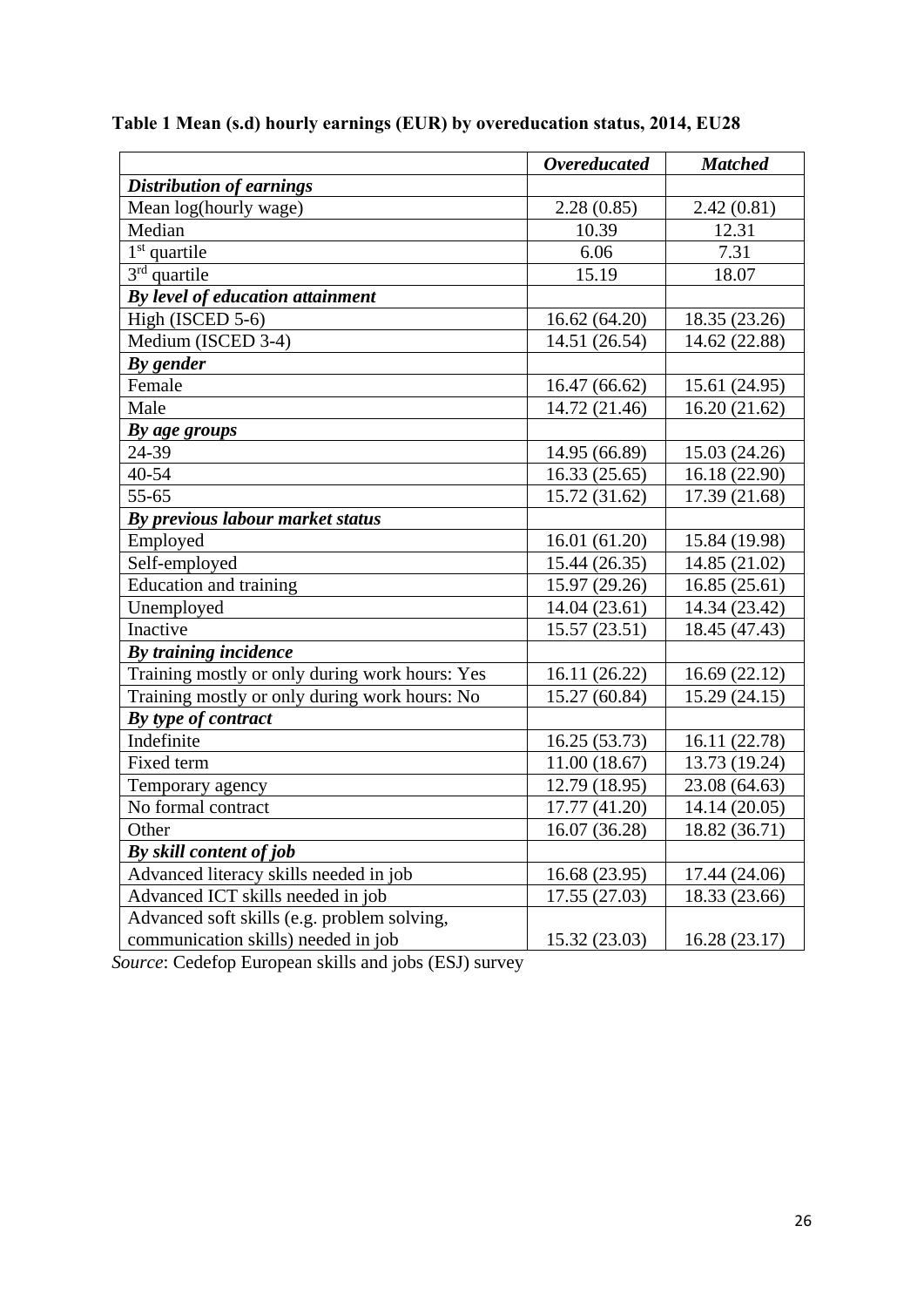|                   | Table 2. OLS estimates of wage equation, an audit employees, 2014, EO20 |            |            |                      |                      |                      |
|-------------------|-------------------------------------------------------------------------|------------|------------|----------------------|----------------------|----------------------|
|                   | (1)                                                                     | (2)        | (3)        | (4)                  | (5)                  | (6)                  |
|                   | <b>Basic HC</b>                                                         | Augmented  | Skill      | Job                  | Skill needs          | <b>Motives</b>       |
|                   |                                                                         | HC         | mismatch   |                      |                      |                      |
| overeducated      | $-0.22***$                                                              | $-0.19***$ | $-0.19***$ | $-0.18***$           | $-0.14***$           | $-0.12***$           |
|                   | (0.012)                                                                 | (0.010)    | (0.010)    | (0.010)              | (0.011)              | (0.011)              |
| age               | $0.03***$                                                               | $0.02***$  | $0.02***$  | $0.02***$            | $0.02***$            | $0.02***$            |
|                   | (0.006)                                                                 | (0.005)    | (0.005)    | (0.005)              | (0.005)              | (0.005)              |
| agesq             | $-0.00***$                                                              | $-0.00***$ | $-0.00***$ | $-0.00***$           | $-0.00***$           | $-0.00***$           |
|                   | (0.000)                                                                 | (0.000)    | (0.000)    | (0.000)              | (0.000)              | (0.000)              |
| male              | $0.12***$                                                               | $0.12***$  | $0.12***$  | $0.10***$            | $0.10***$            | $0.09***$            |
|                   | (0.014)                                                                 | (0.015)    | (0.015)    | (0.014)              | (0.014)              | (0.014)              |
| medisced          | $0.21***$                                                               | $0.20***$  | $0.20***$  | $0.19***$            | $0.14***$            | $0.15***$            |
|                   | (0.032)                                                                 | (0.029)    | (0.029)    | (0.028)              | (0.026)              | (0.027)              |
| highisced         | $0.47***$                                                               | $0.45***$  | $0.45***$  | $0.42***$            | $0.34***$            | $0.34***$            |
|                   | (0.042)                                                                 | (0.038)    | (0.038)    | (0.036)              | (0.034)              | (0.035)              |
| preveduc          | $0.03**$                                                                | $-0.03***$ | $-0.03***$ | $-0.03***$           | $-0.03***$           | $-0.02**$            |
|                   | (0.014)                                                                 | (0.010)    | (0.010)    | (0.010)              | (0.010)              | (0.011)              |
| prevunemp         | $-0.14***$                                                              | $-0.12***$ | $-0.12***$ | $-0.11***$           | $-0.10***$           | $-0.09***$           |
|                   | (0.018)                                                                 | (0.015)    | (0.015)    | (0.015)              | (0.015)              | (0.014)              |
| prevoth           | $-0.07***$                                                              | $-0.08***$ | $-0.08***$ | $-0.07***$           | $-0.06***$           | $-0.06***$           |
|                   | (0.015)                                                                 | (0.015)    | (0.015)    | (0.015)              | (0.014)              | (0.017)              |
| emptenure         |                                                                         | $0.01***$  | $0.01***$  | $0.01***$            | $0.01***$            | $0.01***$            |
|                   |                                                                         | (0.002)    | (0.002)    | (0.002)              | (0.002)              | (0.002)              |
| emptenuresq       |                                                                         | $-0.00***$ | $-0.00***$ | $-0.00*$             | $-0.00*$             | $-0.00*$             |
|                   |                                                                         | (0.000)    | (0.000)    | (0.000)              | (0.000)              | (0.000)              |
| train_courses_in  |                                                                         | $0.07***$  | $0.07***$  | $0.05***$            | $0.04***$            | $0.03***$            |
|                   |                                                                         | (0.009)    | (0.009)    | (0.008)              | (0.008)              | (0.007)              |
| train_courses_out |                                                                         | $0.04***$  | $0.04***$  | $0.04***$            | $0.03***$            | $0.03***$            |
|                   |                                                                         | (0.011)    | (0.011)    | (0.010)              | (0.010)              | (0.010)              |
| train_ojt         |                                                                         | $0.02**$   | $0.02**$   | 0.01                 | 0.00                 | 0.01                 |
|                   |                                                                         | (0.008)    | (0.009)    | (0.008)              | (0.008)              | (0.007)              |
| overskilled       |                                                                         |            | $-0.00$    | $-0.01$              | $-0.01$              | $-0.00$              |
|                   |                                                                         |            | (0.006)    | (0.006)              | (0.005)              | (0.005)              |
| skilldef          |                                                                         |            | $-0.00$    | $-0.00$              | $-0.00$              | 0.00                 |
|                   |                                                                         |            | (0.000)    | (0.000)              | (0.000)              | (0.000)              |
| temporary         |                                                                         |            |            | $-0.05***$           | $-0.05***$           | $-0.06***$           |
|                   |                                                                         |            |            | (0.013)              | (0.012)              | (0.012)              |
| informal          |                                                                         |            |            | $-0.03$              | $-0.02$              | $-0.01$              |
|                   |                                                                         |            |            | (0.023)              | (0.024)              | (0.027)              |
| multisite         |                                                                         |            |            | $0.02***$            | $0.02***$            | $0.02**$             |
|                   |                                                                         |            |            | (0.007)              | (0.007)              | (0.007)              |
|                   |                                                                         |            |            | $0.03**$             | $0.02*$              | $0.02*$              |
| private           |                                                                         |            |            |                      |                      |                      |
|                   |                                                                         |            |            | (0.011)<br>$0.06***$ | (0.011)<br>$0.06***$ | (0.010)<br>$0.05***$ |
| size10to49        |                                                                         |            |            |                      |                      |                      |
|                   |                                                                         |            |            | (0.011)              | (0.011)              | (0.012)              |
| size50to99        |                                                                         |            |            | $0.07***$            | $0.07***$            | $0.06***$            |
|                   |                                                                         |            |            | (0.013)              | (0.013)              | (0.011)              |
| size100to249      |                                                                         |            |            | $0.12***$            | $0.11***$            | $0.10***$            |
|                   |                                                                         |            |            | (0.013)              | (0.012)              | (0.013)              |

|  | Table 2: OLS estimates of wage equation, all adult employees, 2014, EU28 |  |  |
|--|--------------------------------------------------------------------------|--|--|
|  |                                                                          |  |  |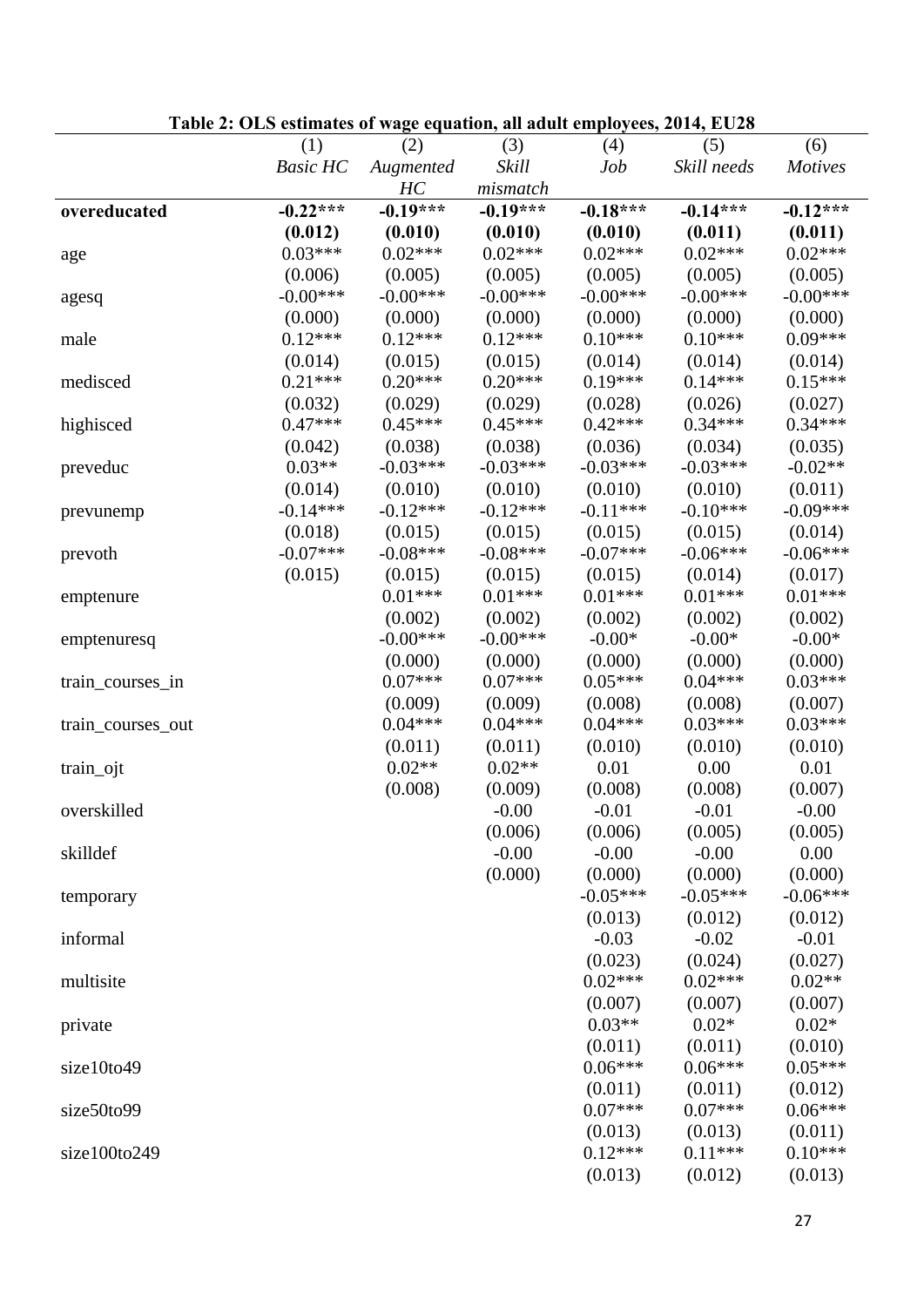| size250to499      |                   |                |                | $0.14***$            | $0.14***$            | $0.13***$            |
|-------------------|-------------------|----------------|----------------|----------------------|----------------------|----------------------|
|                   |                   |                |                | (0.015)              | (0.016)              | (0.017)              |
| size500           |                   |                |                | $0.16***$            | $0.16***$            | $0.15***$            |
|                   |                   |                |                | (0.018)              | (0.017)              | (0.017)              |
| jobnrout          |                   |                |                | $-0.00$              | $-0.01$              | $-0.00$              |
|                   |                   |                |                | (0.010)              | (0.010)              | (0.009)              |
| joblearn          |                   |                |                | $-0.01*$             | $-0.03***$           | $-0.03***$           |
|                   |                   |                |                | (0.008)              | (0.008)              | (0.010)              |
| jobaut            |                   |                |                | $0.03***$            | $0.03***$            | $0.02**$             |
|                   |                   |                |                | (0.008)              | (0.008)              | (0.007)              |
| jobteam           |                   |                |                | $-0.02***$           | $-0.02**$            | $-0.02**$            |
|                   |                   |                |                | (0.008)<br>$0.09***$ | (0.008)              | (0.008)              |
| role_promoted     |                   |                |                |                      | $0.07***$            | $0.07***$            |
|                   |                   |                |                | (0.014)              | (0.014)<br>$0.06***$ | (0.014)<br>$0.06***$ |
| advlit            |                   |                |                |                      |                      |                      |
|                   |                   |                |                |                      | (0.008)<br>$0.02**$  | (0.008)<br>$0.01*$   |
| advnum            |                   |                |                |                      | (0.008)              | (0.008)              |
| modict            |                   |                |                |                      | $0.08***$            | $0.07***$            |
|                   |                   |                |                |                      | (0.009)              | (0.008)              |
| advict            |                   |                |                |                      | $0.10***$            | $0.10***$            |
|                   |                   |                |                |                      | (0.017)              | (0.018)              |
| highiskill        |                   |                |                |                      | $0.03***$            | $0.02**$             |
|                   |                   |                |                |                      | (0.007)              | (0.007)              |
| factor_suitskills |                   |                |                |                      |                      | $0.01***$            |
|                   |                   |                |                |                      |                      | (0.001)              |
| factor_experience |                   |                |                |                      |                      | $-0.01***$           |
|                   |                   |                |                |                      |                      | (0.001)              |
| factor_security   |                   |                |                |                      |                      | $-0.01***$           |
|                   |                   |                |                |                      |                      | (0.002)              |
| factor_career     |                   |                |                |                      |                      | $0.01***$            |
|                   |                   |                |                |                      |                      | (0.002)              |
| factor_reputation |                   |                |                |                      |                      | $-0.00***$           |
|                   |                   |                |                |                      |                      | (0.001)              |
| factor_benefits   |                   |                |                |                      |                      | $0.02***$            |
|                   |                   |                |                |                      |                      | (0.002)              |
| factor_closehome  |                   |                |                |                      |                      | $-0.01***$           |
|                   |                   |                |                |                      |                      | (0.001)              |
| factor_intrinsic  |                   |                |                |                      |                      | 0.00                 |
|                   |                   |                |                |                      |                      | (0.002)              |
| factor_worklife   |                   |                |                |                      |                      | $0.01***$            |
|                   |                   |                |                |                      |                      | (0.002)              |
| Country dummies   | <b>YES</b>        | <b>YES</b>     | <b>YES</b>     | <b>YES</b>           | <b>YES</b>           | <b>YES</b>           |
| Constant          | $1.62***$         | 1.80***        | 1.80***        | $1.73***$            | $1.69***$            | $1.66***$            |
| Observations      | (0.133)<br>35,522 | (0.118)        | (0.122)        | (0.110)<br>35,315    | (0.106)<br>35,315    | (0.114)              |
| R-squared         | 0.59              | 35,423<br>0.59 | 35,315<br>0.59 | 0.60                 | 0.60                 | 31,277<br>0.61       |
|                   |                   |                |                |                      |                      |                      |

NB: Robust standard errors in parentheses, clustered for country; \*\*\* p<0.01, \*\* p<0.05, \* p<0.1 *Source*: Cedefop European skills and job (ESJ) survey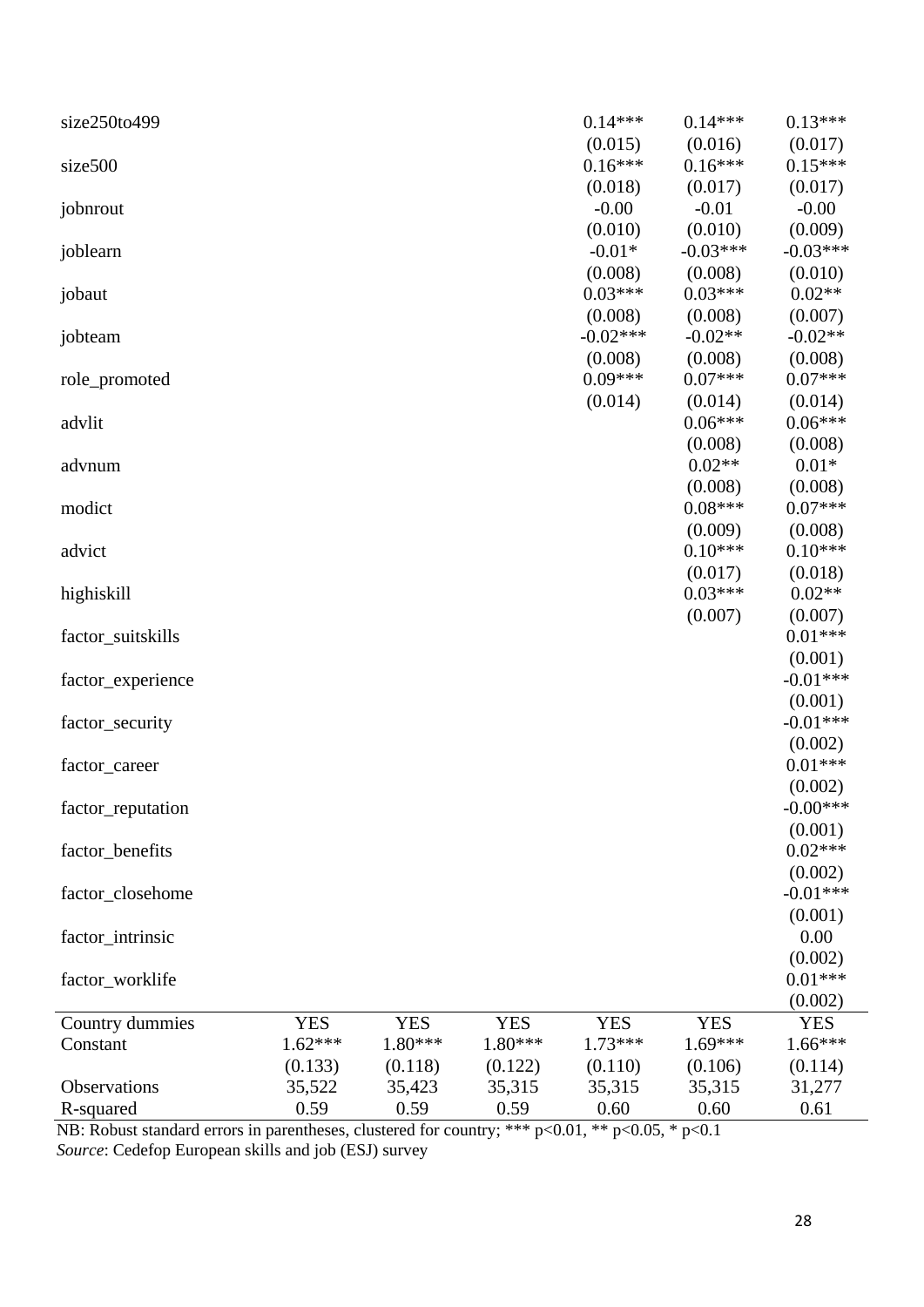|                   | (1)             | (2)        | (3)        | (4)        | (5)         | (6)            |
|-------------------|-----------------|------------|------------|------------|-------------|----------------|
|                   | <b>Basic HC</b> | Augmented  | Skill      | Job        | Skill needs | <b>Motives</b> |
|                   |                 | HC         | mismatch   |            |             |                |
| overeducated      | $-0.24***$      | $-0.22***$ | $-0.22***$ | $-0.21***$ | $-0.17***$  | $-0.15***$     |
|                   | (0.014)         | (0.012)    | (0.012)    | (0.013)    | (0.014)     | (0.015)        |
| age               | $0.04***$       | $0.03***$  | $0.03***$  | $0.03***$  | $0.03***$   | $0.03***$      |
|                   | (0.007)         | (0.006)    | (0.006)    | (0.006)    | (0.006)     | (0.006)        |
| agesq             | $-0.00***$      | $-0.00***$ | $-0.00***$ | $-0.00***$ | $-0.00***$  | $-0.00***$     |
|                   | (0.000)         | (0.000)    | (0.000)    | (0.000)    | (0.000)     | (0.000)        |
| male              | $0.10***$       | $0.10***$  | $0.10***$  | $0.08***$  | $0.08***$   | $0.07***$      |
|                   | (0.013)         | (0.013)    | (0.014)    | (0.013)    | (0.013)     | (0.013)        |
| preveduc          | $0.03*$         | $-0.02$    | $-0.02$    | $-0.01$    | $-0.01$     | $-0.00$        |
|                   | (0.013)         | (0.010)    | (0.010)    | (0.011)    | (0.011)     | (0.013)        |
| prevunemp         | $-0.14***$      | $-0.13***$ | $-0.13***$ | $-0.11***$ | $-0.11***$  | $-0.08***$     |
|                   | (0.025)         | (0.022)    | (0.022)    | (0.020)    | (0.020)     | (0.020)        |
| prevoth           | $-0.05*$        | $-0.06**$  | $-0.06**$  | $-0.04$    | $-0.04$     | $-0.03$        |
|                   | (0.025)         | (0.025)    | (0.025)    | (0.026)    | (0.025)     | (0.027)        |
| teacher           | 0.02            | 0.01       | 0.01       | 0.04       | 0.04        | $0.04*$        |
|                   | (0.029)         | (0.029)    | (0.029)    | (0.027)    | (0.027)     | (0.023)        |
| humanities        | $-0.02$         | $-0.01$    | $-0.01$    | $-0.02$    | $-0.02*$    | $-0.03**$      |
|                   | (0.013)         | (0.013)    | (0.014)    | (0.012)    | (0.013)     | (0.013)        |
| econ              | $0.07***$       | $0.07***$  | $0.07***$  | $0.06***$  | $0.05***$   | $0.05***$      |
|                   | (0.014)         | (0.014)    | (0.014)    | (0.012)    | (0.011)     | (0.014)        |
| othersocial       | $-0.02$         | $-0.02$    | $-0.02$    | $-0.02*$   | $-0.03**$   | $-0.02**$      |
|                   | (0.012)         | (0.013)    | (0.013)    | (0.012)    | (0.012)     | (0.011)        |
| natural           | 0.01            | 0.01       | 0.01       | 0.00       | $-0.00$     | $-0.02$        |
|                   | (0.016)         | (0.017)    | (0.017)    | (0.016)    | (0.016)     | (0.016)        |
| maths             | 0.04            | 0.04       | 0.04       | 0.03       | 0.03        | 0.03           |
|                   | (0.027)         | (0.026)    | (0.026)    | (0.024)    | (0.024)     | (0.019)        |
| ict               | $0.07***$       | $0.07***$  | $0.07***$  | $0.05***$  | $0.04**$    | $0.04**$       |
|                   | (0.017)         | (0.017)    | (0.018)    | (0.016)    | (0.016)     | (0.014)        |
| engineering       | $0.07***$       | $0.08***$  | $0.08***$  | $0.06***$  | $0.05**$    | $0.04**$       |
|                   | (0.017)         | (0.018)    | (0.018)    | (0.017)    | (0.017)     | (0.016)        |
| agri              | $-0.05$         | $-0.05$    | $-0.05$    | $-0.05$    | $-0.05$     | $-0.06*$       |
|                   | (0.037)         | (0.038)    | (0.038)    | (0.040)    | (0.038)     | (0.034)        |
| medicine          | 0.02            | 0.01       | 0.01       | 0.01       | 0.02        | 0.03           |
|                   | (0.018)         | (0.020)    | (0.020)    | (0.018)    | (0.018)     | (0.019)        |
| service           | $-0.05***$      | $-0.06***$ | $-0.07***$ | $-0.07***$ | $-0.06***$  | $-0.07***$     |
|                   | (0.015)         | (0.016)    | (0.016)    | (0.015)    | (0.015)     | (0.017)        |
| emptenure         |                 | $0.01***$  | $0.01***$  | $0.01**$   | $0.01**$    | $0.01**$       |
|                   |                 | (0.003)    | (0.003)    | (0.003)    | (0.003)     | (0.003)        |
| emptenuresq       |                 | $-0.00**$  | $-0.00**$  | $-0.00$    | $-0.00$     | $-0.00$        |
|                   |                 | (0.000)    | (0.000)    | (0.000)    | (0.000)     | (0.000)        |
| train_courses_in  |                 | $0.05***$  | $0.04***$  | $0.03**$   | $0.02*$     | 0.02           |
|                   |                 | (0.012)    | (0.012)    | (0.012)    | (0.012)     | (0.013)        |
| train_courses_out |                 | $0.02*$    | $0.02*$    | $0.02*$    | 0.02        | 0.01           |
|                   |                 | (0.013)    | (0.013)    | (0.012)    | (0.012)     | (0.012)        |
| train_ojt         |                 | 0.00       | 0.00       | $-0.00$    | $-0.01$     | $-0.00$        |
|                   |                 | (0.010)    | (0.010)    | (0.009)    | (0.008)     | (0.009)        |

**Table 3: OLS estimates of wage equation, higher educated adult employees, 2014, EU28**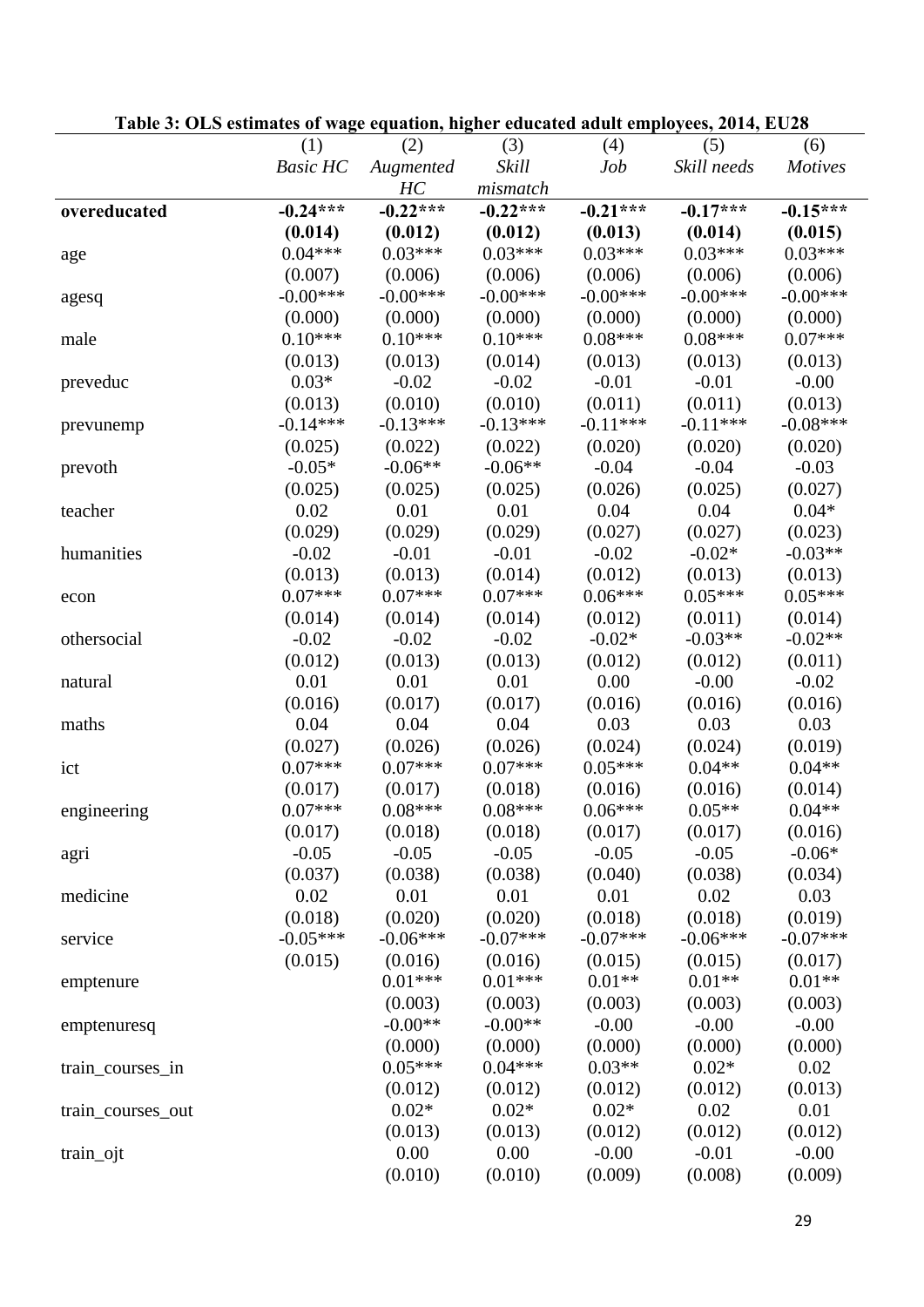| overskilled       | $-0.02*$ | $-0.02**$  | $-0.02*$             | $-0.00$              |
|-------------------|----------|------------|----------------------|----------------------|
|                   | (0.009)  | (0.009)    | (0.008)              | (0.007)              |
| skilldef          | $-0.00$  | $-0.00$    | $-0.00$              | $-0.00$              |
|                   | (0.001)  | (0.001)    | (0.001)              | (0.001)              |
| temporary         |          | $-0.04***$ | $-0.04***$           | $-0.04**$            |
|                   |          | (0.016)    | (0.016)              | (0.018)              |
| informal          |          | $-0.05**$  | $-0.05**$            | $-0.05*$             |
|                   |          | (0.021)    | (0.022)              | (0.026)              |
| multisite         |          | $0.03***$  | $0.03***$            | $0.03***$            |
|                   |          | (0.008)    | (0.008)              | (0.007)              |
| private           |          | 0.02       | 0.02                 | 0.02                 |
|                   |          | (0.015)    | (0.015)              | (0.013)              |
| size10to49        |          | $0.07***$  | $0.07***$            | $0.07***$            |
|                   |          | (0.017)    | (0.017)              | (0.017)              |
| size50to99        |          | $0.08***$  | $0.08***$            | $0.07***$            |
|                   |          | (0.019)    | (0.019)              | (0.018)              |
| $size100$ to249   |          | $0.15***$  | $0.14***$            | $0.13***$            |
|                   |          | (0.019)    | (0.019)              | (0.020)              |
| size250to499      |          | $0.16***$  | $0.15***$            | $0.15***$            |
|                   |          | (0.015)    | (0.015)              | (0.017)              |
| size500           |          | $0.18***$  | $0.18***$            | $0.16***$            |
|                   |          | (0.022)    | (0.022)              | (0.022)              |
| jobnrout          |          | $-0.01$    | $-0.01$              | $-0.01$              |
|                   |          | (0.016)    | (0.015)              | (0.014)              |
| joblearn          |          | $-0.03**$  | $-0.03***$           | $-0.04***$           |
|                   |          | (0.010)    | (0.010)              | (0.012)              |
| jobaut            |          | $0.04***$  | $0.04***$            | $0.02**$             |
|                   |          | (0.008)    | (0.008)              | (0.009)              |
| jobteam           |          | $-0.03***$ | $-0.03***$           | $-0.03***$           |
|                   |          | (0.007)    | (0.007)              | (0.007)              |
| role_promoted     |          | $0.07***$  | $0.07***$            | $0.07***$            |
|                   |          | (0.014)    | (0.014)              | (0.014)              |
| advlit            |          |            | $0.07***$            | $0.07***$            |
|                   |          |            | (0.012)              | (0.010)              |
| advnum            |          |            | 0.02                 | 0.01                 |
|                   |          |            | (0.010)              | (0.011)              |
| modict            |          |            | $0.04**$             | 0.03                 |
|                   |          |            | (0.015)              | (0.016)              |
| advict            |          |            | $0.05**$             | 0.03                 |
|                   |          |            | (0.019)<br>$0.03***$ | (0.021)<br>$0.02*$   |
| highiskill        |          |            |                      |                      |
| factor_suitskills |          |            | (0.008)              | (0.008)<br>$0.01***$ |
|                   |          |            |                      | (0.003)              |
| factor_experience |          |            |                      | $-0.01***$           |
|                   |          |            |                      | (0.003)              |
| factor_security   |          |            |                      | $-0.01***$           |
|                   |          |            |                      | (0.003)              |
| factor_career     |          |            |                      | 0.01                 |
|                   |          |            |                      | (0.003)              |
|                   |          |            |                      |                      |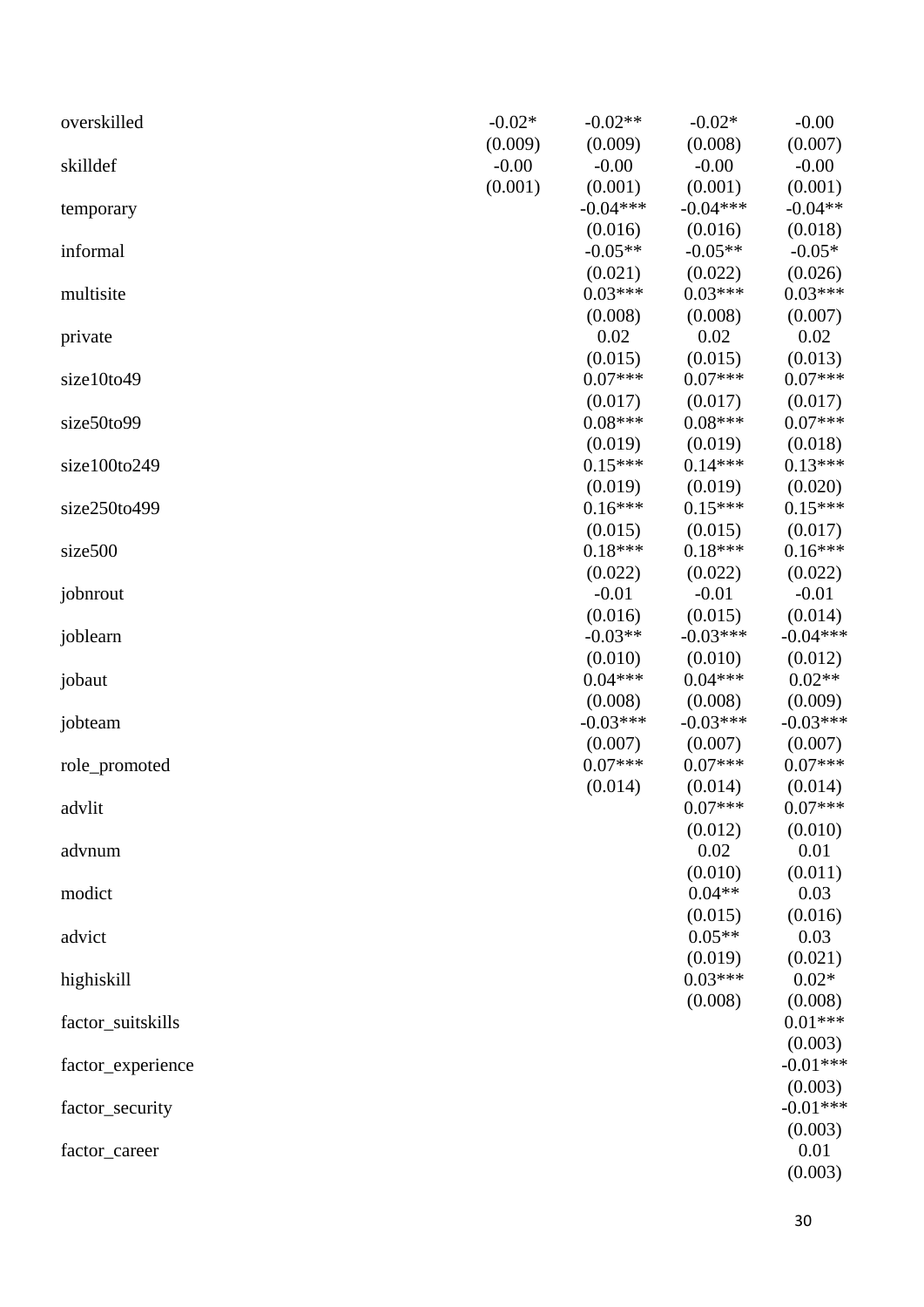| factor_reputation   |            |            |            |            |            | $-0.01**$            |
|---------------------|------------|------------|------------|------------|------------|----------------------|
|                     |            |            |            |            |            | (0.002)<br>$0.02***$ |
| factor_benefits     |            |            |            |            |            | (0.002)              |
| factor_closehome    |            |            |            |            |            | $-0.01***$           |
|                     |            |            |            |            |            | (0.002)              |
| factor_intrinsic    |            |            |            |            |            | $0.01*$              |
|                     |            |            |            |            |            | (0.003)              |
| factor_worklife     |            |            |            |            |            | $0.01***$            |
|                     |            |            |            |            |            | (0.002)              |
| Country dummies     | <b>YES</b> | <b>YES</b> | <b>YES</b> | <b>YES</b> | <b>YES</b> | <b>YES</b>           |
| Constant            | $1.75***$  | $1.92***$  | $1.94***$  | $1.86***$  | $1.79***$  | $1.74***$            |
|                     | (0.158)    | (0.139)    | (0.147)    | (0.138)    | (0.138)    | (0.145)              |
| <b>Observations</b> | 16,880     | 16,845     | 16,811     | 16,811     | 16,811     | 14,868               |
| R-squared           | 0.58       | 0.59       | 0.58       | 0.59       | 0.60       | 0.61                 |

NB: Robust standard errors in parentheses, clustered for country; \*\*\* p<0.01, \*\* p<0.05, \* p<0.1 *Source*: Cedefop European skills and job (ESJ) survey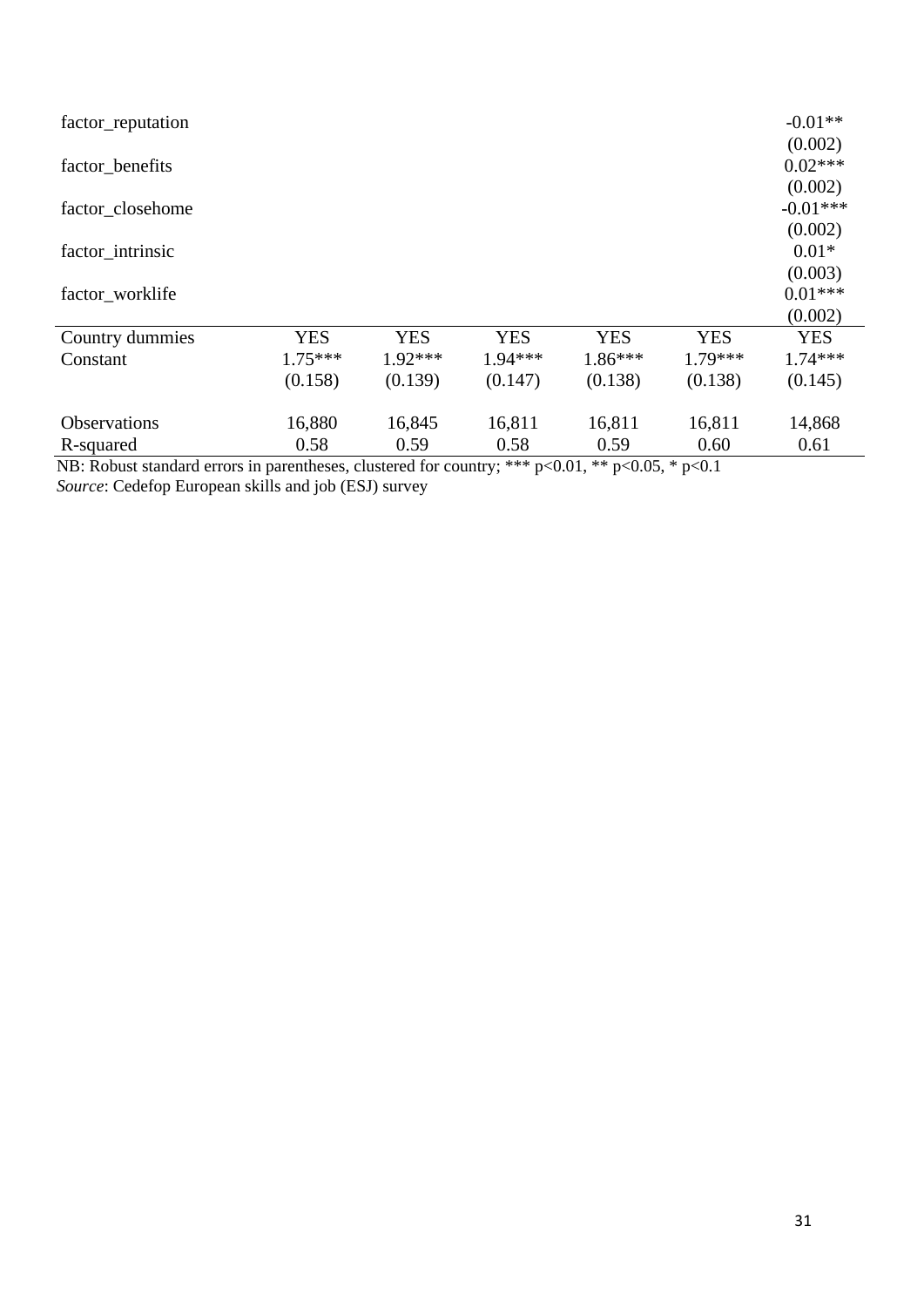| 1 avit 4. OLD tsumatts of wagt equation, inculum cultated audit employets, 2014, EO20 | (1)             |            |              |                     | (5)                 | (6)            |
|---------------------------------------------------------------------------------------|-----------------|------------|--------------|---------------------|---------------------|----------------|
|                                                                                       | <b>Basic HC</b> | (2)        | (3)<br>Skill | (4)<br>Job          | Skill needs         |                |
|                                                                                       |                 | Augmented  |              |                     |                     | <b>Motives</b> |
|                                                                                       |                 | HC         | mismatch     |                     |                     |                |
| overeducated                                                                          | $-0.18***$      | $-0.15***$ | $-0.15***$   | $-0.14***$          | $-0.09***$          | $-0.08***$     |
|                                                                                       | (0.022)         | (0.020)    | (0.020)      | (0.020)             | (0.020)             | (0.018)        |
| age                                                                                   | $0.02***$       | 0.01       | 0.01         | 0.01                | 0.01                | $0.01**$       |
|                                                                                       | (0.007)         | (0.007)    | (0.007)      | (0.007)             | (0.007)             | (0.006)        |
| agesq                                                                                 | $-0.00*$        | $-0.00$    | $-0.00$      | $-0.00$             | $-0.00$             | $-0.00*$       |
|                                                                                       | (0.000)         | (0.000)    | (0.000)      | (0.000)             | (0.000)             | (0.000)        |
| male                                                                                  | $0.13***$       | $0.12***$  | $0.13***$    | $0.11***$           | $0.11***$           | $0.10***$      |
|                                                                                       | (0.018)         | (0.018)    | (0.019)      | (0.018)             | (0.018)             | (0.018)        |
| preveduc                                                                              | $0.05**$        | $-0.04**$  | $-0.04**$    | $-0.03**$           | $-0.03**$           | $-0.03**$      |
|                                                                                       | (0.020)         | (0.016)    | (0.016)      | (0.016)             | (0.016)             | (0.017)        |
| prevunemp                                                                             | $-0.14***$      | $-0.12***$ | $-0.12***$   | $-0.11***$          | $-0.11***$          | $-0.11***$     |
|                                                                                       | (0.027)         | (0.023)    | (0.023)      | (0.022)             | (0.023)             | (0.024)        |
| prevoth                                                                               | $-0.06**$       | $-0.07**$  | $-0.07**$    | $-0.06**$           | $-0.05*$            | $-0.06*$       |
|                                                                                       | (0.027)         | (0.028)    | (0.028)      | (0.028)             | (0.029)             | (0.033)        |
| emptenure                                                                             |                 | $0.01***$  | $0.01***$    | $0.01***$           | $0.01***$           | $0.01***$      |
|                                                                                       |                 | (0.002)    | (0.002)      | (0.002)             | (0.002)             | (0.002)        |
| emptenuresq                                                                           |                 | $-0.00***$ | $-0.00***$   | $-0.00**$           | $-0.00**$           | $-0.00*$       |
|                                                                                       |                 | (0.000)    | (0.000)      | (0.000)             | (0.000)             | (0.000)        |
| train_courses_in                                                                      |                 | $0.08***$  | $0.08***$    | $0.06***$           | $0.05***$           | $0.04***$      |
|                                                                                       |                 | (0.012)    | (0.012)      | (0.012)             | (0.012)             | (0.011)        |
| train_courses_out                                                                     |                 | $0.03**$   | $0.03**$     | $0.03**$            | 0.02                | 0.02           |
|                                                                                       |                 | (0.014)    | (0.014)      | (0.014)             | (0.015)             | (0.015)        |
| train_ojt                                                                             |                 | $0.04***$  | $0.04***$    | $0.03**$            | $0.02**$            | $0.03**$       |
|                                                                                       |                 | (0.010)    | (0.010)      | (0.010)             | (0.010)             | (0.010)        |
| overskilled                                                                           |                 |            | $-0.01$      | $-0.02$             | $-0.01$             | $-0.01$        |
|                                                                                       |                 |            | (0.010)      | (0.009)             | (0.009)             | (0.010)        |
| skilldef                                                                              |                 |            | $-0.00$      | 0.00                | 0.00                | 0.00           |
|                                                                                       |                 |            | (0.000)      | (0.000)             | (0.000)             | (0.000)        |
| temporary                                                                             |                 |            |              | $-0.08***$          | $-0.07***$          | $-0.08***$     |
|                                                                                       |                 |            |              | (0.019)             | (0.018)             | (0.021)        |
| informal                                                                              |                 |            |              | $-0.02$             | $-0.01$             | 0.03           |
|                                                                                       |                 |            |              | (0.049)             | (0.049)             | (0.055)        |
| multisite                                                                             |                 |            |              | 0.02                | 0.01                | 0.01           |
|                                                                                       |                 |            |              | (0.011)             | (0.011)             | (0.012)        |
|                                                                                       |                 |            |              | $0.03*$             | $0.03*$             | 0.02           |
| private                                                                               |                 |            |              | (0.015)             |                     | (0.017)        |
| size10to49                                                                            |                 |            |              | $0.04**$            | (0.015)<br>$0.04**$ | $0.03*$        |
|                                                                                       |                 |            |              |                     |                     |                |
|                                                                                       |                 |            |              | (0.016)<br>$0.04**$ | (0.016)<br>$0.04**$ | (0.017)        |
| size50to99                                                                            |                 |            |              |                     |                     | $0.03**$       |
|                                                                                       |                 |            |              | (0.018)             | (0.017)             | (0.016)        |
| size100to249                                                                          |                 |            |              | $0.08***$           | $0.07***$           | $0.07***$      |
|                                                                                       |                 |            |              | (0.023)             | (0.023)             | (0.023)        |
| size250to499                                                                          |                 |            |              | $0.12***$           | $0.12***$           | $0.11***$      |
|                                                                                       |                 |            |              | (0.025)             | (0.025)             | (0.025)        |
| size500                                                                               |                 |            |              | $0.15***$           | $0.14***$           | $0.13***$      |
|                                                                                       |                 |            |              | (0.020)             | (0.019)             | (0.016)        |

**Table 4: OLS estimates of wage equation, medium educated adult employees, 2014, EU28**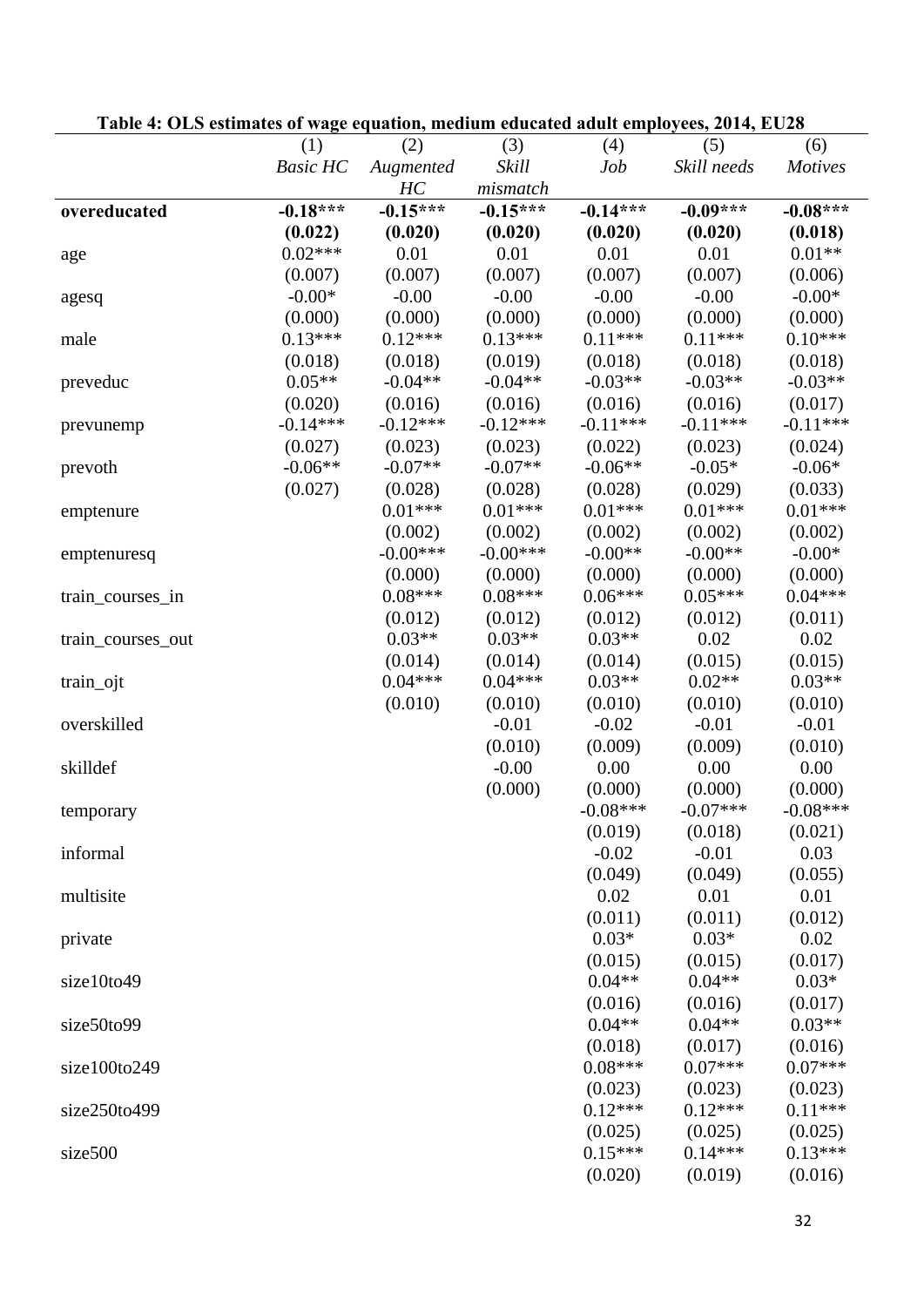| jobnrout          |            |            |            | $-0.00$            | $-0.01$            | $-0.01$            |
|-------------------|------------|------------|------------|--------------------|--------------------|--------------------|
|                   |            |            |            | (0.014)<br>$-0.00$ | (0.014)<br>$-0.01$ | (0.015)            |
| joblearn          |            |            |            | (0.013)            | (0.013)            | $-0.01$<br>(0.015) |
| jobaut            |            |            |            | $0.03**$           | $0.02*$            | 0.01               |
|                   |            |            |            | (0.011)            | (0.012)            | (0.012)            |
| jobteam           |            |            |            | 0.00               | 0.01               | 0.00               |
|                   |            |            |            | (0.015)            | (0.016)            | (0.016)            |
| role_promoted     |            |            |            | $0.09***$          | $0.07***$          | $0.07***$          |
|                   |            |            |            | (0.022)            | (0.022)            | (0.022)            |
| advlit            |            |            |            |                    | $0.05***$          | $0.06***$          |
|                   |            |            |            |                    | (0.012)            | (0.013)            |
| advnum            |            |            |            |                    | 0.00               | $-0.00$            |
|                   |            |            |            |                    | (0.012)            | (0.012)            |
| modict            |            |            |            |                    | $0.09***$          | $0.08***$          |
|                   |            |            |            |                    | (0.011)            | (0.010)            |
| advict            |            |            |            |                    | $0.12***$          | $0.11***$          |
|                   |            |            |            |                    | (0.023)            | (0.025)            |
| highiskill        |            |            |            |                    | 0.01               | 0.01               |
|                   |            |            |            |                    | (0.012)            | (0.012)            |
| factor_suitskills |            |            |            |                    |                    | 0.00               |
|                   |            |            |            |                    |                    | (0.002)            |
| factor_experience |            |            |            |                    |                    | $-0.01***$         |
|                   |            |            |            |                    |                    | (0.002)            |
| factor_security   |            |            |            |                    |                    | $-0.01*$           |
|                   |            |            |            |                    |                    | (0.003)            |
| factor_career     |            |            |            |                    |                    | $0.01**$           |
|                   |            |            |            |                    |                    | (0.003)            |
| factor_reputation |            |            |            |                    |                    | $-0.00$            |
|                   |            |            |            |                    |                    | (0.002)            |
| factor_benefits   |            |            |            |                    |                    | $0.02***$          |
|                   |            |            |            |                    |                    | (0.003)            |
| factor_closehome  |            |            |            |                    |                    | $-0.01***$         |
|                   |            |            |            |                    |                    | (0.001)<br>0.00    |
| factor_intrinsic  |            |            |            |                    |                    | (0.002)            |
| factor_worklife   |            |            |            |                    |                    | $0.01***$          |
|                   |            |            |            |                    |                    | (0.003)            |
| Country dummies   | <b>YES</b> | <b>YES</b> | <b>YES</b> | <b>YES</b>         | <b>YES</b>         | <b>YES</b>         |
| Constant          | $2.06***$  | $2.20***$  | $2.20***$  | $2.11***$          | $2.00***$          | 1.98***            |
|                   | (0.137)    | (0.139)    | (0.138)    | (0.140)            | (0.139)            | (0.133)            |
|                   |            |            |            |                    |                    |                    |
| Observations      | 14,500     | 14,451     | 14,403     | 14,403             | 14,403             | 12,802             |
| R-squared         | 0.59       | 0.60       | 0.60       | 0.60               | 0.61               | 0.61               |

NB: Robust standard errors in parentheses, clustered for country; \*\*\* p<0.01, \*\* p<0.05, \* p<0.1 *Source*: Cedefop European skills and job (ESJ) survey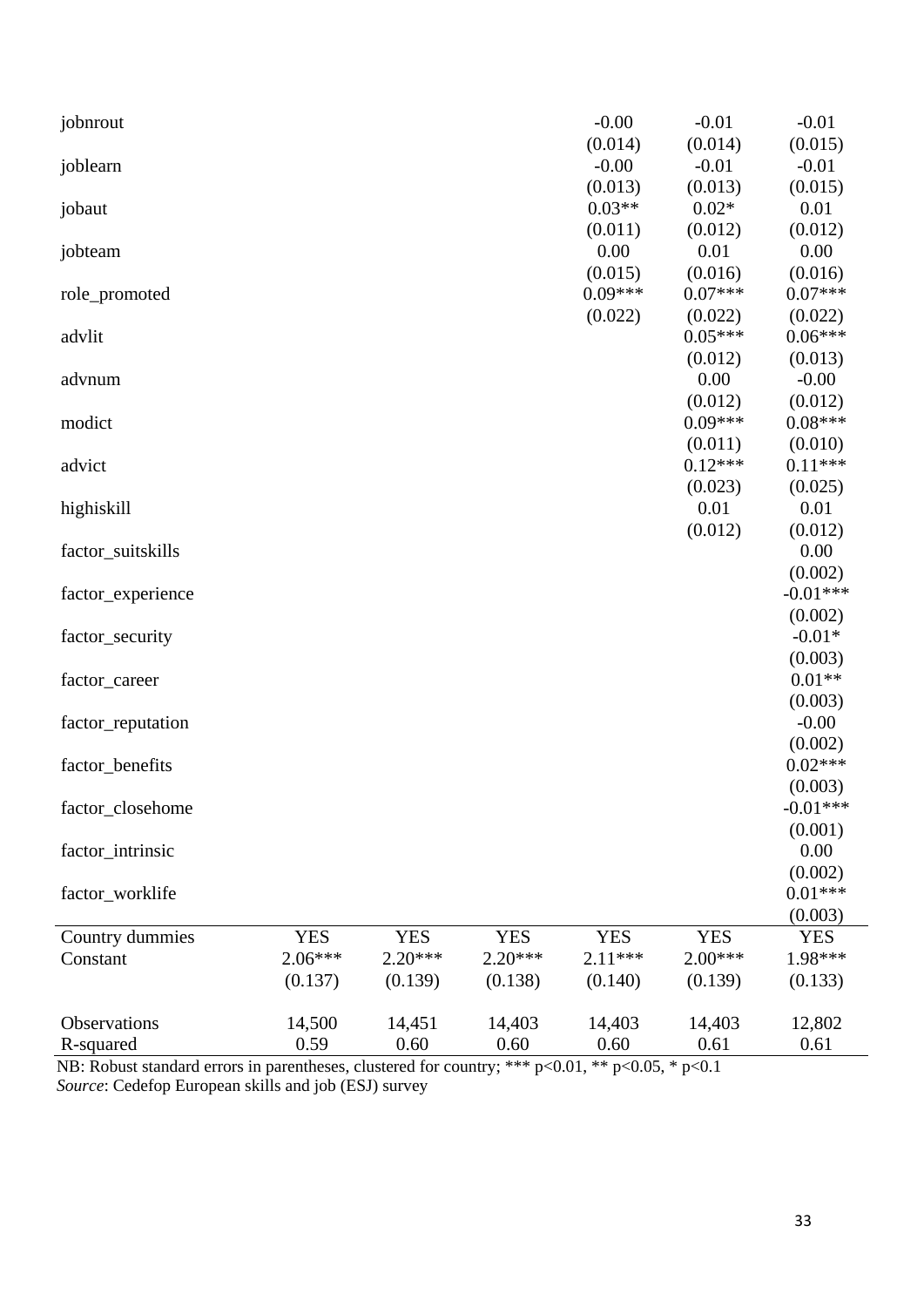|                                       | All sample<br>excl. Low-<br>educated | Medium-<br>educated | High-<br>educated |
|---------------------------------------|--------------------------------------|---------------------|-------------------|
| <b>Amount attributable:</b>           | 0.8                                  | $-21.1$             | 15.2              |
| - due to endowments (E):              | 4.9                                  | 3.6                 | 12.0              |
| - due to coefficients $(C)$ :         | $-4.1$                               | $-24.7$             | 3.1               |
| Shift coefficient (U):                | 16.7                                 | 32.7                | 12.5              |
| Raw differential $(R)$ {E+C+U}:       | 17.4                                 | 11.5                | 27.7              |
| Adjusted differential (D) $\{C+U\}$ : | 12.5                                 | 7.9                 | 15.7              |
|                                       |                                      |                     |                   |
| Endowments as % total $(E/R)$ :       | 28.1                                 | 31.1                | 43.4              |
| Discrimination as % total (D/R):      | 71.9                                 | 68.9                | 56.6              |

**Table 5: Decomposition analysis of wage differences between matched and overeducated employees, adult employees, 2014, EU28** 

|  |                                                     |  |  |  | Table 6: Contribution of endowments in wage differences between matched and |  |  |
|--|-----------------------------------------------------|--|--|--|-----------------------------------------------------------------------------|--|--|
|  | overeducated employees, adult employees, 2014, EU28 |  |  |  |                                                                             |  |  |

|                               | All    | <b>High</b> | <b>Medium</b> |
|-------------------------------|--------|-------------|---------------|
| % of total raw difference     |        |             |               |
| HC                            | 5%     | 16%         | 27%           |
| Job                           | 9%     | 7%          | 15%           |
| Skill needs                   | 18%    | 7%          | 36%           |
| Motives                       | 11%    | 9%          | 15%           |
| <b>Country FE</b>             | $-15%$ | 4%          | $-60%$        |
| <b>Total endowment</b>        | 28%    | 43%         | 31%           |
| % total endowment             |        |             |               |
| HC                            |        |             |               |
| - Quadratic age               | 20%    | 13%         | 8%            |
| - Quadratic employer tenure   | 29%    | 4%          | 47%           |
| - High education              | $-55%$ |             |               |
| - Past unemployment           | 10%    | 4%          | 14%           |
| - Training in work            | 4%     | 2%          | 8%            |
| - Field of study: Education   |        | 3%          |               |
| - Field of study: Humanities  |        | 2%          |               |
| - Field of study: Economics   |        | $-2%$       |               |
| - Field of study: Engineering |        | 2%          |               |
| - Overskilled                 | 4%     | 3%          | 6%            |
| Job                           |        |             |               |
| - Temporary contract          | 4%     | 1%          | 11%           |
| - Size of workplace: 1-9      | 10%    | 8%          | 8%            |
| - Promoted                    | 16%    | 7%          | 25%           |
| - Private                     | $-4%$  | $-2%$       | $-3%$         |
| - Learning in job             | $-4%$  | $-3%$       | 0%            |
| <b>Skill needs</b>            |        |             |               |
| - Advanced literacy           | 27%    | 14%         | 33%           |
| - Advanced numeracy           | 8%     | 3%          | 0%            |
| - Moderate ICT                | 8%     | $-1\%$      | 44%           |
| - Advanced ICT                | 14%    | $-3%$       | 31%           |
| - High level of soft skills   | 6%     | 3%          | 6%            |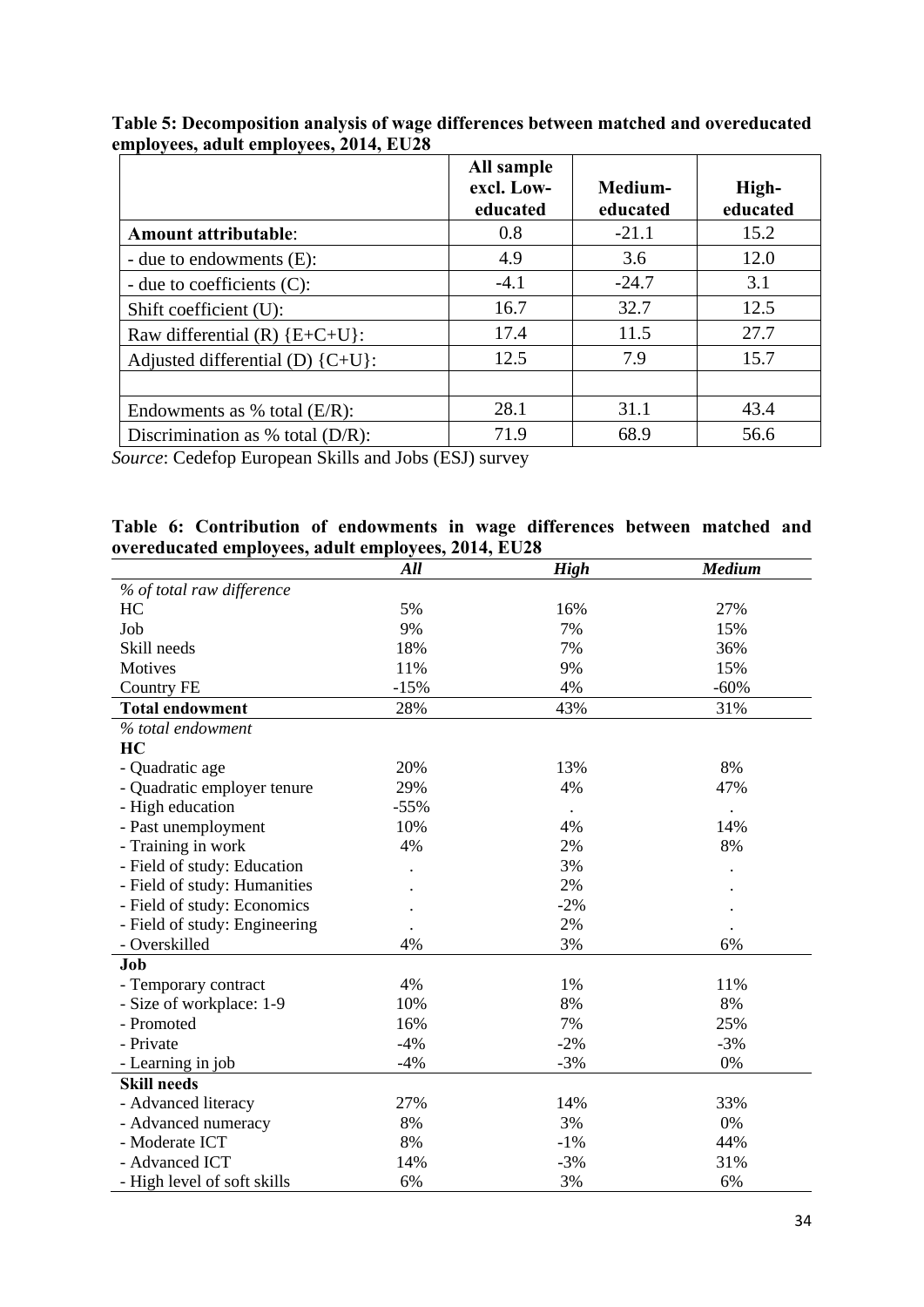| <b>Motives</b>                  |        |        |         |
|---------------------------------|--------|--------|---------|
| <b>Information</b>              |        |        |         |
| - Suits qualifications & skills | 24%    | 18%    | 14%     |
| - Pay & benefits                | 22%    | 8%     | 33%     |
| Career concerns                 |        |        |         |
| - Gain work experience          | $-14%$ | $-5\%$ | $-22\%$ |
| - Career prospects              | 12%    | 2%     | 28%     |
| Job attributes                  |        |        |         |
| - Employer reputation           | $-4\%$ | $-3\%$ | $-3%$   |
| - Close to home                 | 2%     | 2%     | 0%      |
| - Intrinsic satisfaction        |        | $1\%$  | $-8%$   |
| - Work-life balance             |        | $1\%$  | 14%     |
| - Job security                  |        | $-3%$  | $-8%$   |

#### **Table 7: Unexplained raw wage differences between matched and overeducated employees, adult employees, 2014, EU28**

|                                | All    | <b>High</b> | <b>Medium</b> |
|--------------------------------|--------|-------------|---------------|
| % total raw difference         |        |             |               |
| HC                             | 71%    | 96%         | $-163%$       |
| Job                            | 9%     | 12%         | $-7%$         |
| Skill needs                    | $-22%$ | $-32%$      | $-10%$        |
| Motives                        | $-47%$ | $-51%$      | 10%           |
| <b>Country FE</b>              | $-33%$ | $-12%$      | $-46%$        |
| HC                             |        |             |               |
| - Age                          | 82%    | 194%        | $-325%$       |
| - Age square                   | $-10%$ | $-63%$      | 200%          |
| - Male                         | $-5%$  | 0%          | $-24%$        |
| - High education               | 39%    |             |               |
| - Previously in education &    |        |             |               |
| training                       | 1%     | 3%          | $-7%$         |
| - Previously in unemployment   | $-1%$  | $-1%$       | 4%            |
| - Overskilled                  | $-6%$  | $-10%$      | 19%           |
| - Skill deficit                | 5%     | $-1\%$      | 20%           |
| - Employer tenure              | $-43%$ | $-44%$      | $-30%$        |
| - Employer tenure square       | 14%    | 12%         | 15%           |
| - Training courses during work | 2%     | 5%          | $-17%$        |
| - Training courses out of work | $-1\%$ | 1%          | $-8%$         |
| - Training as part of work     | $-4%$  | $-1\%$      | $-11%$        |
| Job                            |        |             |               |
| - Temporary contract           | $-1%$  | 1%          | $-9%$         |
| - Informal contract            | $-2%$  | $-1\%$      | $-5%$         |
| - Multi site workplace         | 12%    | 14%         | 4%            |
| - Private sector               | $-6%$  | $-8%$       | 16%           |
| - Size1to9                     | $-3%$  | $-1\%$      | $-11%$        |
| $-$ Size $10$ to49             | $-1%$  | $-2%$       | 3%            |
| $-Size50to99$                  | 0%     | 1%          | $-3%$         |
| $-$ Size $100$ to249           | 2%     | 1%          | 4%            |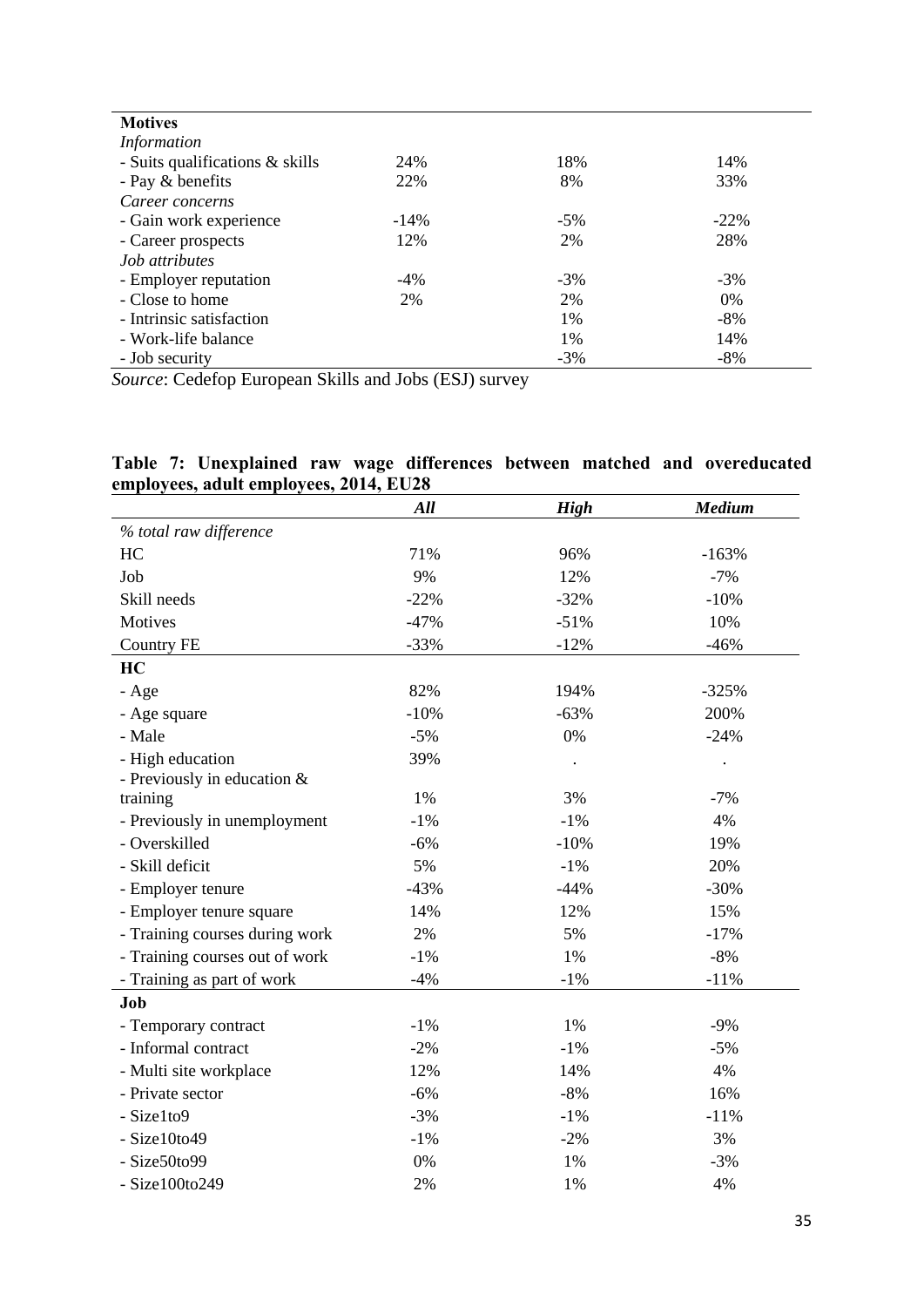| $-$ Size $250$ to $499$         | $-1\%$ | 0%     | $-3%$  |
|---------------------------------|--------|--------|--------|
| $-$ Size $500$                  | 2%     | 0%     | 6%     |
| - Non-routine job               | 3%     | 1%     | 5%     |
| - Job with need to learn        | 3%     | $-1%$  | 17%    |
| - Job with autonomy             | 2%     | 3%     | $-3%$  |
| - Job in teams                  | $-3%$  | 4%     | $-28%$ |
| - Promotion                     | 1%     | 0%     | 1%     |
| <b>Skill needs</b>              |        |        |        |
| - Advanced literacy             | $-7%$  | $-6%$  | $-4%$  |
| - Advanced numeracy             | 5%     | 4%     | 5%     |
| - Moderate ICT                  | $-17%$ | $-25%$ | $-12%$ |
| - Advanced ICT                  | $-6%$  | $-6%$  | $-3%$  |
| - High level of soft skills     | 3%     | 0%     | 5%     |
| <b>Motives</b>                  |        |        |        |
| <b>Information</b>              |        |        |        |
| - Suits qualifications & skills | 29%    | 24%    | 46%    |
| - Pay and benefits              | 14%    | 19%    | $-3%$  |
| Career concerns                 |        |        |        |
| - Gain work experience          | 17%    | 12%    | 17%    |
| - Career progression            | $-17%$ | $-26%$ | 17%    |
| Job attributes                  |        |        |        |
| - Job security                  | $-26%$ | $-32%$ | $-5%$  |
| - Employer reputation           | 13%    | 9%     | 30%    |
| - Close to home                 | $-21%$ | 0%     | $-91%$ |
| - Intrinsic reasons             | $-50%$ | $-23%$ | $-83%$ |
| - Work-life balance             | $-6%$  | $-33%$ | 82%    |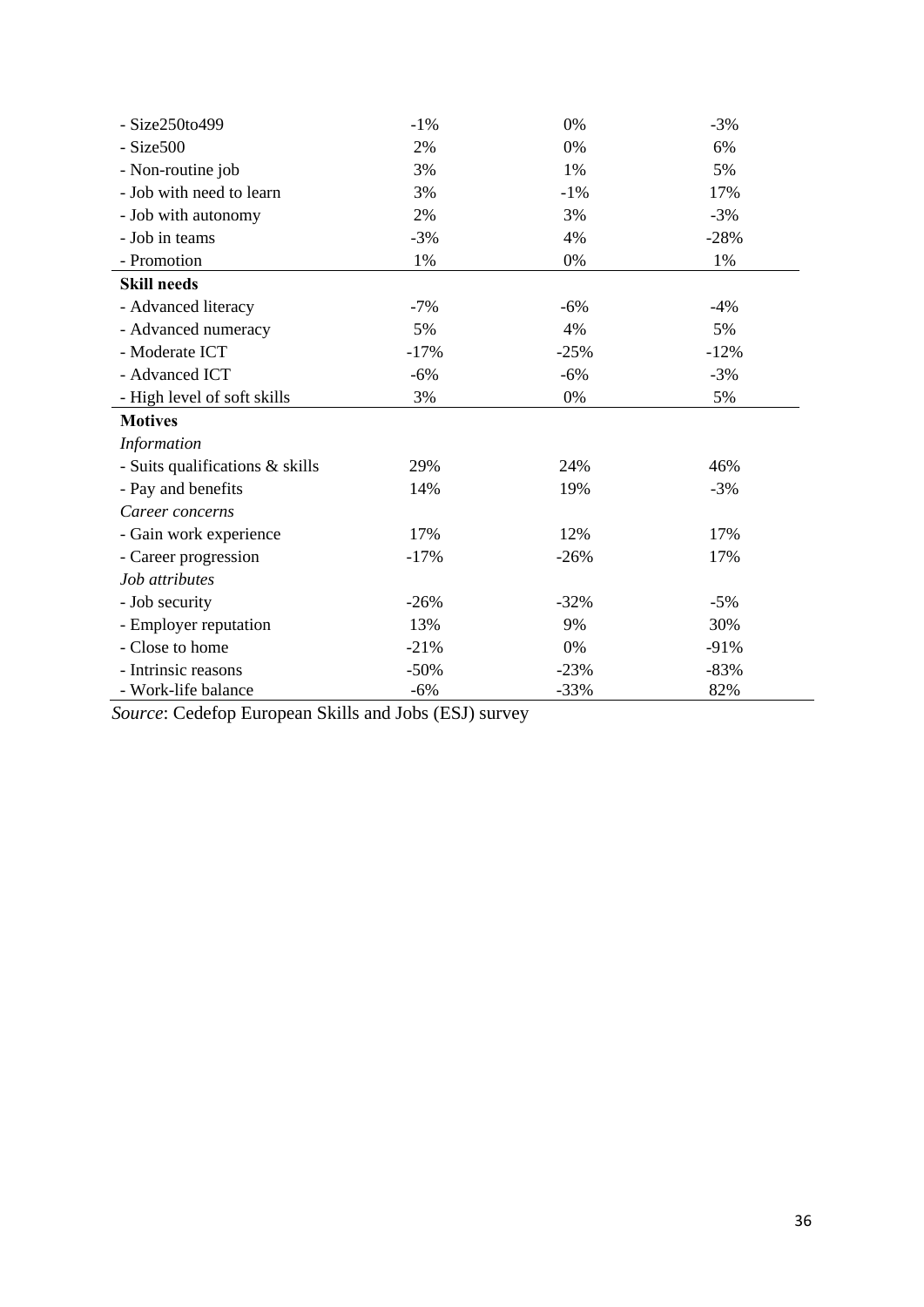| Variable                   | Definition                                                                                                                                                               |
|----------------------------|--------------------------------------------------------------------------------------------------------------------------------------------------------------------------|
| overeducated               | D: 1 if respondent's highest level of education attained is greater than the qualification<br>level needed to do the job; 0 otherwise                                    |
| Human capital              |                                                                                                                                                                          |
| characteristics            |                                                                                                                                                                          |
| age                        | C: age of respondent derived as difference between year of survey and declared date of<br>birth in survey                                                                |
| agesq                      | C: Quadratic age term                                                                                                                                                    |
| male                       | D: 1 if male; 0 if female                                                                                                                                                |
| preveduc                   | D: Main activity before start of work with current employer was 'In education or training'                                                                               |
| prevunemp                  | D: Main activity before start of work with current employer was 'Unemployed'                                                                                             |
| prevoth                    | D: Main activity before start of work with current employer was 'Other-not working (e.g.                                                                                 |
|                            | child care, family responsibilities, injury, disability)'                                                                                                                |
| prevemp (reference)        | D: Main activity before start of work with current employer was 'Employed in another job'                                                                                |
| teacher                    | D: Main area or field of the highest qualification is: 'Teacher training and education<br>sciences'                                                                      |
| humanities                 | D: Main area or field of the highest qualification is: 'Humanities, languages and arts'                                                                                  |
| econ                       | D: Main area or field of the highest qualification is: 'Economics, Business, Law or<br>Finance'                                                                          |
| othersocial                | D: Main area or field of the highest qualification is: 'Other social sciences'                                                                                           |
| natural                    | D: Main area or field of the highest qualification is: 'Natural sciences'                                                                                                |
| maths                      | D: Main area or field of the highest qualification is: 'Mathematics and statistics'                                                                                      |
| ict                        | D: Main area or field of the highest qualification is: 'Computing sciences'                                                                                              |
| engineering                | D: Main area or field of the highest qualification is: 'Engineering sciences'                                                                                            |
| agri                       | D: Main area or field of the highest qualification is: 'Agriculture and veterinary sciences'                                                                             |
| medicine                   | D: Main area or field of the highest qualification is: 'Medicine and health-related sciences'                                                                            |
| service                    | D: Main area or field of the highest qualification is: 'Security, transport or personal                                                                                  |
|                            | services'                                                                                                                                                                |
| otherfield (reference)     | D: Main area or field of the highest qualification is: 'Other specific subject area'                                                                                     |
| emptenure                  | C: years of tenure with current employer; derived by the question: 'how many years in total                                                                              |
|                            | have you been working for your current employer?'                                                                                                                        |
| emptenuresq                | C: years of employer tenure squared                                                                                                                                      |
| train_courses_in           | D: In the last 12 months (since started your job if tenure less than 12 months) respondent<br>has undergone 'training courses attended mostly or only during work hours' |
| train courses out          | D: In the last 12 months (since started your job if tenure less than 12 months) respondent                                                                               |
|                            | has undergone 'training courses attended mostly or only outside of work hours'                                                                                           |
| train_ojt                  | D: In the last 12 months (since started your job if tenure less than 12 months) respondent                                                                               |
|                            | has undergone 'training courses whilst performing your regular job (e.g. instruction by                                                                                  |
|                            | supervisor/co-worker; job rotation; peer support; quality circles)'                                                                                                      |
| train_no (reference)       | D: In the last 12 months (since started your job if tenure less than 12 months) respondent<br>has 'Not undergone any training'                                           |
| overskilled                | D: 1 if respondent's skills are higher than needed to do the job; 0 otherwise                                                                                            |
| skilldef                   | C: Measure of respondent's skill deficit, derived as the difference between the respondent's                                                                             |
|                            | own skill level, assessed on a 0-100 scale, and a value of 100 defined as the level needed to<br>do the job as well as possible.                                         |
| <b>Job characteristics</b> |                                                                                                                                                                          |
| temporary                  | D: Type of employment contract in current job: 'A fixed-term/temporary contract'                                                                                         |
| informal                   | D: Type of employment contract in current job: 'No formal contract'                                                                                                      |
| indefinite (reference)     | D: Type of employment contract in current job: 'Indefinite/permanent contract'                                                                                           |
| multisite                  | D: 1 if respondent works for organisation with more than one workplace (e.g. a branch or                                                                                 |
|                            | local unit); 0 otherwise                                                                                                                                                 |
| private                    | D: 1 if respondent works in a private company or partnership; 0 otherwise                                                                                                |
| size1to9 (reference)       | D: 1 if number of people who work in the respondent's workplace is: 1-9                                                                                                  |

# **Annex: Definitions of main variables**